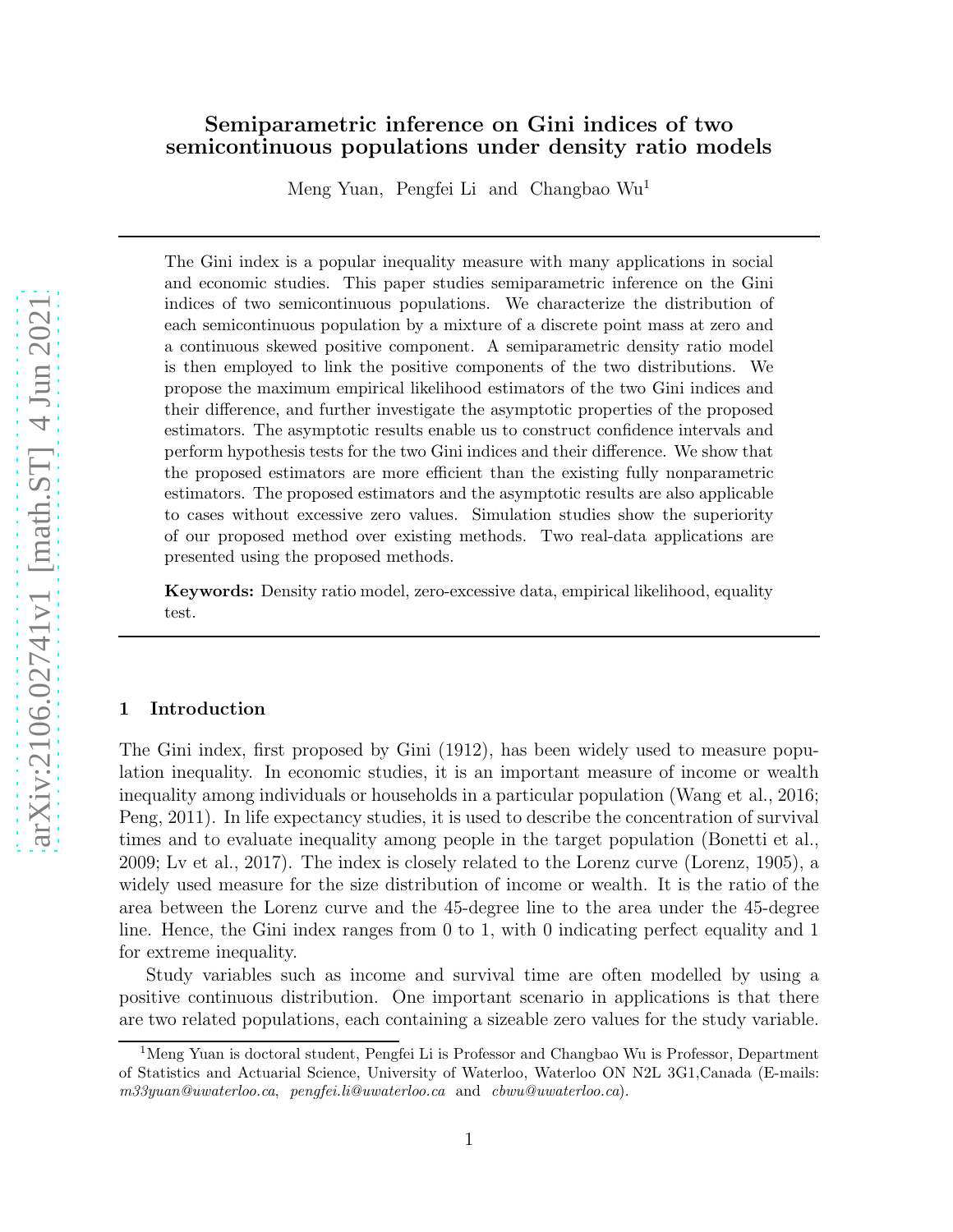The inferential problems can be on the Gini index for each population separately or the difference of the two Gini indices. The scenario is quite common in practice but efficient inferential procedures are not available in the existing literature.

In this paper, we propose new semiparametric inference procedures for the Gini indices of two semicontinuous populations. Specifically, suppose that we have two independent samples from two related populations with values of the study variable X generated from the following mixture models:

$$
(X_{i1}, \cdots, X_{in_i}) \sim F_i(x) = \nu_i I(x \ge 0) + (1 - \nu_i) I(x > 0) G_i(x), \quad \text{for} \quad i = 0, 1, \tag{1}
$$

where  $\nu_i$  is the zero proportion in population i,  $n_i$  is the sample size for sample i,  $I(\cdot)$ is an indicator function, and  $G_i(\cdot)$  is the cumulative distribution function (CDF) of the positive observations in sample i. For population  $i = 0, 1$ , the Gini index can be equivalently defined [\(David, 1968](#page-48-0)) as

$$
\mathcal{G}_i = \frac{D_i}{2\mu_i},\tag{2}
$$

where  $D_i = E(|X_{i1} - X_{i2}|)$  is the expected absolute difference of X for two randomly selected units from population i and  $\mu_i = E(X_{i1})$  is the expectation of population i. Our discussions in this paper focus on statistical inferences on  $\mathcal{G}_0$ ,  $\mathcal{G}_1$ , and  $\mathcal{G}_0 - \mathcal{G}_1$ . It is worth mentioning that although our results are presented for cases where the two populations contain excess zeros for the study variable, the proposed methods and the theoretical results are also applicable to cases without excess zeros, i.e.,  $\nu_i = 0$  in model [\(1\)](#page-23-0). In addition, inferences on a general function of  $\mathcal{G}_0$  and  $\mathcal{G}_1$  can also be conducted. See Section [2](#page-27-0) for further discussion.

Samples with positive outcomes only, i.e.,  $\nu_i = 0$  in model [\(1\)](#page-23-0), are common in studies of family income or wealth or a country's gross domestic products [\(Gastwirth](#page-20-3), [1972](#page-20-3); [Cowell](#page-20-4), [2011](#page-20-4)). For instance, all the household incomes are positive in the 1997 Family and Income and Expenditure Survey conducted by the Philippine Statistics Authority. More details can be found in Section [4.](#page-40-0) Samples with a mixture of excess zero values and skewed positive outcomes, i.e.,  $\nu_i > 0$  in model [\(1\)](#page-23-0), naturally arise in studies of expenditure data and health cost data [\(Zhou & Tu, 1999](#page-22-1), [2000](#page-22-2); [Zhou & Cheng](#page-22-3), [2008\)](#page-22-3). For example, [Zhou & Cheng \(2008\)](#page-22-3) presented a dataset from the assessment of inpatient charges (see Section [4\)](#page-40-0), and most patients with uncomplicated hypertension had no hospitalization and therefore zero costs. This paper systematically studies both cases  $(\nu_i = 0 \text{ and } \nu_i > 0)$  in a unified framework via model [\(1\)](#page-23-0).

Many studies of the Gini index have applied nonparametric methods. For example, point estimators of  $\mathcal{G}_0$ ,  $\mathcal{G}_1$ , and  $\mathcal{G}_0 - \mathcal{G}_1$  and their asymptotic variance estimation have been discussed in [Hoeffding \(1948](#page-20-5)), [Anand \(1983\)](#page-19-1), [Ogwang \(2000\)](#page-21-1), [Giles \(2004\)](#page-20-6), [Modarres & Gastwirth \(2006](#page-20-7)), [Yitzhaki \(1991](#page-22-4)), [Karagiannis & Kovacevic \(2000\)](#page-20-8), and [Davidson \(2009\)](#page-20-9). See [Wang & Zhao \(2016](#page-21-2)) for a detailed review. [Qin et al. \(2010\)](#page-48-1) and [Peng \(2011](#page-21-0)) used the empirical likelihood (EL) method [\(Owen](#page-21-3), [2001](#page-21-3)) to construct confidence intervals (CIs) for the index. More recently, [Wang et al. \(2016\)](#page-22-0) derived the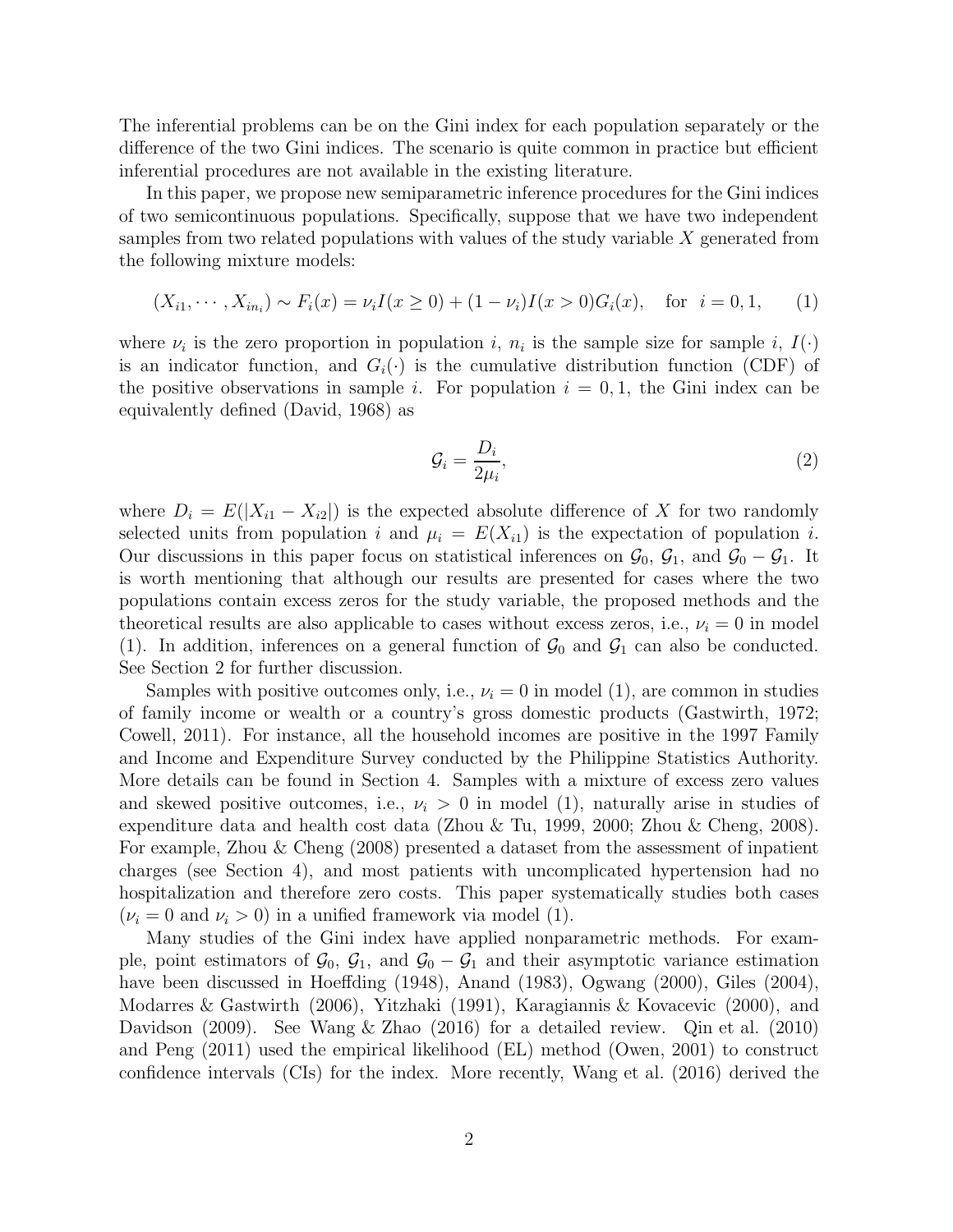jackknife EL (JEL). [Peng \(2011](#page-21-0)) and [Wang & Zhao \(2016\)](#page-21-2) compared two Gini indices of independent or correlated populations using the EL method and the JEL method, respectively.

Fully nonparametric methods are robust to potential model misspecifications on the  $F_i$ 's. However, these methods ignore the characteristics common to the two samples and/or the relation between the two populations, which have been shown to be useful for more efficient statistical inferences; see, for instance, the studies on the strengths of lumber produced in Canada in different years [\(Chen & Liu](#page-20-10), [2013](#page-20-10); [Cai et al.](#page-19-2), [2017](#page-19-2); [Cai & Chen](#page-19-3), [2018\)](#page-19-3) and biomarkers for the diagnosis of disease in case and control groups [\(Yuan et al., 2020](#page-48-2), [2021\)](#page-22-5).

To combine the information from the two samples without making risky parametric distributional assumptions, we model the CDFs of the positive observations  $G_0$  and  $G_1$ in model [\(1\)](#page-23-0) via a density ratio model (DRM) [\(Anderson](#page-19-4), [1979](#page-19-4); [Qin](#page-21-4), [2017\)](#page-21-4). Let  $dG_i$  be the probability density function of  $G_i$ ,  $i = 0, 1$ . The DRM postulates that

$$
dG_1(x) = \exp{\{\alpha + \beta^{\top} \mathbf{q}(x)\}} dG_0(x) = \exp{\{\mathbf{\theta}^{\top} \mathbf{Q}(x)\}} dG_0(x), \qquad (3)
$$

where  $\boldsymbol{\theta} = (\alpha, \boldsymbol{\beta}^{\top})^{\top}$  is the vector of unknown parameters and  $\boldsymbol{Q}(x) = (1, \boldsymbol{q}(x)^{\top})^{\top}$  with  $q(x)$  being a d-dimensional, prespecified, nontrivial basis function. Note that the baseline distribution  $G_0$  is completely unspecified, which allows the DRM to embrace many distributions that are commonly used in the study of the Gini index [\(Moothathu](#page-20-11), [1985](#page-20-11), [1989,](#page-21-5) [1990](#page-21-6)). For example, when  $q(x) = \log(x)$ , the DRM includes two log-normal distributions with the same variance with respect to the log-scale, two Pareto distributions with the same scale parameter, and two chi-square distributions with different degrees of freedom; when  $q(x) = x$ , the DRM includes two exponential distributions with different rates. The DRM is closely related to the well-studied logistic regression [\(Qin & Zhang](#page-21-7), [1997\)](#page-21-7) and is broader than the Cox proportional hazard model [\(Jiang & Tu, 2012](#page-20-12)).

The DRM has served as a useful and flexible inferential platform for many statistical problems, including quantile and quantile-function estimation [\(Chen & Liu, 2013](#page-20-10); [Yuan et al., 2021](#page-22-5); [Chen et al., 2021\)](#page-19-5), receiver operating characteristic analysis [\(Qin & Zhang,](#page-21-8) [2003;](#page-21-8) [Chen et al.](#page-19-6), [2016;](#page-19-6) [Yuan et al., 2021](#page-22-5)), hypothesis-testing problems [\(Fokianos et al.](#page-20-13), [2001;](#page-20-13) [Cai et al.](#page-19-2), [2017\)](#page-19-2), and data integration [\(Qin et al.](#page-21-9), [2015;](#page-21-9) [Yuan et al.](#page-22-5), [2021\)](#page-22-5). Recently, the DRM has been used for semicontinuous data. For example, [Wang et al. \(2017\)](#page-21-10) and [Wang et al. \(2018](#page-21-11)) developed EL ratio (ELR) statistics for testing the homogeneity of distributions and the equality of population means, respectively. [Yuan et al. \(2020\)](#page-48-2) proposed estimators of linear functionals of two semicontinuous populations. To the best of our knowledge, inferential procedures for two Gini indices  $\mathcal{G}_0$ ,  $\mathcal{G}_1$  and their difference  $\mathcal{G}_0 - \mathcal{G}_1$  have not been explored under the mixture model [\(1\)](#page-23-0) and the DRM [\(3\)](#page-23-1). This paper aims to fill this void.

Our contributions can be summarized as follows. We first propose the maximum EL estimators (MELEs) of  $\mathcal{G}_0$ ,  $\mathcal{G}_1$ , and  $\mathcal{G}_0 - \mathcal{G}_1$  under models [\(1\)](#page-23-0) and [\(3\)](#page-23-1). Using techniques from U-statistics and V-statistics, we derive the asymptotic normality of the MELEs of  $\mathcal{G}_0$ ,  $\mathcal{G}_1$ , and  $\mathcal{G}_0 - \mathcal{G}_1$  and show that their asymptotic variances are smaller than those of nonparametric estimators. These asymptotic results are used to construct Wald-type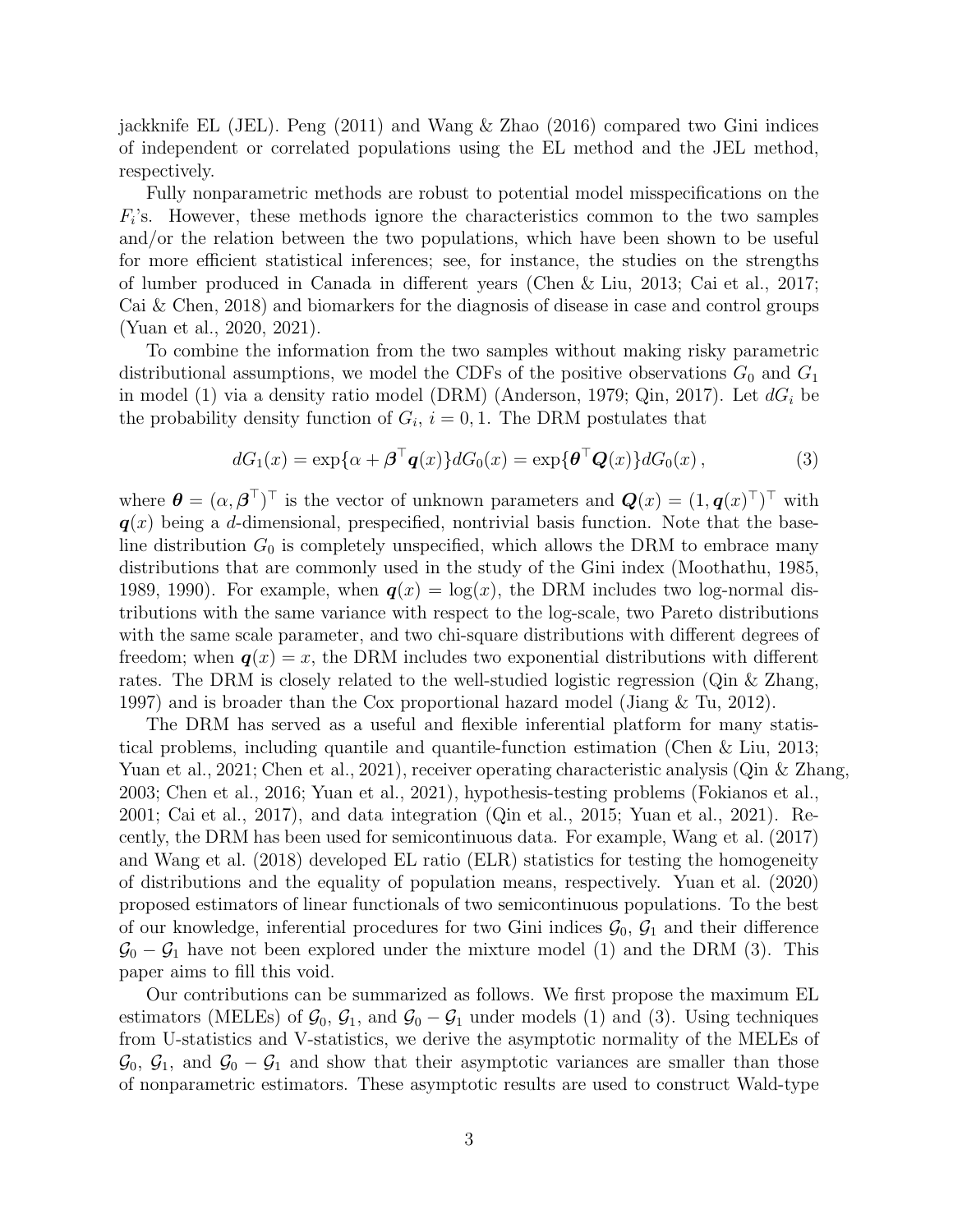CIs for  $\mathcal{G}_0$ ,  $\mathcal{G}_1$ , and  $\mathcal{G}_0 - \mathcal{G}_1$  and obtain a Wald-type statistic for testing  $H_0 : \mathcal{G}_0 =$  $\mathcal{G}_1$ . The proposed methods and asymptotic results are applicable to both  $\nu_i = 0$  and  $\nu_i > 0$  in model [\(1\)](#page-23-0). Extensive simulation studies and applications to two real datasets demonstrate the advantages of our proposed methods over existing ones. Software for implementing the proposed methods and [Qin & Zhang \(1997](#page-21-7))'s goodness-of-fit test for the DRM assumption in [\(3\)](#page-23-1) has been developed in R and is available from the authors upon request.

The rest of the paper is organized as follows. In Section [2,](#page-27-0) we propose the MELEs of  $\mathcal{G}_0$ ,  $\mathcal{G}_1$ , and  $\mathcal{G}_0 - \mathcal{G}_1$  and study their asymptotic properties under the assumed semiparametric density ratio model. We construct CIs and conduct hypothesis tests on  $\mathcal{G}_0$ ,  $\mathcal{G}_1$ , and  $\mathcal{G}_0 - \mathcal{G}_1$  based on the theoretical results. Results from simulation studies are presented in Section [3,](#page-39-0) and applications to two real-world datasets are given in Section [4.](#page-40-0) We conclude the paper with a discussion in Section [5.](#page-43-0) Proofs and technical details and additional simulation results are provided in the Supplementary Material.

#### 2 Main Results

Let  $n_{i0}$  and  $n_{i1}$  be the (random) numbers of zero observations and positive observations, respectively, in each sample  $i = 0, 1$ . It follows that  $n_i = n_{i0} + n_{i1}$  for  $i = 0, 1$ . Without loss of generality, we assume that the first  $n_{i1}$  observations in group  $i, X_{i1}, \dots, X_{in_{i1}}$ , are positive, and the remaining  $n_{i0}$  observations are 0. Let n be the total (fixed) sample size, i.e.,  $n = n_0 + n_1$ .

## 2.1 The MELEs of  $\mathcal{G}_0$  and  $\mathcal{G}_1$

In this section, we develop the EL function and present the MELEs of  $\mathcal{G}_0$  and  $\mathcal{G}_1$ . Based on the two samples from model [\(1\)](#page-23-0), the full likelihood function is given by

<span id="page-3-1"></span>
$$
L_n = \prod_{i=0}^{1} \left[ \{ v_i^{n_{i0}} \left( 1 - v_i \right)^{n_{i1}} \} \prod_{j=1}^{n_{i1}} dG_i \left( X_{ij} \right) \right], \tag{4}
$$

which is the product of two likelihood components: one from the number of zero observations and the other from the positive observations.

Following the EL principle [\(Owen](#page-21-3), [2001](#page-21-3)) and with the help of the DRM [\(3\)](#page-23-1), we use the combined sample to model  $G_0$  via

<span id="page-3-0"></span>
$$
G_0(x) = \sum_{i=0}^{1} \sum_{j=1}^{n_{i1}} p_{ij} I(X_{ij} \le x), \tag{5}
$$

where  $p_{ij} = dG_0(X_{ij})$  for  $i = 0, 1$  and  $j = 1, \ldots, n_{i1}$ . The model for  $G_0$  in [\(5\)](#page-3-0) and the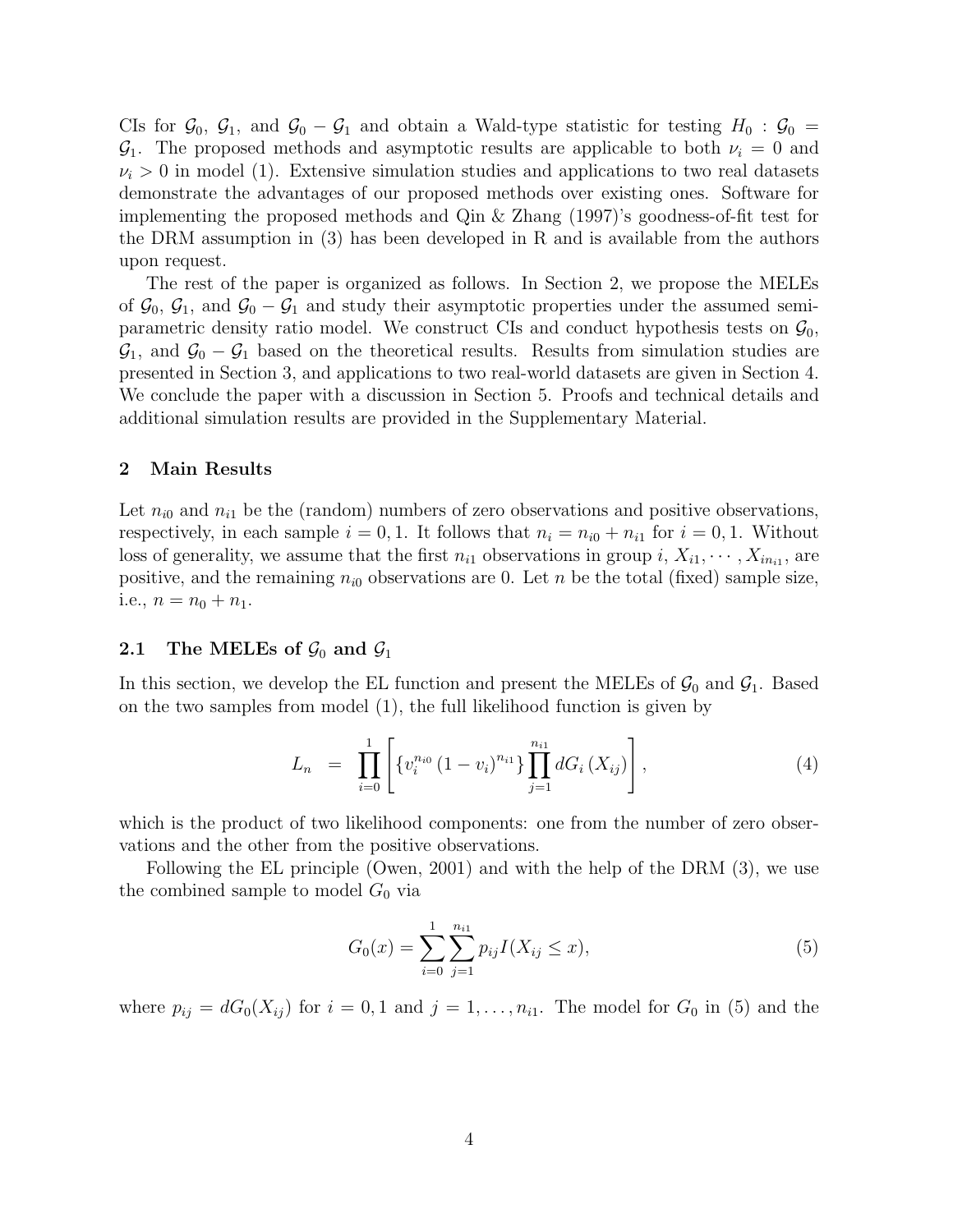DRM  $(3)$  together imply that

<span id="page-4-0"></span>
$$
G_1(x) = \sum_{i=0}^{1} \sum_{j=1}^{n_{i1}} p_{ij} \exp{\{\theta^{\top} \mathbf{Q}(X_{ij})\}} I(X_{ij} \leq x).
$$
 (6)

To ensure that both  $G_0$  and  $G_1$  are CDFs, the feasible  $p_{ij}$ 's must satisfy the following set of constraints:

$$
C = \left\{ (\boldsymbol{\theta}, \boldsymbol{P}) : p_{ij} > 0, \sum_{i=0}^{1} \sum_{j=1}^{n_{i1}} p_{ij} = 1, \sum_{i=0}^{1} \sum_{j=1}^{n_{i1}} p_{ij} \exp\{\boldsymbol{\theta}^\top \boldsymbol{Q}(X_{ij})\} = 1 \right\},
$$
 (7)

where  $\boldsymbol{P} = \{p_{ij} : j = 1, \ldots, n_{i1}, i = 0, 1\}.$ 

Let  $\boldsymbol{\nu} = (\nu_0, \nu_1)^{\top}$ . Substituting [\(5\)](#page-3-0) and [\(6\)](#page-4-0) into [\(4\)](#page-3-1) and taking the logarithm, we obtain the empirical log-likelihood function of  $(\nu, \theta, P)$  as

<span id="page-4-1"></span>
$$
\tilde{\ell}(\nu,\theta,\boldsymbol{P})=\ell_0(\nu)+\tilde{\ell}_1(\theta,\boldsymbol{P})\,,\tag{8}
$$

where

$$
\ell_0(\nu) = \sum_{i=0}^1 \log \{v_i^{n_{i0}} (1 - v_i)^{n_{i1}}\} \quad \text{and} \quad \tilde{\ell}_1(\boldsymbol{\theta}, \boldsymbol{P}) = \sum_{i=0}^1 \sum_{j=1}^{n_{i1}} \log p_{ij} + \sum_{j=1}^{n_{11}} \{ \boldsymbol{\theta}^\top \boldsymbol{Q}(X_{1j}) \}.
$$

Here  $\ell_0(\nu)$  is the binomial log-likelihood function corresponding to the zero observations, and  $\ell_1(\theta, P)$  represents the empirical log-likelihood function associated with the positive observations. The MELE of  $(\nu, \theta, P)$  is then defined as

$$
(\hat{\boldsymbol{\nu}}, \hat{\boldsymbol{\theta}}, \hat{\boldsymbol{P}}) = \arg \max_{\boldsymbol{\nu}, \boldsymbol{\theta}, \boldsymbol{P}} \tilde{\ell}(\boldsymbol{\nu}, \boldsymbol{\theta}, \boldsymbol{P})
$$

subject to the constraints in  $\mathcal{C}$ .

With the form of  $\ell$  given in [\(8\)](#page-4-1), it can be checked that the MELE of  $\nu$  has a closed form expression given by

$$
\hat{\boldsymbol{\nu}} = \arg\max_{\boldsymbol{\nu}} \ell_0(\boldsymbol{\nu}) = (n_{00}/n_0, n_{10}/n_1)^\top,
$$

and the MELE of  $(\theta, P)$  is then denoted as

$$
(\hat{\boldsymbol{\theta}}, \hat{\boldsymbol{P}}) = \arg \max_{(\boldsymbol{\theta}, \boldsymbol{P}) \in \mathcal{C}} \tilde{\ell}_1(\boldsymbol{\theta}, \boldsymbol{P}).
$$
\n(9)

Following [Cai et al. \(2017\)](#page-19-2), the estimator  $\hat{\theta}$  can be obtained by maximizing the following dual empirical log-likelihood function without any constraints:

$$
\ell_1(\boldsymbol{\theta}) = -\sum_{i=0}^1 \sum_{j=1}^{n_{i1}} \log \left\{ 1 + \hat{\rho}[\exp\{\boldsymbol{\theta}^\top \boldsymbol{Q}(X_{ij})\} - 1] \right\} + \sum_{j=1}^{n_{11}} \{\boldsymbol{\theta}^\top \boldsymbol{Q}(X_{1j})\},\qquad(10)
$$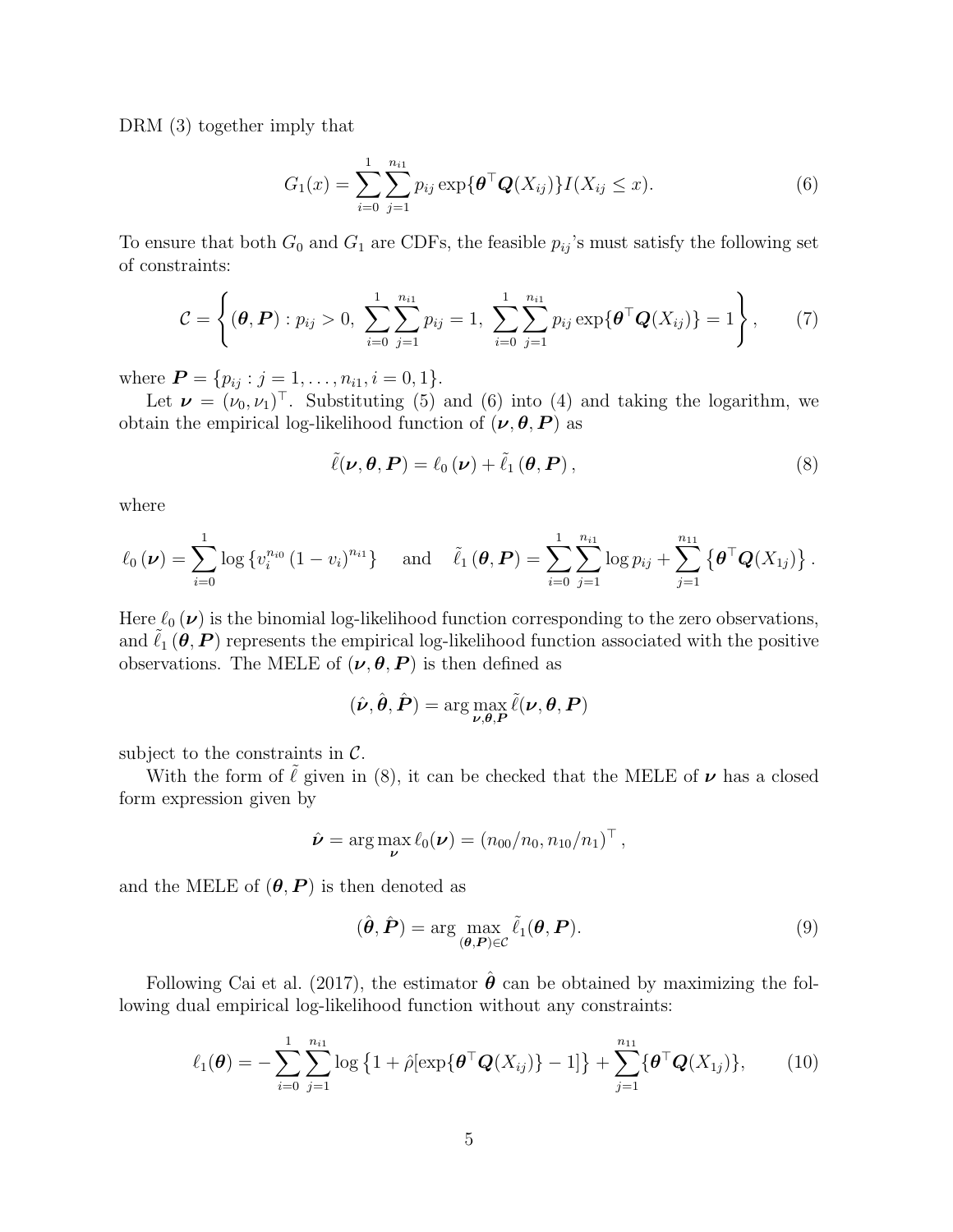where  $\hat{\rho} = n_{11}(n_{01} + n_{11})^{-1}$  is a random variable. That is,  $\hat{\theta} = \arg \max_{\theta} \ell_1(\theta)$ . Once the  $\hat{\theta}$  is obtained, the MELEs of the  $p_{ij}$ 's are computed as

$$
\hat{p}_{ij} = \frac{1}{n_{01} + n_{11}} \left\{ 1 + \hat{\rho} [\exp\{\hat{\boldsymbol{\theta}}^\top \mathbf{Q}(X_{ij})\} - 1] \right\}^{-1}.
$$
\n(11)

With the MELEs  $\hat{\theta}$  and  $\hat{p}_{ij}$ , the MELE of  $G_0(x)$  and  $G_1(x)$  for  $x > 0$  as specified in  $(5)-(6)$  $(5)-(6)$  $(5)-(6)$  can be computed as

$$
\hat{G}_0(x) = \sum_{i=0}^1 \sum_{j=1}^{n_{i1}} \hat{p}_{ij} I(X_{ij} \le x) \text{ and } \hat{G}_1(x) = \sum_{i=0}^1 \sum_{j=1}^{n_{i1}} \hat{p}_{ij} \exp{\{\hat{\theta}^\top \mathbf{Q}(x)\}} I(X_{ij} \le x). \tag{12}
$$

We now move to the point estimation of the Gini indices  $\mathcal{G}_0$  and  $\mathcal{G}_1$ . In Section 1.1 of the Supplementary Material, we show that  $\mathcal{G}_i$  in [\(2\)](#page-23-2) can be equivalently expressed as

$$
\mathcal{G}_i = (2\nu_i - 1) + (1 - \nu_i)\psi_i/m_i,
$$
\n(13)

where  $m_i = \int_0^\infty x dG_i(x)$  and  $\psi_i = \int_0^\infty \{2xG_i(x)\} dG_i(x)$ . Using the alternative form given in [\(13\)](#page-34-0), the MELE of the two Gini indices are given by

$$
\hat{\mathcal{G}}_i = (2\hat{\nu}_i - 1) + (1 - \hat{\nu}_i)\hat{\psi}_i/\hat{m}_i, \quad i = 0, 1,
$$
\n(14)

where

$$
\hat{m}_i = \int_0^\infty x d\hat{G}_i(x) \text{ and } \hat{\psi}_i = \int_0^\infty \{2x \hat{G}_i(x)\} d\hat{G}_i(x).
$$

Remark. *We comment that the MELEs of the two Gini indices in* [\(14\)](#page-37-0) *are also applicable to the case where there is no excess of zero values, i.e.,*  $\boldsymbol{\nu} = (0,0)$  *and*  $n_{i1} = n_i$ *. We need to set*  $\hat{\nu}_i = 0$  *and obtain*  $\theta$  *by maximizing*  $\ell_1(\theta)$  *in* [\(10\)](#page-29-0) *with*  $\hat{\rho} = n_1(n_0 + n_1)^{-1}$ ; *then the MELEs in* [\(11\)](#page-33-0)*–*[\(14\)](#page-37-0) *can be directly applied.*

#### 2.2 Asymptotic properties of MELEs

In this section, we study the asymptotic properties of the MELEs  $(\hat{G}_0, \hat{G}_1)$ . We use  $\nu^*, \theta^*,$ and  $(G_0^*, G_1^*)$  to denote the true values of  $\nu$ ,  $\theta$ , and  $(G_0, G_1)$ , respectively. Let  $w_i = n_i/n$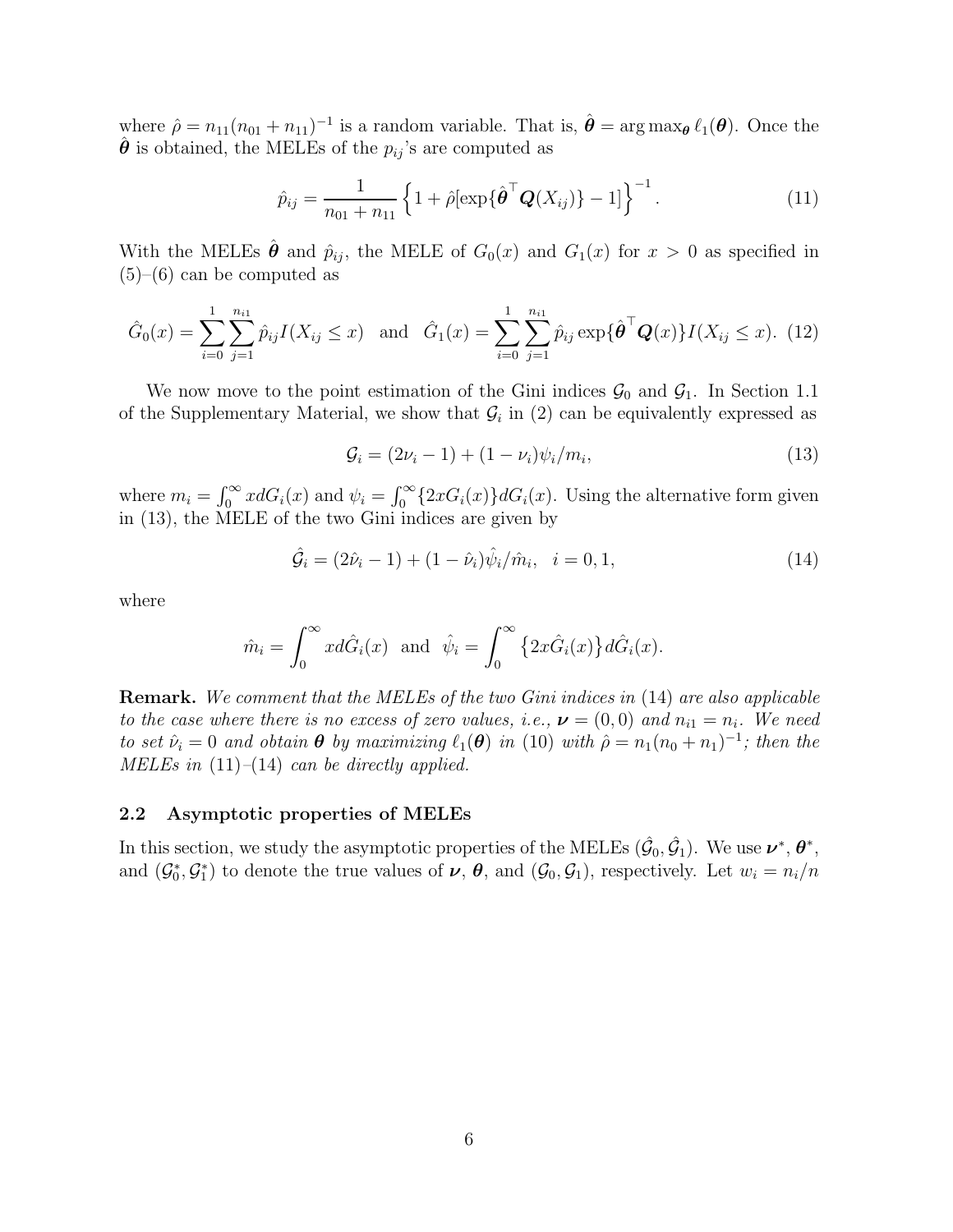and

$$
\Delta^* = \sum_{i=0}^1 w_i (1 - \nu_i^*), \ \rho^* = \frac{w_1 (1 - \nu_1^*)}{\Delta^*}, \ \omega(x) = \exp\{\theta^{*T} \mathbf{Q}(x)\},
$$
  
\n
$$
h(x) = 1 + \rho^* \{\omega(x) - 1\}, \quad h_1(x) = \rho^* \omega(x) / h(x),
$$
  
\n
$$
u_0(x) = (2\nu_0^* - 1)x + (1 - \nu_0^*) \left[2 \left\{ xG_0(x) + \int_x^\infty y dG_0(y) \right\} - \psi_0 \right],
$$
  
\n
$$
u_1(x) = (2\nu_1^* - 1)x + (1 - \nu_1^*) \left[2 \left\{ xG_1(x) + \int_x^\infty y dG_1(y) \right\} - \psi_1 \right],
$$
  
\n
$$
\mathbf{J} = \begin{pmatrix} -\frac{\mathcal{G}_0^*}{m_0} & \frac{1}{m_0} & 0 & 0 \\ 0 & 0 & -\frac{\mathcal{G}_1^*}{m_1} & \frac{1}{m_1} \end{pmatrix}, \ \mathbf{A}_{\theta} = \Delta^*(1 - \rho^*) E_0 \left\{ h_1(X) \mathbf{Q}(X) \mathbf{Q}(X)^\top \right\},
$$

where  $E_0(\cdot)$  denotes the expectation operator with respect to  $G_0$ , and X refers to a random variable from the distribution  $G_0$ .

The asymptotic results in this section are developed under the following regularity conditions.

- C1: As the total sample size n goes to infinity,  $n_0/n \to w_0$  for some constant  $w_0 \in (0, 1)$ .
- C2: The two CDFs  $G_0$  and  $G_1$  satisfy the DRM [\(3\)](#page-23-1) with the true parameter  $\boldsymbol{\theta}^*$ , and  $\int_0^\infty \exp\{\boldsymbol{\theta}^\top \boldsymbol{Q}(x)\} dG_0(x) < \infty$  for all  $\boldsymbol{\theta}$  in a neighborhood of the true value  $\boldsymbol{\theta}^*$ .
- C3: The components of  $\mathbf{Q}(x)$  are continuous and stochastically linearly independent.
- C4: The moments  $\int_0^\infty x^2 dG_0(x)$  and  $\int_0^\infty x^2 \exp{\{\theta^\top Q(x)\}} dG_0(x)$  exist for all  $\theta$  in a neighborhood of the true value  $\boldsymbol{\theta}^*$ .

Condition C1 indicates that both  $n_0$  and  $n_1$  go to infinity at the same rate. For simplicity, and convenience of presentation, we write  $w_0 = n_0/n$  and assume that it is a constant. This does not affect our technical development. Condition C2 guarantees the existence of the moment generating function of  $\mathbf{Q}(X)$  in a neighborhood of  $\mathbf{\theta}^*$  and therefore all its finite moments. Condition C3 is an identifiability condition. Conditions C2 and C3 together imply that  $A_{\theta}$  is positive definite and the quadratic approximation of the dual empirical log-likelihood function  $\ell_1(\boldsymbol{\theta})$  is applicable. Conditions C1–C4 guarantee that the linear approximations of  $\hat{G}_0$  and  $\hat{G}_1$  can be used.

The following theorem establishes the asymptotic normality of the MELEs  $(\hat{\mathcal{G}}_0, \hat{\mathcal{G}}_1)$ .

**Theorem 1.** Assume that  $\nu_i^* \in (0,1)$  for  $i = 0,1$  and Conditions C1–C4 are satisfied. *As the total sample size*  $n \to \infty$ *,* 

$$
n^{1/2} \left( \begin{array}{c} \hat{\mathcal{G}}_0 - \mathcal{G}_0^* \\ \hat{\mathcal{G}}_1 - \mathcal{G}_1^* \end{array} \right) \to N\left( \mathbf{0}, \boldsymbol{\Sigma} \right)
$$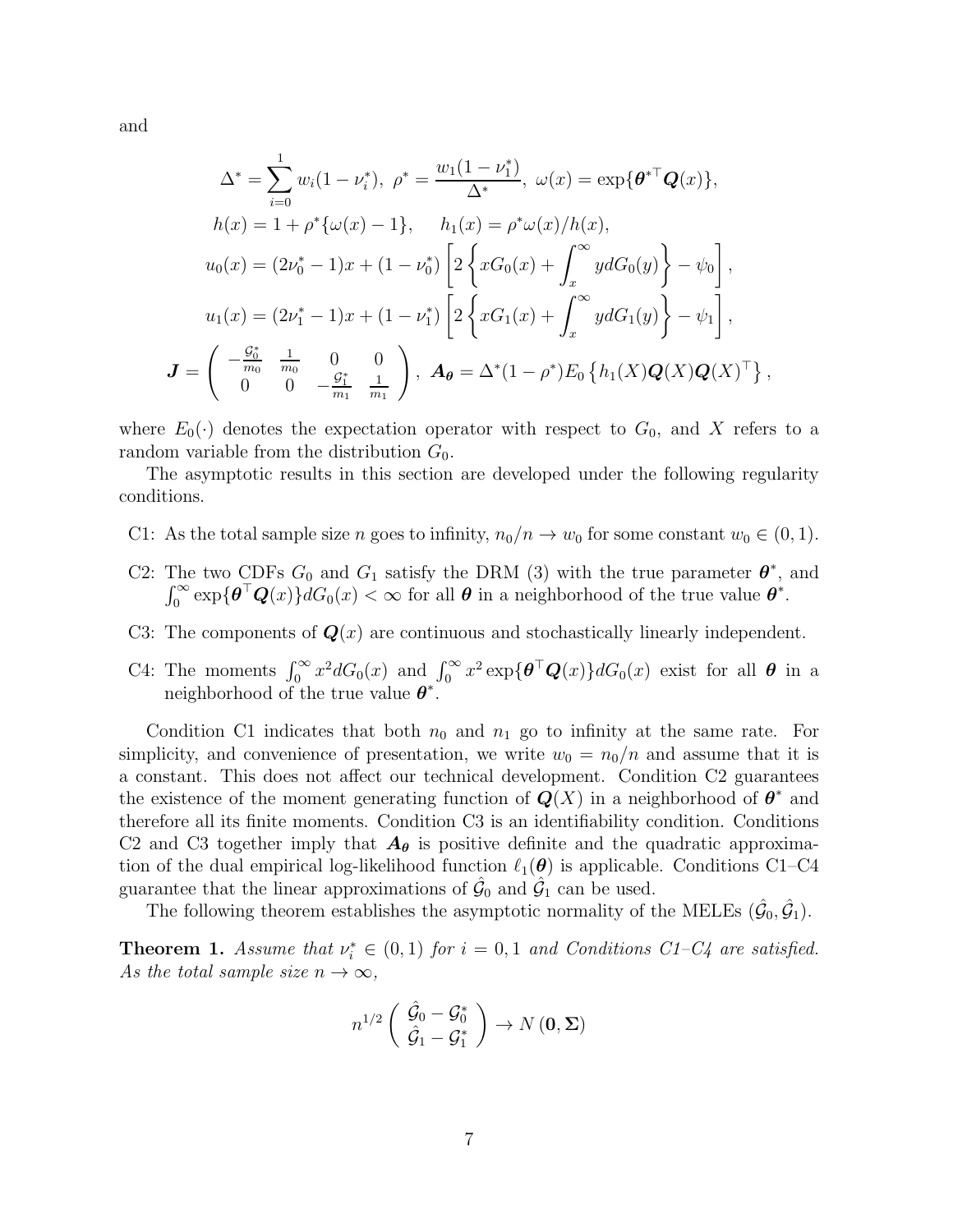*in distribution with the asymptotic variance-covariance matrix*

$$
\Sigma = \frac{1}{\Delta^*} J \left[ E_0 \left\{ \frac{\boldsymbol{u}(X)\boldsymbol{u}(X)^{\top}}{h(X)} \right\} + \frac{1}{(\rho^*)^2} \boldsymbol{B} \right] \boldsymbol{J}^{\top} + diag \left\{ \frac{\nu_0^*(1-\mathcal{G}_0^*)^2}{\Delta^*(1-\rho^*)}, \frac{\nu_1^*(1-\mathcal{G}_1^*)^2}{\Delta^*\rho^*} \right\}, (15)
$$

*where*

$$
\mathbf{u}(x) = (x, u_0(x), \omega(x)x, \omega(x)u_0(x))^\top, \ \tilde{\mathbf{u}}_0(x) = -\rho^* (x, u_0(x))^\top,
$$
  

$$
\tilde{\mathbf{u}}_1(x) = (1 - \rho^*) (x, u_1(x))^\top, \ \tilde{\mathbf{u}}(x) = (\tilde{\mathbf{u}}_0(x)^\top, \tilde{\mathbf{u}}_1(x)^\top)^\top,
$$
  

$$
\mathbf{B} = E_0 \{ h_1(X) \tilde{\mathbf{u}}(X) \mathbf{Q}(X)^\top \} \mathbf{A}_{\theta}^{-1} E_0 \{ h_1(X) \mathbf{Q}(X) \tilde{\mathbf{u}}(X)^\top \}.
$$

Note that the condition  $\nu_i^* \in (0,1)$  for  $i = 0,1$  ensures that the binomial log-likelihood function  $\ell_0(\nu)$  has regular properties and the quadratic approximation is applicable. Repeating all the steps in the proof of Theorem [1,](#page-25-0) we obtain a similar result for cases where  $\nu_i^* = 0$  for  $i = 0, 1$  in the following theorem.

Theorem 2. *Assume that Conditions C1–C4 are satisfied. When there is no excess of zeros, i.e.,*  $\nu_i^* = 0$  *for*  $i = 0, 1$ *, the joint distribution of*  $\sqrt{n}(\hat{G}_0 - \hat{G}_0^*)$  *and*  $\sqrt{n}(\hat{G}_1 - \hat{G}_1^*)$ *asymptotically follows a bivariate normal distribution with mean zero and variance in* [\(15\)](#page-37-1) *with*  $\nu_i^*$  *being replaced by 0.* 

Since the proposed method utilizes more information to obtain the MELEs of Gini indices, we expect that the proposed MELEs are more efficient than fully nonparametric estimators. With the alternative form of the Gini index in [\(13\)](#page-34-0), the fully nonparametric estimators of the two Gini indices for sample  $i = 0, 1$  are

$$
\tilde{\mathcal{G}}_i = (2\hat{\nu}_i - 1) + (1 - \hat{\nu}_i)\tilde{\psi}_i / \tilde{m}_i, \quad i = 0, 1,
$$
\n(16)

where

$$
\tilde{m}_i = n_{i1}^{-1} \sum_{j=1}^{n_{i1}} X_{ij}, \quad \tilde{\psi}_i = \int_0^\infty \{2x \tilde{G}_i(x)\} d\tilde{G}_i(x),
$$

and  $\tilde{G}_i(x) = n_{i1}^{-1} \sum_{j=1}^{n_{i1}} I(X_{ij} \leq x)$  is the empirical CDF of the positive observations in sample *i*. The following theorem compares the proposed estimators MELEs  $\hat{G}_i$  and the nonparametric estimators  $\tilde{G}_i$  in terms of their asymptotic variance-covariance matrices. Note that  $\Sigma$  is the asymptotic variance-covariance matrix of the MELEs given in Theorem [1.](#page-25-0)

Theorem 3. *Assume that Conditions C1–C4 are satisfied.*

*(a) For the nonparametric estimators*  $(\tilde{G}_0, \tilde{G}_1)$  *and as*  $n \to \infty$ *, we have* 

$$
\sqrt{n}\left(\begin{array}{c}\tilde{\mathcal{G}}_0-\mathcal{G}_0^*\\ \tilde{\mathcal{G}}_1-\mathcal{G}_1^*\end{array}\right)\to N(\mathbf{0},\mathbf{\Sigma}_{non})
$$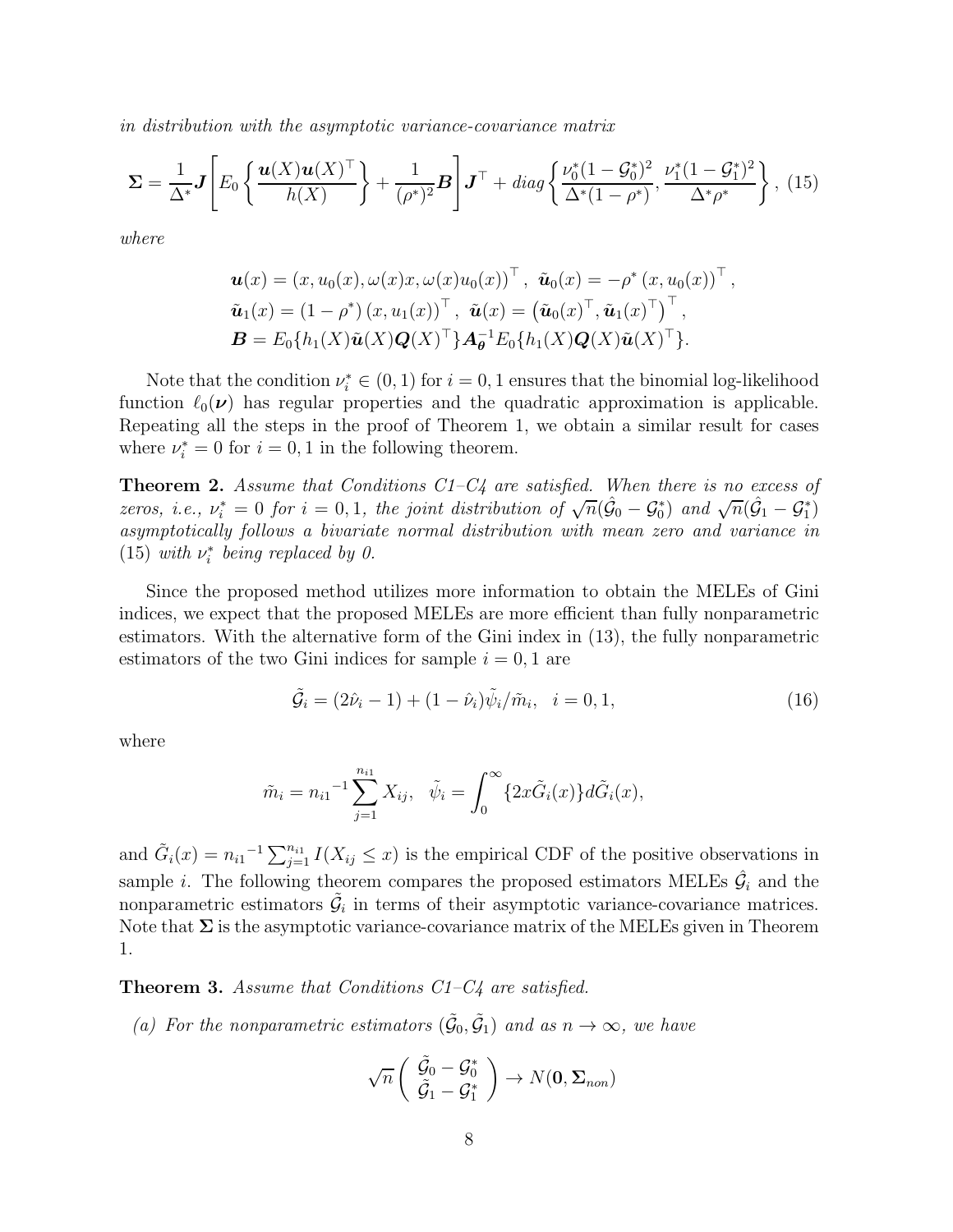*in distribution, where the variance-covariance matrix*

$$
\Sigma_{non} = \boldsymbol{J} diag\left\{\frac{\mathrm{E}_0\{\tilde{\boldsymbol{u}}_0(\mathrm{X})\tilde{\boldsymbol{u}}_0(\mathrm{X})^{\top}\}}{\Delta^*(\rho^*)^2(1-\rho)}, \frac{\mathrm{E}_0\{\omega(\mathrm{X})\tilde{\boldsymbol{u}}_1(\mathrm{X})\tilde{\boldsymbol{u}}_1(\mathrm{X})^{\top}\}}{\Delta^*\rho^*(1-\rho)^2}\right\} \boldsymbol{J}^{\top}
$$

$$
+ diag\left\{\frac{\nu_0^*(1-\mathcal{G}_0^*)^2}{\Delta^*(1-\rho^*)}, \frac{\nu_1^*(1-\mathcal{G}_1^*)^2}{\Delta^*\rho^*}\right\}.
$$

*(b)* The two asymptotic variance-covariance matrices  $\Sigma_{non}$  and  $\Sigma$  satisfy

$$
\Sigma_{non} - \Sigma = \frac{1}{\Delta^*(\rho^*)^2 (1 - \rho^*)} J E_0 \{ h_1(X) D(X) D(X)^\top \} J^\top \ge 0,
$$

*where*  $\boldsymbol{D}(x) = (\boldsymbol{D}_0(x)^\top, \boldsymbol{D}_1(x)^\top)^\top$  for  $x > 0$  and

$$
\boldsymbol{D}_i(x) = \tilde{\boldsymbol{u}}_i(x) - \Delta^*(1-\rho^*) E_0 \left\{ h_1(X)\tilde{\boldsymbol{u}}_i(X)\boldsymbol{Q}(X)^\top \right\} \boldsymbol{A}_{\boldsymbol{\theta}}^{-1} \boldsymbol{Q}(x), \ i = 0, 1.
$$

Note that  $\Sigma_{non} - \Sigma$  is a positive semidefinite matrix, which implies that the proposed MELEs for the Gini index are at least as efficient as the nonparametric estimators. Our simulation results reported in Section [3](#page-39-0) confirm this result. It is worth mentioning that the theorem is applicable whether or not there are excess zero values.

#### 2.3 Inference on functions of Gini indices

Under the current setting of two samples, we may be interested in performing inference on the Gini index for only one of the samples or other functions of the two Gini indices, such as their difference. The results of Theorems [1](#page-25-0) and [2](#page-26-0) can be used to develop the following theorem for parameters which are a general function of the two Gini indices.

<span id="page-8-0"></span>**Theorem 4.** Assume the conditions of Theorem [3](#page-26-1) hold. Let  $\phi(\cdot, \cdot)$  be a bivariate smooth  $function.$  *As*  $n \to \infty$ , we have  $\sqrt{n} \{ \phi(\hat{\mathcal{G}}_0, \hat{\mathcal{G}}_1) - \phi(\mathcal{G}_0^*, \mathcal{G}_1^*) \} \to N(0, \sigma_\phi^2)$  in distribution with

$$
\sigma^2_{\phi} = \left(\frac{\partial \phi(\mathcal{G}_0^*, \mathcal{G}_1^*)}{\partial \mathcal{G}_0}, \frac{\partial \phi(\mathcal{G}_0^*, \mathcal{G}_1^*)}{\partial \mathcal{G}_1}\right) \Sigma \left(\frac{\partial \phi(\mathcal{G}_0^*, \mathcal{G}_1^*)}{\partial \mathcal{G}_0}, \frac{\partial \phi(\mathcal{G}_0^*, \mathcal{G}_1^*)}{\partial \mathcal{G}_1}\right)^\top.
$$

With the results in Theorems [3](#page-26-1) and [4,](#page-8-0) we can easily show that  $\sigma_{\phi}^2$  is no larger than the asymptotic variance of the fully nonparametric estimator  $\phi(\tilde{G}_0, \tilde{G}_1)$ . That is, utilizing the information from both samples via the DRM [\(3\)](#page-23-1) improves the estimation of  $\phi(\mathcal{G}_0, \mathcal{G}_1)$ .

The general form  $\phi(\cdot, \cdot)$  covers many interesting functions of  $\mathcal{G}_0$  and  $\mathcal{G}_1$ . For example, when  $\phi(x_1, x_2) = \log(t(x_1)) = \log\{x_1/(1-x_1)\}\$ , the parameter  $\phi(\mathcal{G}_0, \mathcal{G}_1)$  represents the logit transformation of the Gini index  $\mathcal{G}_0$ ; when  $\phi(x_1, x_2) = x_1 - x_2$ , the parameter  $\phi(\mathcal{G}_0, \mathcal{G}_1)$  refers to the difference of two Gini indices.

The variance  $\sigma_{\phi}^2$  may depend on  $\mathcal{G}_0^*$ ,  $\mathcal{G}_1^*$ , and  $(\nu, \theta, P)$ . Replacing these unknown quantities by their MELEs leads to a consistent estimator  $\hat{\sigma}_{\phi}^2$  of  $\sigma_{\phi}^2$ . Together with the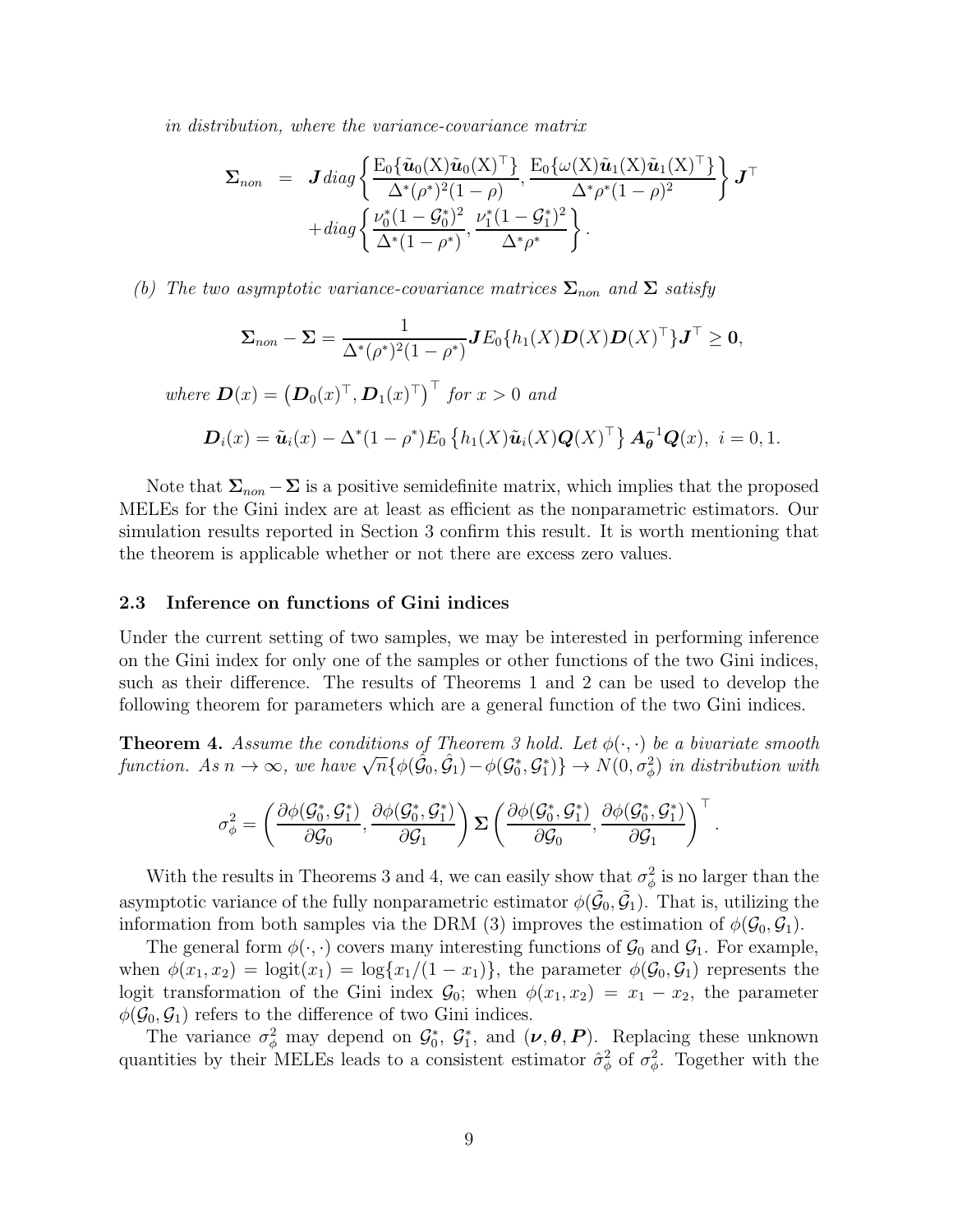result in Theorem [4,](#page-8-0) we have

$$
\sqrt{n}\{\phi(\hat{\mathcal{G}}_0,\hat{\mathcal{G}}_1) - \phi(\mathcal{G}_0^*,\mathcal{G}_1^*)\}/\hat{\sigma}_{\phi} \to N(0,1)
$$

in distribution. Hence,  $\sqrt{n} \{ \phi(\hat{G}_0, \hat{G}_1) - \phi(\mathcal{G}_0^*, \mathcal{G}_1^*) \} / \hat{\sigma}_{\phi}$  is asymptotically pivotal and can be used to construct CIs and to conduct hypothesis tests on  $\phi(\mathcal{G}_0, \mathcal{G}_1)$ .

For ease of presentation, we use  $\hat{\phi}$  and  $\phi$  to denote  $\phi(\hat{\mathcal{G}}_0, \hat{\mathcal{G}}_1)$  and  $\phi(\mathcal{G}_0, \mathcal{G}_1)$ . Then the  $100(1 - \tau)\%$  Wald-type CI for  $\phi$  is given by

$$
[\hat{\phi} - z_{\tau/2}\hat{\sigma}_{\phi}/\sqrt{n}, \hat{\phi} + z_{\tau/2}\hat{\sigma}_{\phi}/\sqrt{n}],
$$

where  $z_{\tau/2}$  is the  $(1 - \tau/2)$  quantile of the standard normal distribution. When testing  $H_0: \phi = 0$ , we reject the null hypothesis if  $\sqrt{n}\hat{\phi}/\hat{\sigma}_{\phi}$   $> z_{\tau/2}$  at the significance level  $\tau$ .

#### 3 Simulation Studies

In this section, we compare the finite-sample performance of our semiparametric methods with existing methods of inferences on the Gini indices through simulation studies. We focus on three inferential problems:

- (1) Point estimation for  $\mathcal{G}_0$ ,  $\mathcal{G}_1$ , and  $\mathcal{G}_0 \mathcal{G}_1$ ;
- (2) Confidence intervals on  $\mathcal{G}_0$ ,  $\mathcal{G}_1$ , and  $\mathcal{G}_0 \mathcal{G}_1$ ;
- (3) Hypothesis testing on  $H_0$ :  $\mathcal{G}_0 = \mathcal{G}_1$ .

We conduct the simulation studies under two distributional settings: (i)  $G_0$  and  $G_1$ are the CDFs of  $\chi^2_3$  and  $\chi^2_4$ ; and (ii)  $G_0$  and  $G_1$  are the CDFs of  $Exp(0.5)$  and  $Exp(1)$ . Here  $\chi^2_k$  represents the chi-square distribution with k degrees of freedom, and  $Exp(k)$ refers to the exponential distribution with the rate parameter  $k$ . The proposed inference procedures under the DRM are implemented with the correctly specified  $q(x)$ , where  $q(x) = \log(x)$  in the  $\chi^2$  setting and  $q(x) = x$  in the exponential setting. For each scenario, we consider two combinations of sample sizes,  $(n_0, n_1) = (100, 100)$ ,  $(300, 300)$ , and the results are based on 2,000 Monte Carlo simulation runs.

#### <span id="page-9-0"></span>3.1 Performance of point estimators

We start by exploring the performance of the point estimators. We consider the following three estimators:

- *EMP*:  $\tilde{G}_0$ ,  $\tilde{G}_1$ , and  $\tilde{G}_0 \tilde{G}_1$ , where  $\tilde{G}_i$  is the nonparametric estimator given in [\(16\)](#page-37-2) for  $i = 0, 1;$
- *JEL*:  $\bar{G}_0$ ,  $\bar{G}_1$ , and  $\bar{G}_0 \bar{G}_1$ , which are the jackknife empirical likelihood (JEL) estimators defined in [Wang et al. \(2016\)](#page-22-0), where

$$
\bar{\mathcal{G}}_i = (2\tilde{\mu}_i)^{-1} {n \choose 2}^{-1} \sum_{1 \le j_1 < j_2 \le n_i} |X_{ij_1} - X_{ij_2}|
$$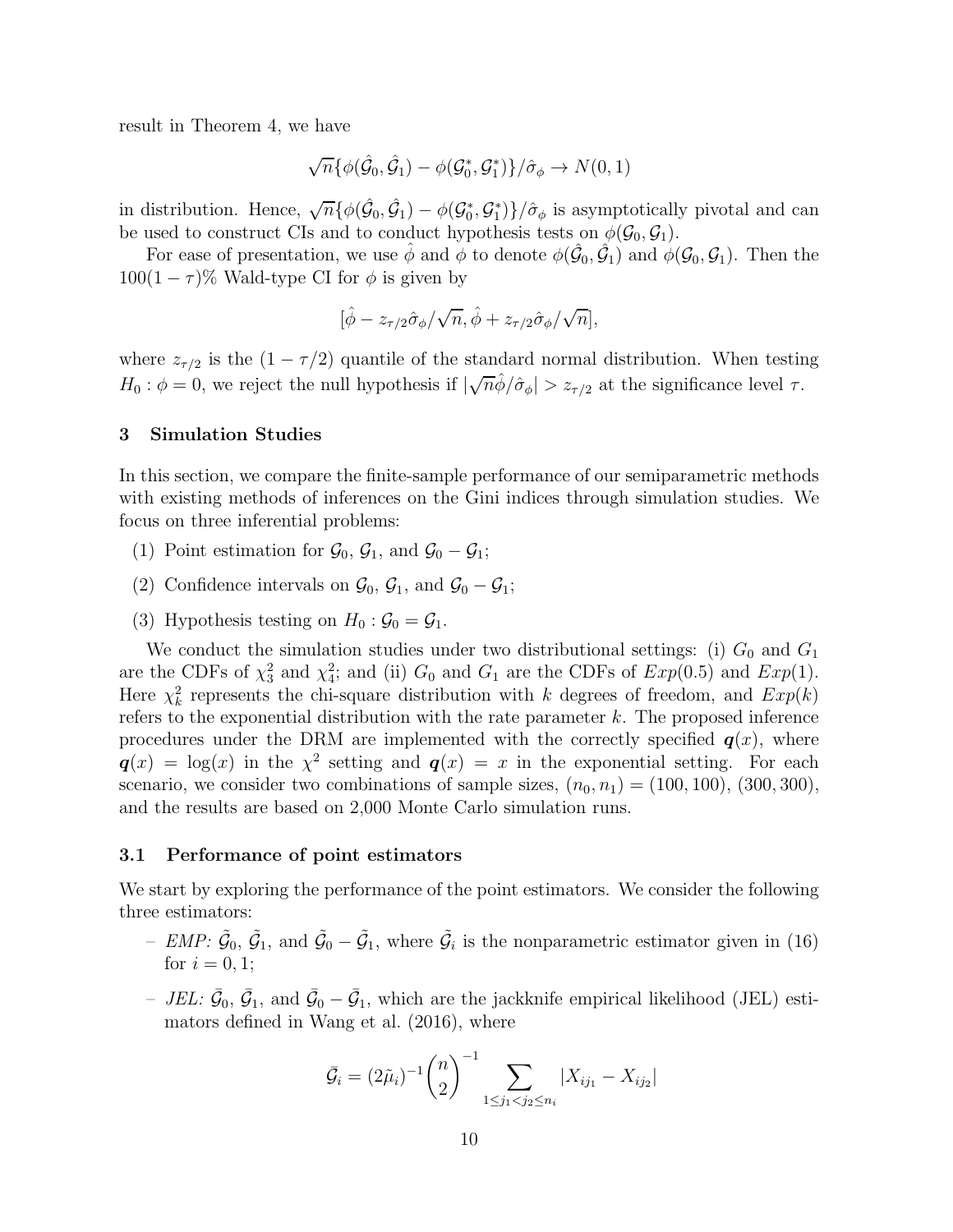with 
$$
\tilde{\mu}_i = \sum_{j=1}^{n_i} X_{ij}/n_i
$$
 for  $i = 0, 1$ ;  
- *DRM*:  $\hat{\mathcal{G}}_0$ ,  $\hat{\mathcal{G}}_1$ , and  $\hat{\mathcal{G}}_0 - \hat{\mathcal{G}}_1$ , where  $\hat{\mathcal{G}}_i$  is the MELE given in (14) for  $i = 0, 1$ .

<span id="page-10-0"></span>Three combinations of  $\nu$  are considered for the zero population proportions:  $(0, 0)$ ,  $(0.3, 0.3), (0.7, 0.7).$  We evaluate the performance of a point estimator in terms of the bias and the mean squared error (MSE). Tables [1](#page-10-0) and [2](#page-11-0) present the simulated results for different settings.

|              |                    |            |         | $\mathcal{G}_0$ |             | $\mathcal{G}_1$ | $\mathcal{G}_0$ — | $\mathcal{G}_1$ |
|--------------|--------------------|------------|---------|-----------------|-------------|-----------------|-------------------|-----------------|
| $(n_0, n_1)$ | $\boldsymbol{\nu}$ |            | Bias    | <b>MSE</b>      | <b>Bias</b> | <b>MSE</b>      | <b>Bias</b>       | <b>MSE</b>      |
| (100, 100)   | (0,0)              | <b>EMP</b> | 5.37    | 0.74            | 7.80        | 0.62            | $-2.43$           | 1.29            |
|              |                    | JEL        | $-0.39$ | 0.73            | 1.57        | 0.57            | $-1.96$           | 1.31            |
|              |                    | DRM        | 2.06    | 0.37            | 4.18        | 0.40            | $-2.13$           | 0.31            |
|              | (0.3, 0.3)         | EMP        | 6.17    | 1.19            | 6.19        | 1.21            | $-0.02$           | 2.35            |
|              |                    | JEL        | 2.16    | 1.18            | 1.83        | 1.20            | 0.33              | 2.40            |
|              |                    | DRM        | 2.60    | 0.95            | 3.04        | 1.06            | $-0.44$           | 1.71            |
|              | (0.7, 0.7)         | <b>EMP</b> | 6.56    | 0.91            | 6.01        | 1.01            | 0.54              | 1.86            |
|              |                    | JEL        | 4.88    | 0.91            | 4.18        | 1.01            | 0.70              | 1.89            |
|              |                    | DRM        | 2.70    | 0.79            | 2.97        | 0.91            | $-0.28$           | 1.56            |
| (300, 300)   | (0,0)              | <b>EMP</b> | 1.70    | 0.23            | 2.31        | 0.19            | $-0.61$           | 0.40            |
|              |                    | JEL        | $-0.22$ | 0.23            | 0.23        | 0.19            | $-0.45$           | 0.40            |
|              |                    | DRM        | 0.66    | 0.13            | 1.12        | 0.14            | $-0.46$           | 0.11            |
|              | (0.3, 0.3)         | <b>EMP</b> | 2.52    | 0.39            | 1.75        | 0.41            | 0.78              | 0.79            |
|              |                    | JEL        | 1.18    | 0.39            | 0.29        | 0.41            | 0.90              | 0.80            |
|              |                    | DRM        | 0.94    | 0.32            | 0.89        | 0.37            | 0.06              | 0.57            |
|              | (0.7, 0.7)         | <b>EMP</b> | 2.84    | 0.31            | 2.40        | 0.34            | 0.44              | 0.67            |
|              |                    | JEL        | 2.28    | 0.31            | 1.78        | 0.34            | 0.49              | 0.67            |
|              |                    | DRM        | 1.30    | 0.27            | 1.50        | 0.31            | $-0.20$           | 0.55            |

Table 1: Bias ( $\times$ 1000) and MSE ( $\times$ 1000) for point estimators ( $\chi^2$ ).

We observe from Tables [1](#page-10-0) and [2](#page-11-0) that the biases of the estimators of  $\mathcal{G}_0$  and  $\mathcal{G}_1$ are acceptable for all three methods under all scenarios. The EMP estimators  $\tilde{G}_0$  and  $\tilde{G}_1$  always give the largest biases. When the proportions of zero values are small, i.e.,  $\nu = (0,0)$  or  $(0.3, 0.3)$ , the biases of the JEL estimators  $\bar{\mathcal{G}}_0$  and  $\bar{\mathcal{G}}_1$  are the smallest. The DRM estimators  $\hat{\mathcal{G}}_0$  and  $\hat{\mathcal{G}}_1$  have a clear advantage in terms of bias when  $\mathcal{V} = \left(0.7, 0.7\right)$ . The performance of the EMP estimators  $\tilde{G}_0$  and  $\tilde{G}_1$  and the JEL estimators  $\tilde{G}_0$  and  $\tilde{G}_1$ is similar in terms of the MSE. The DRM estimators  $\hat{\mathcal{G}}_0$  and  $\hat{\mathcal{G}}_1$  give the smallest MSEs in all cases; this agrees with the result in Theorem [3.](#page-26-1) The MSEs of all the estimators decrease as  $\nu$  moves toward  $(0, 0)$  or the sample size increases.

For the estimators of the difference  $\mathcal{G}_0-\mathcal{G}_1$ , we find that the biases of all the estimators are relatively small in all cases. The biases of the DRM estimator  $\hat{G}_0 - \hat{G}_1$  are usually the smallest. The MSEs of the EMP estimator for  $\mathcal{G}_0 - \mathcal{G}_1$  and JEL estimator for  $\mathcal{G}_0 - \mathcal{G}_1$ are very close, whereas the MSEs of the DRM estimator are significantly smaller than those of the other two estimators. For instance, the MSE of  $\hat{G}_0 - \hat{G}_1$  is less than 25% of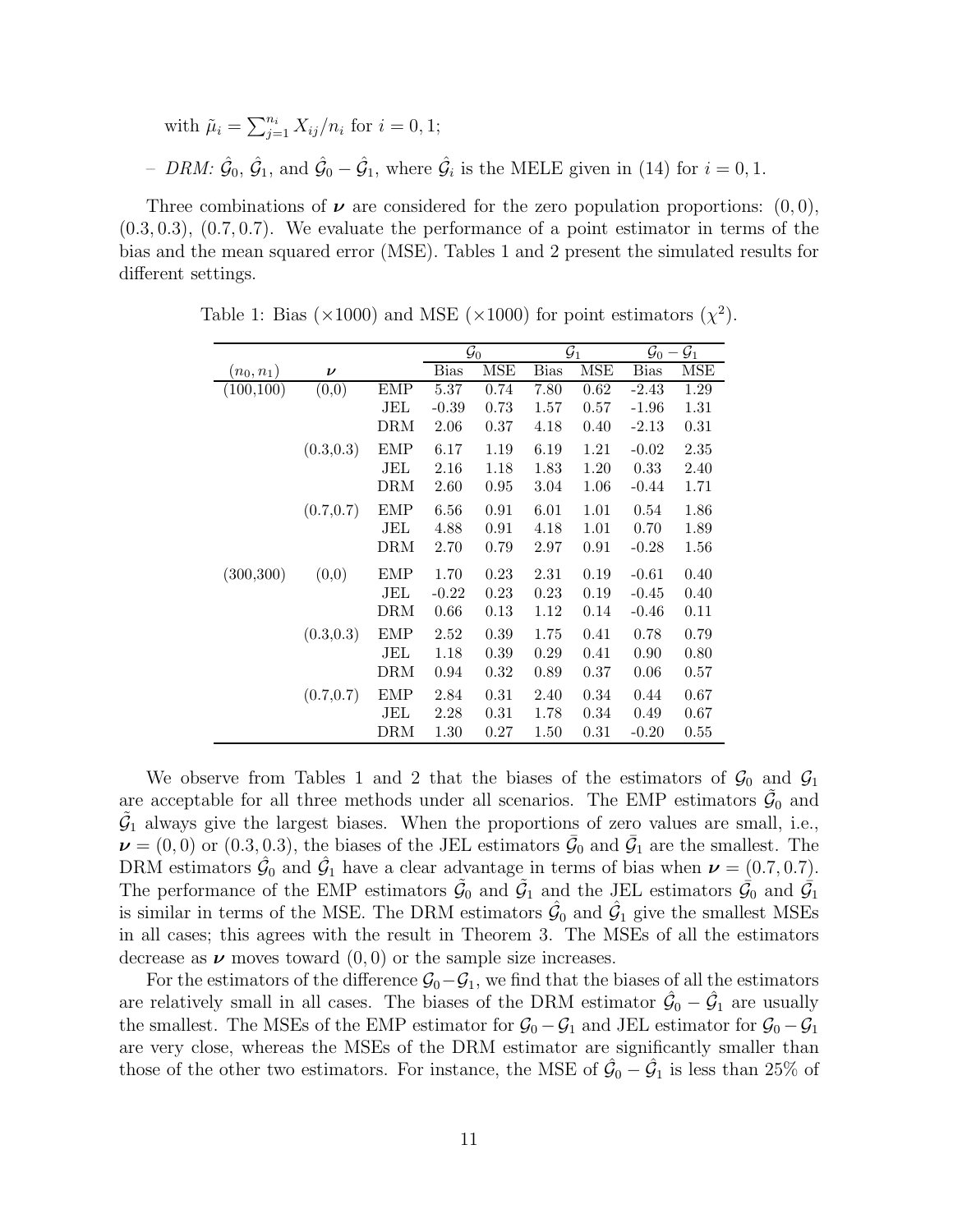|             |                    |            |             | $\mathcal{G}_0$ |             | $\mathcal{G}_1$ | $\mathcal{G}_0$ $-$ | $\mathcal{G}_1$ |
|-------------|--------------------|------------|-------------|-----------------|-------------|-----------------|---------------------|-----------------|
| $(n_0,n_1)$ | $\boldsymbol{\nu}$ |            | <b>Bias</b> | MSE             | <b>Bias</b> | <b>MSE</b>      | <b>Bias</b>         | MSE             |
| (100, 100)  | (0,0)              | <b>EMP</b> | 4.59        | 0.81            | 5.94        | 0.86            | $-1.35$             | 1.59            |
|             |                    | JEL        | $-0.42$     | 0.81            | 0.95        | 0.84            | $-1.37$             | 1.63            |
|             |                    | <b>DRM</b> | 1.55        | 0.66            | 2.82        | 0.41            | $-1.27$             | 0.58            |
|             | (0.3, 0.3)         | <b>EMP</b> | 4.85        | 1.09            | 3.53        | 1.10            | 1.31                | 2.14            |
|             |                    | JEL        | 1.36        | 1.09            | 0.03        | 1.11            | 1.33                | 2.19            |
|             |                    | <b>DRM</b> | 1.64        | 0.96            | 0.73        | 0.82            | 0.91                | 1.46            |
|             | (0.7, 0.7)         | <b>EMP</b> | 5.17        | 0.81            | 3.62        | 0.80            | 1.55                | 1.55            |
|             |                    | JEL        | 3.71        | 0.81            | 2.14        | 0.80            | 1.57                | 1.58            |
|             |                    | DRM        | 1.81        | 0.73            | 1.24        | 0.65            | 0.56                | 1.20            |
| (300, 300)  | (0,0)              | <b>EMP</b> | 1.78        | 0.28            | 1.97        | 0.27            | $-0.18$             | 0.57            |
|             |                    | JEL        | 0.11        | 0.28            | 0.30        | 0.27            | $-0.19$             | 0.58            |
|             |                    | <b>DRM</b> | 0.76        | 0.22            | 0.96        | 0.13            | $-0.20$             | 0.21            |
|             | (0.3, 0.3)         | <b>EMP</b> | 1.80        | 0.37            | 1.48        | 0.36            | 0.32                | 0.73            |
|             |                    | JEL        | 0.63        | 0.37            | 0.31        | 0.36            | 0.32                | 0.74            |
|             |                    | <b>DRM</b> | 0.74        | 0.34            | 0.73        | 0.27            | 0.01                | 0.51            |
|             | (0.7, 0.7)         | <b>EMP</b> | 1.81        | 0.26            | 1.98        | 0.26            | $-0.16$             | 0.53            |
|             |                    | JEL        | 1.32        | 0.26            | 1.48        | 0.26            | $-0.16$             | 0.54            |
|             |                    | DRM        | 0.80        | 0.24            | 0.90        | 0.22            | $-0.10$             | 0.43            |

<span id="page-11-0"></span>Table 2: Bias ( $\times$ 1000) and MSE ( $\times$ 1000) for point estimators (*Exp*).

the MSEs of  $\tilde{G}_0 - \tilde{G}_1$  and  $\bar{G}_0 - \bar{G}_1$  when the simulated samples come from  $\chi^2$  distributions with  $(n_0, n_1) = (100, 100)$  and  $\nu = (0, 0)$ .

We conducted additional simulations with  $\nu = (0.1, 0.3)$  and  $(0.6, 0.4)$ ; the results show similar patterns and are presented in the Supplementary Material.

## <span id="page-11-1"></span>3.2 Performance of confidence intervals

We examine and compare the performance of the following confidence intervals for the Gini indices in the simulation studies:

- *NA-EMP:* Wald-type CIs based on the normal approximation [\(Qin et al., 2010\)](#page-48-1);
- *BT-EMP:* bootstrap-t CIs [\(Qin et al.](#page-48-1), [2010\)](#page-48-1);
- *EL*: ELR-based CIs [\(Qin et al.](#page-48-1), [2010\)](#page-48-1);
- *BT-EL*: bootstrap ELR-based CIs [\(Qin et al.](#page-48-1), [2010\)](#page-48-1);
- *JEL:* jackknife ELR-based CIs [\(Wang et al., 2016](#page-22-0); [Wang & Zhao, 2016\)](#page-21-2);
- *AJEL:* adjusted jackknife ELR-based CIs [\(Wang et al.](#page-22-0), [2016](#page-22-0); [Wang & Zhao, 2016\)](#page-21-2);
- *NA-DRM:* Wald-type CIs based on the normal approximation under the DRM;
- *BT-DRM:* bootstrap-t CIs under the DRM.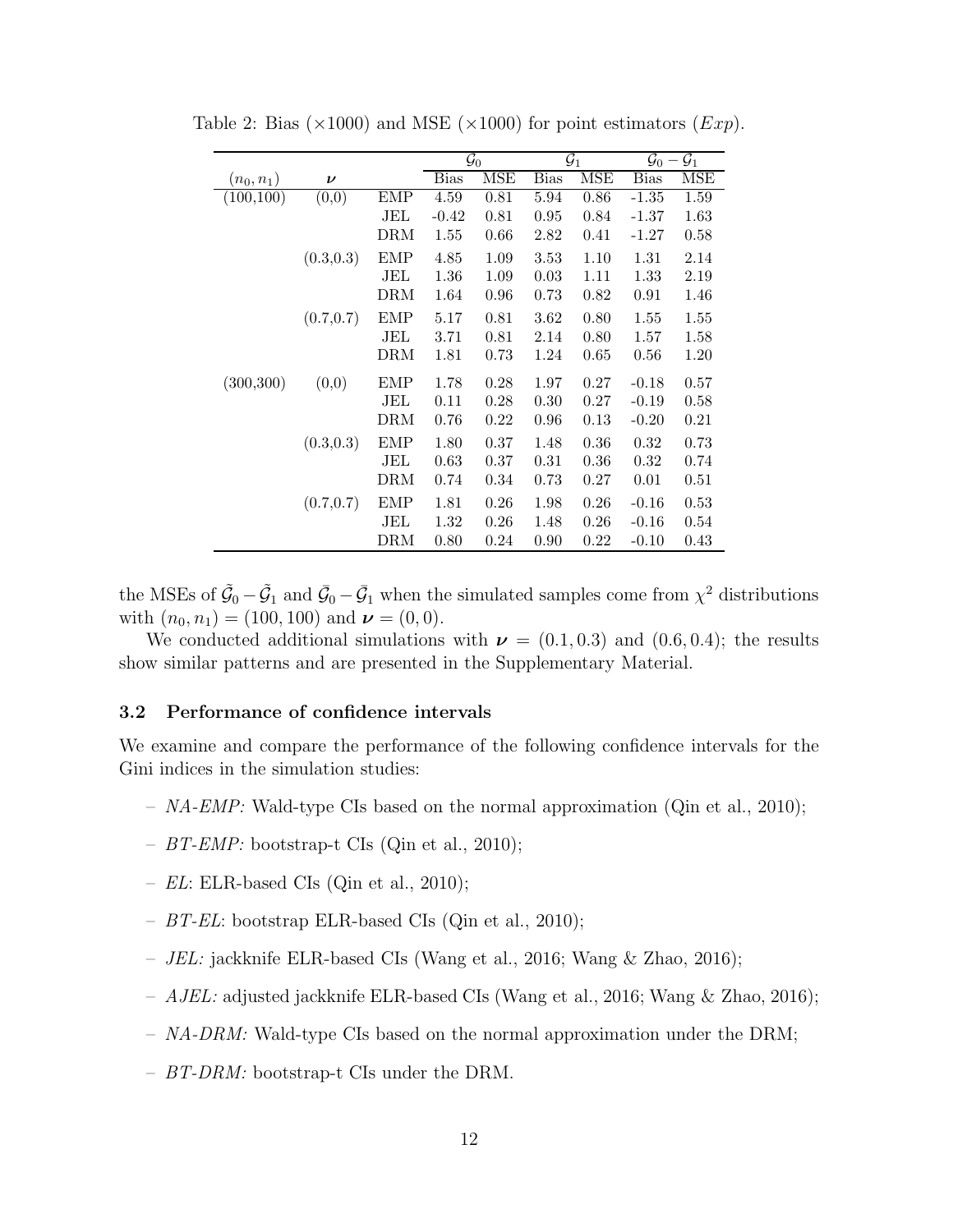The EL method, to our best knowledge, has not been used to construct CIs for the difference of two Gini indices in the existing literature. Hence, we consider all the methods, except for *EL* and *BT-EL*, in our comparisons of the CIs for the parameter  $\mathcal{G}_0 - \mathcal{G}_1$ . For those calibrated by the bootstrap method, we used 1,000 nonparametric bootstrap samples drawn from the original sample with replacement.

Three combinations of  $\nu$  are considered for the zero population proportions:  $(0, 0)$ ,  $(0.3, 0.3), (0.7, 0.7).$  We evaluate the performance of a CI in terms of the coverage probability (CP) and the average length (AL). Tables [3](#page-12-0) and [4](#page-13-0) contain the simulated results for the CIs of  $\mathcal{G}_0$  and  $\mathcal{G}_1$  under different settings. The simulated results for the CIs of  $\mathcal{G}_0 - \mathcal{G}_1$  are shown in Table [5.](#page-14-0)

|                    |               |             |                 | (100, 100)                 |             |             |                            | (300, 300)    |                            |
|--------------------|---------------|-------------|-----------------|----------------------------|-------------|-------------|----------------------------|---------------|----------------------------|
|                    |               |             | $\mathcal{G}_0$ | $\overline{\mathcal{G}_1}$ |             |             | $\overline{\mathcal{G}_0}$ |               | $\overline{\mathcal{G}_1}$ |
| $\boldsymbol{\nu}$ |               | ${\cal CP}$ | AL              | CP                         | AL          | ${\cal CP}$ | AL                         | $\mathrm{CP}$ | AL                         |
| (0,0)              | NA-EMP        | 93.85       | 0.100           | 94.20                      | $\,0.092\,$ | 94.60       | 0.059                      | 94.80         | $0.054\,$                  |
|                    | <b>BT-EMP</b> | 94.10       | $0.103\,$       | 94.75                      | $\,0.094\,$ | 94.85       | 0.059                      | 95.05         | $\,0.054\,$                |
|                    | EL            | 93.85       | 0.100           | 94.20                      | 0.091       | 94.55       | 0.059                      | 94.80         | 0.054                      |
|                    | <b>BT-EL</b>  | 94.45       | $0.103\,$       | 95.10                      | 0.095       | 94.90       | $\,0.059\,$                | 94.95         | $0.054\,$                  |
|                    | JEL           | 94.45       | $0.102\,$       | 94.85                      | $\,0.094\,$ | 94.70       | 0.059                      | 95.15         | $0.054\,$                  |
|                    | AJEL          | 94.80       | 0.105           | 95.50                      | 0.096       | 94.90       | 0.060                      | 95.30         | 0.055                      |
|                    | NA-DRM        | 95.25       | 0.074           | 94.65                      | 0.078       | 94.70       | 0.043                      | 94.70         | 0.045                      |
|                    | BT-DRM        | 95.55       | 0.075           | 95.00                      | 0.079       | 94.55       | 0.043                      | 94.55         | 0.046                      |
| (0.3, 0.3)         | NA-EMP        | 93.80       | 0.132           | 93.65                      | 0.134       | 94.60       | 0.077                      | 94.05         | 0.079                      |
|                    | BT-EMP        | 95.30       | 0.135           | 94.55                      | 0.137       | 95.20       | 0.077                      | 94.40         | 0.079                      |
|                    | EL            | 93.75       | 0.131           | 93.65                      | 0.134       | 94.60       | 0.077                      | 94.00         | 0.078                      |
|                    | <b>BT-EL</b>  | 94.50       | $0.136\,$       | 94.85                      | $0.139\,$   | 94.65       | 0.078                      | 94.55         | 0.079                      |
|                    | JEL           | 94.45       | 0.137           | 93.80                      | 0.141       | 94.50       | 0.078                      | 94.55         | 0.080                      |
|                    | AJEL          | 95.35       | 0.141           | 94.20                      | 0.144       | 94.80       | 0.079                      | 94.80         | 0.081                      |
|                    | NA-DRM        | 95.10       | 0.120           | 94.35                      | $0.130\,$   | 95.45       | 0.070                      | 94.90         | 0.076                      |
|                    | BT-DRM        | 95.75       | 0.121           | 94.65                      | 0.130       | 95.25       | 0.070                      | 94.65         | 0.075                      |
| (0.7, 0.7)         | NA-EMP        | 92.20       | 0.113           | 92.95                      | 0.119       | 94.90       | 0.067                      | 93.90         | 0.070                      |
|                    | <b>BT-EMP</b> | 96.75       | 0.122           | 96.55                      | 0.128       | 96.30       | 0.068                      | 95.40         | 0.072                      |
|                    | EL            | 92.35       | 0.111           | 92.90                      | 0.117       | 95.15       | 0.067                      | 93.75         | 0.070                      |
|                    | <b>BT-EL</b>  | 94.70       | 0.120           | 95.30                      | 0.127       | 95.75       | 0.069                      | 94.55         | 0.072                      |
|                    | JEL           | 90.75       | 0.123           | 90.80                      | 0.129       | 94.00       | 0.069                      | 93.00         | 0.072                      |
|                    | AJEL          | 91.35       | 0.127           | 91.55                      | 0.133       | 94.25       | 0.070                      | 93.10         | 0.073                      |
|                    | NA-DRM        | 94.50       | 0.111           | 94.85                      | 0.121       | 95.10       | 0.065                      | 95.20         | 0.071                      |
|                    | BT-DRM        | 95.40       | 0.113           | 95.90                      | 0.123       | 95.45       | 0.064                      | 95.60         | 0.070                      |

<span id="page-12-0"></span>Table 3: Coverage probability (CP%) and average length (AL) of CIs  $(\chi^2)$ .

When the sample sizes are (100, 100), we can see from Tables [3](#page-12-0) and [4](#page-13-0) that the NA-EMP and EL CIs for  $\mathcal{G}_0$  and  $\mathcal{G}_1$  tend to be narrow and have lower CPs, especially when the proportions of zero values are large, i.e.,  $\nu = (0.7, 0, 7)$ . With the help of bootstrap calibration, the BT-EMP and BT-EL CIs achieve better performance in terms of CP. However, when  $\nu = (0.7, 0.7)$ , the BT-EMP CIs have slight overcoverage with inflated ALs. The AJEL CIs always have the longest ALs, and the JEL CIs are only slightly shorter. Moreover, when  $\nu = (0,0)$  and  $(0.3, 0.3)$ , the CPs of the JEL and AJEL CIs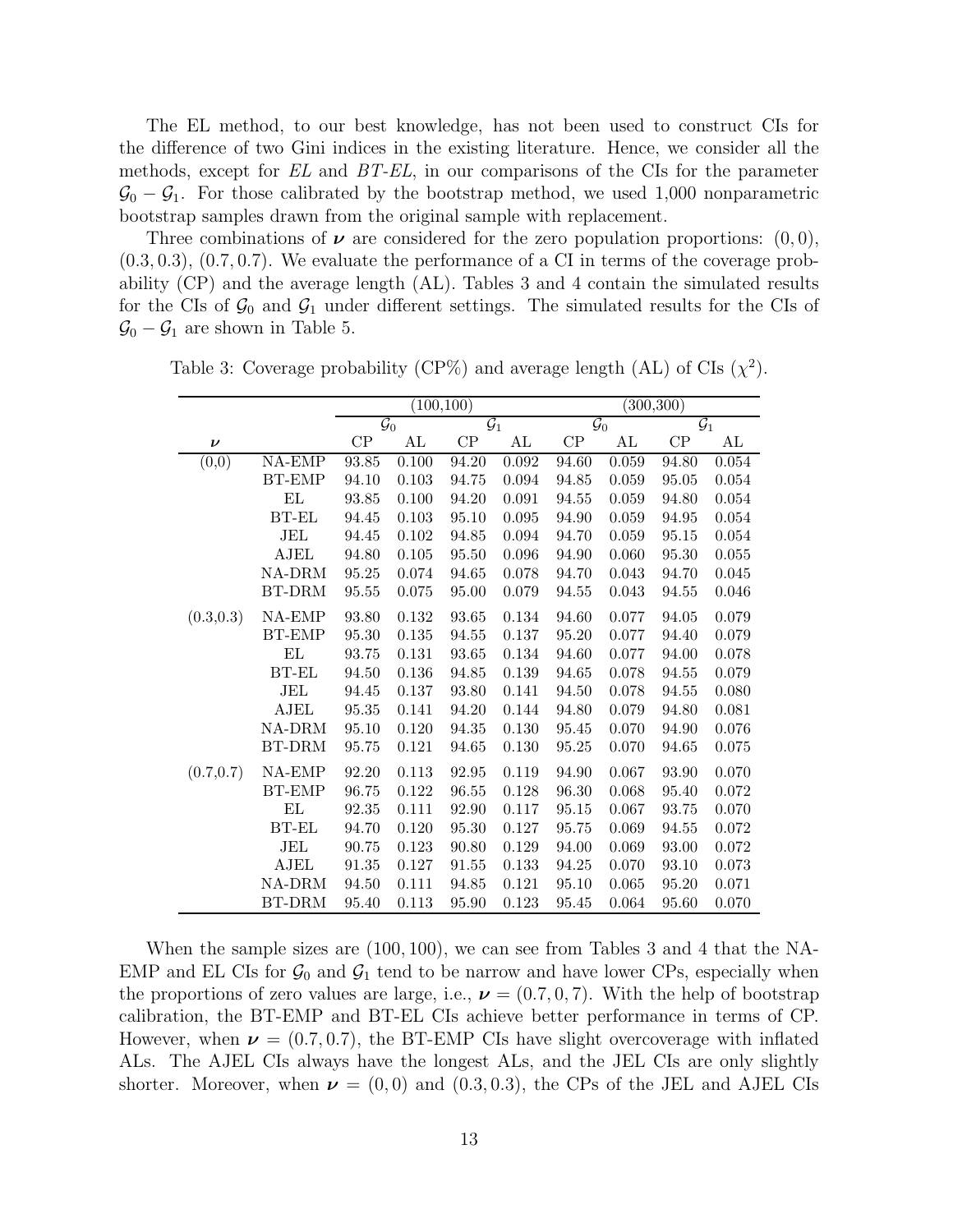|                    |               |               |                 | (100, 100) |                 |                    |                 | (300, 300)      |       |
|--------------------|---------------|---------------|-----------------|------------|-----------------|--------------------|-----------------|-----------------|-------|
|                    |               |               | $\mathcal{G}_0$ |            | $\mathcal{G}_1$ |                    | $\mathcal{G}_0$ | $\mathcal{G}_1$ |       |
| $\boldsymbol{\nu}$ |               | $\mathrm{CP}$ | AL              | CP         | AL              | $\mathrm{CP}$      | AL              | CP              | AL    |
| (0,0)              | NA-EMP        | 93.85         | 0.110           | 93.50      | 0.111           | $94.\overline{65}$ | 0.065           | 94.45           | 0.065 |
|                    | <b>BT-EMP</b> | 94.35         | 0.115           | 94.05      | 0.115           | 94.75              | 0.065           | 94.75           | 0.065 |
|                    | EL            | 93.90         | 0.110           | 93.50      | 0.110           | 94.65              | 0.065           | 94.55           | 0.065 |
|                    | <b>BT-EL</b>  | 94.50         | 0.113           | 94.00      | 0.113           | 94.80              | 0.065           | 94.60           | 0.065 |
|                    | JEL           | 94.35         | 0.113           | 93.90      | 0.113           | 94.90              | 0.065           | 94.55           | 0.065 |
|                    | AJEL          | 94.95         | 0.115           | 94.35      | 0.116           | 95.10              | 0.066           | 94.75           | 0.066 |
|                    | NA-DRM        | 94.80         | 0.100           | 94.05      | 0.079           | 93.95              | 0.059           | 95.20           | 0.045 |
|                    | <b>BT-DRM</b> | 94.45         | 0.104           | 94.75      | 0.079           | 93.65              | 0.060           | 94.95           | 0.045 |
| (0.3, 0.3)         | NA-EMP        | 93.55         | 0.127           | 94.25      | 0.128           | 94.55              | 0.075           | 93.45           | 0.075 |
|                    | <b>BT-EMP</b> | 95.35         | 0.132           | 94.90      | 0.132           | 94.70              | 0.075           | 93.80           | 0.075 |
|                    | ΕL            | 93.60         | 0.126           | 94.10      | 0.127           | 94.70              | 0.075           | 93.30           | 0.075 |
|                    | <b>BT-EL</b>  | 94.75         | 0.131           | 94.85      | 0.132           | 95.05              | 0.076           | 93.70           | 0.076 |
|                    | JEL           | 93.80         | 0.132           | 94.55      | 0.133           | 94.65              | 0.076           | 93.65           | 0.076 |
|                    | AJEL          | 94.50         | $0.136\,$       | 95.15      | 0.136           | 95.00              | 0.076           | 93.80           | 0.076 |
|                    | NA-DRM        | 95.55         | 0.124           | 94.95      | 0.112           | 95.15              | 0.073           | 94.60           | 0.065 |
|                    | <b>BT-DRM</b> | 95.45         | 0.125           | 95.30      | 0.112           | 94.60              | 0.072           | 94.60           | 0.064 |
| (0.7, 0.7)         | NA-EMP        | 91.40         | 0.104           | 92.15      | 0.105           | 94.60              | 0.062           | 94.55           | 0.062 |
|                    | <b>BT-EMP</b> | 96.30         | 0.114           | 95.70      | 0.115           | 95.85              | 0.064           | 95.50           | 0.064 |
|                    | EL            | 92.05         | 0.102           | 92.35      | 0.102           | 94.70              | 0.062           | 94.55           | 0.062 |
|                    | <b>BT-EL</b>  | 95.00         | 0.110           | 94.20      | 0.111           | 95.40              | 0.064           | 95.25           | 0.064 |
|                    | JEL           | 90.40         | 0.114           | 91.00      | 0.114           | 94.30              | 0.064           | 93.95           | 0.064 |
|                    | <b>AJEL</b>   | 90.85         | 0.117           | 91.60      | 0.118           | 94.40              | 0.064           | 94.05           | 0.064 |
|                    | NA-DRM        | 94.65         | 0.109           | 93.90      | 0.101           | 96.10              | 0.064           | 95.40           | 0.059 |
|                    | <b>BT-DRM</b> | 95.80         | 0.109           | 95.55      | 0.102           | 95.65              | 0.062           | 95.95           | 0.058 |

<span id="page-13-0"></span>Table 4: Coverage probability (CP%) and average length  $(AL)$  of CIs  $(Exp)$ .

are close to the nominal level of 95%. The JEL and AJEL CIs suffer from undercoverage when  $\nu = (0.7, 0.7)$ . The NA-DRM CIs have the shortest ALs, and their CPs are very close to the 95% nominal level in all cases. This is strong evidence that using DRMs improves the performance of the CIs. The bootstrap calibration does little to improve the CIs: the performances of the NA-DRM and BT-DRM CIs are similar.

When the sample sizes increase to (300, 300), the performance of all the CIs becomes satisfactory in terms of CP. The NA-DRM and BT-DRM CIs always have the shortest ALs, and there is little variation among the ALs of the other CIs.

Since the Gini index ranges from 0 to 1, a logit transformation may improve the performance of the CIs for  $\mathcal{G}_0$  and  $\mathcal{G}_1$  under the DRM. However, the results (reported in the Supplementary Material) show that the transformation does not provide any significant improvement.

We now discuss the simulation results for the CIs of the difference  $\mathcal{G}_0 - \mathcal{G}_1$  presented in Table [5.](#page-14-0) We observe that the NA-EMP and BT-EMP CIs have similar performance; their performance is acceptable except when the simulated samples are from  $\chi^2$  distributions with  $(n_0, n_1) = (100, 100)$  and  $\nu = (0, 0)$ . In this case, the CPs of the NA-EMP and BT-EMP CIs are below the 95% nominal level. The JEL and AJEL CIs always have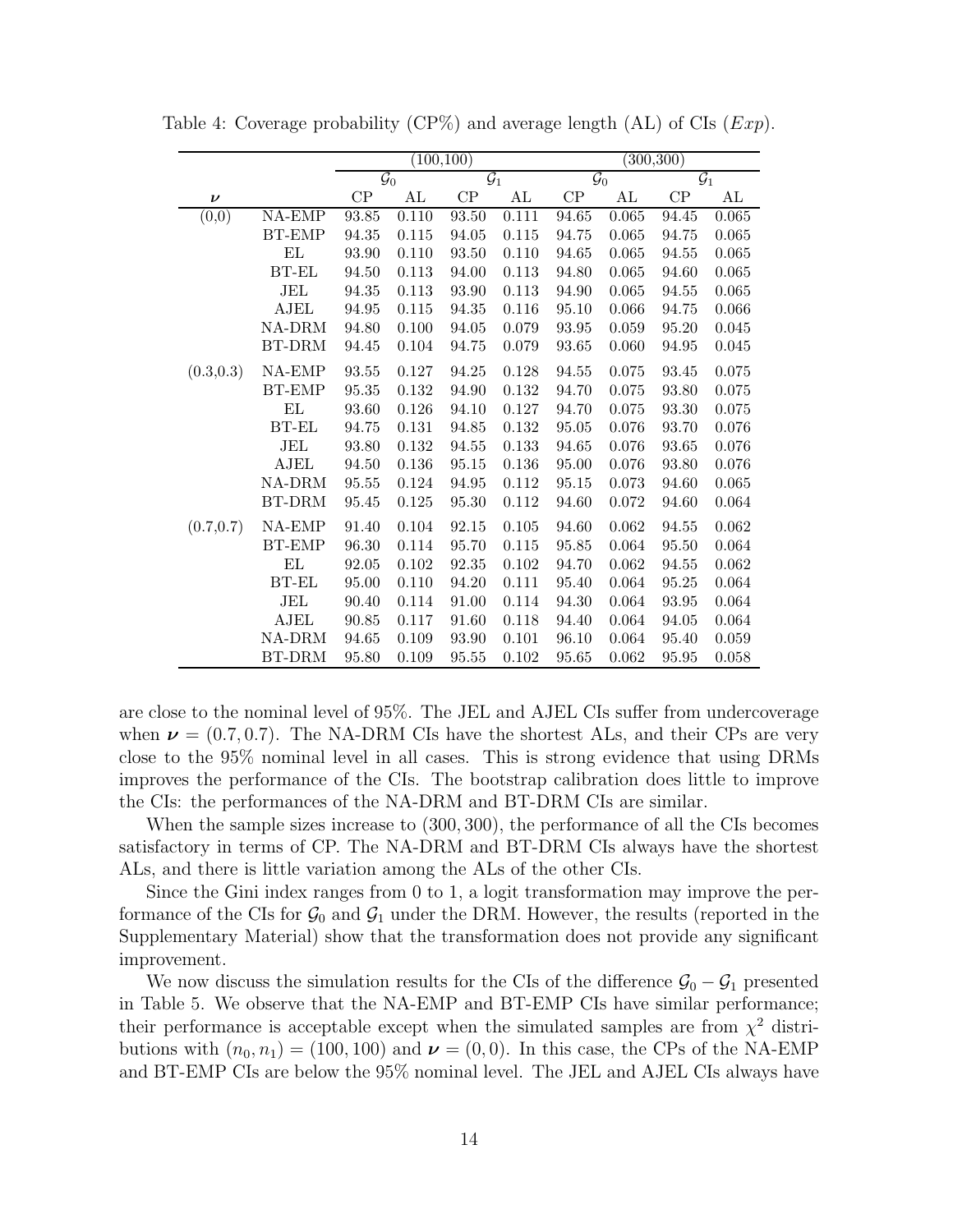|            |               |          |       | (100, 100) |                  | (300, 300) |       |       |       |  |
|------------|---------------|----------|-------|------------|------------------|------------|-------|-------|-------|--|
|            |               | $\chi^2$ |       |            | $\overline{Exp}$ | $\chi^2$   |       |       | Exp   |  |
|            |               | CP       | AL    | CP         | AL               | CP         | AL    | CP    | AL    |  |
| (0,0)      | NA-EMP        | 92.69    | 0.137 | 94.90      | 0.157            | 94.65      | 0.079 | 95.15 | 0.092 |  |
|            | <b>BT-EMP</b> | 92.89    | 0.139 | 94.80      | 0.161            | $94.35\,$  | 0.080 | 95.15 | 0.092 |  |
|            | JEL           | 93.84    | 0.142 | 95.80      | 0.164            | 95.00      | 0.081 | 95.55 | 0.093 |  |
|            | AJEL          | 94.54    | 0.144 | 96.05      | 0.166            | 95.20      | 0.081 | 95.75 | 0.094 |  |
|            | NA-DRM        | 94.44    | 0.070 | 94.95      | 0.092            | 94.65      | 0.041 | 94.70 | 0.055 |  |
|            | BT-DRM        | 92.94    | 0.069 | 94.95      | 0.092            | 93.80      | 0.041 | 94.65 | 0.054 |  |
| (0.3, 0.3) | NA-EMP        | 94.19    | 0.188 | 93.05      | 0.181            | 95.00      | 0.110 | 94.65 | 0.106 |  |
|            | <b>BT-EMP</b> | 94.54    | 0.191 | 93.45      | 0.184            | 95.00      | 0.110 | 94.65 | 0.106 |  |
|            | JEL           | 95.45    | 0.202 | 94.75      | 0.195            | 95.55      | 0.113 | 95.35 | 0.108 |  |
|            | AJEL          | 95.70    | 0.205 | 95.10      | 0.198            | 95.55      | 0.113 | 95.55 | 0.109 |  |
|            | NA-DRM        | 94.24    | 0.165 | 94.30      | 0.149            | 95.00      | 0.096 | 95.05 | 0.087 |  |
|            | BT-DRM        | 93.34    | 0.161 | 93.45      | 0.146            | 94.35      | 0.094 | 94.60 | 0.086 |  |
| (0.7, 0.7) | NA-EMP        | 93.20    | 0.164 | 94.29      | 0.148            | 94.05      | 0.097 | 94.90 | 0.088 |  |
|            | <b>BT-EMP</b> | 93.65    | 0.170 | 94.14      | 0.153            | 94.05      | 0.098 | 94.90 | 0.089 |  |
|            | JEL           | 96.65    | 0.188 | 97.65      | 0.175            | 95.20      | 0.101 | 95.95 | 0.092 |  |
|            | AJEL          | 96.90    | 0.192 | 98.00      | 0.179            | 95.50      | 0.102 | 96.05 | 0.093 |  |
|            | NA-DRM        | 95.55    | 0.162 | 96.19      | 0.138            | 95.60      | 0.094 | 95.70 | 0.080 |  |
|            | <b>BT-DRM</b> | 93.40    | 0.153 | 94.49      | 0.133            | 94.60      | 0.090 | 95.10 | 0.078 |  |

<span id="page-14-0"></span>Table 5: Coverage probability (CP%) and average length (AL) of CIs for  $\mathcal{G}_0 - \mathcal{G}_1$ .

the longest ALs. They experience overcoverage in some cases, especially when the proportions of zero values are high. The BT-DRM CIs have the shortest ALs, which leads to undercoverage in some cases. The performance of the NA-DRM CIs is consistently satisfactory in terms of CP and AL.

We also conduct additional simulations with  $\nu = (0.1, 0.3)$  and  $(0.6, 0.4)$ ; the results display similar patterns and are presented in the Supplementary Material.

### 3.3 Performance of tests on the equality of two Gini indices

In this section, we examine the performance of our proposed semiparametric test for testing the equality of the two Gini indices, i.e.,  $H_0 : \mathcal{G}_0 = \mathcal{G}_1$ , with comparisons to other existing methods. We consider the following tests:

- $NA$ -*EMP*: Wald-type test based on the normal approximation of  $\tilde{G}_0 \tilde{G}_1$  [\(Qin et al.](#page-48-1), [2010](#page-48-1));
- $-$  *NL-EMP*: Wald-type test based on the normal approximation of logit( $\tilde{G}_0$ ) $-$ logit( $\tilde{G}_1$ );
- *JEL:* jackknife ELR test [\(Wang & Zhao](#page-21-2), [2016\)](#page-21-2);
- *AJEL:* adjusted jackknife ELR test [\(Wang & Zhao, 2016\)](#page-21-2);
- $MA\text{-}DRM$ : Wald-type test based on the normal approximation of  $\hat{G}_0 \hat{G}_1$  under the DRM;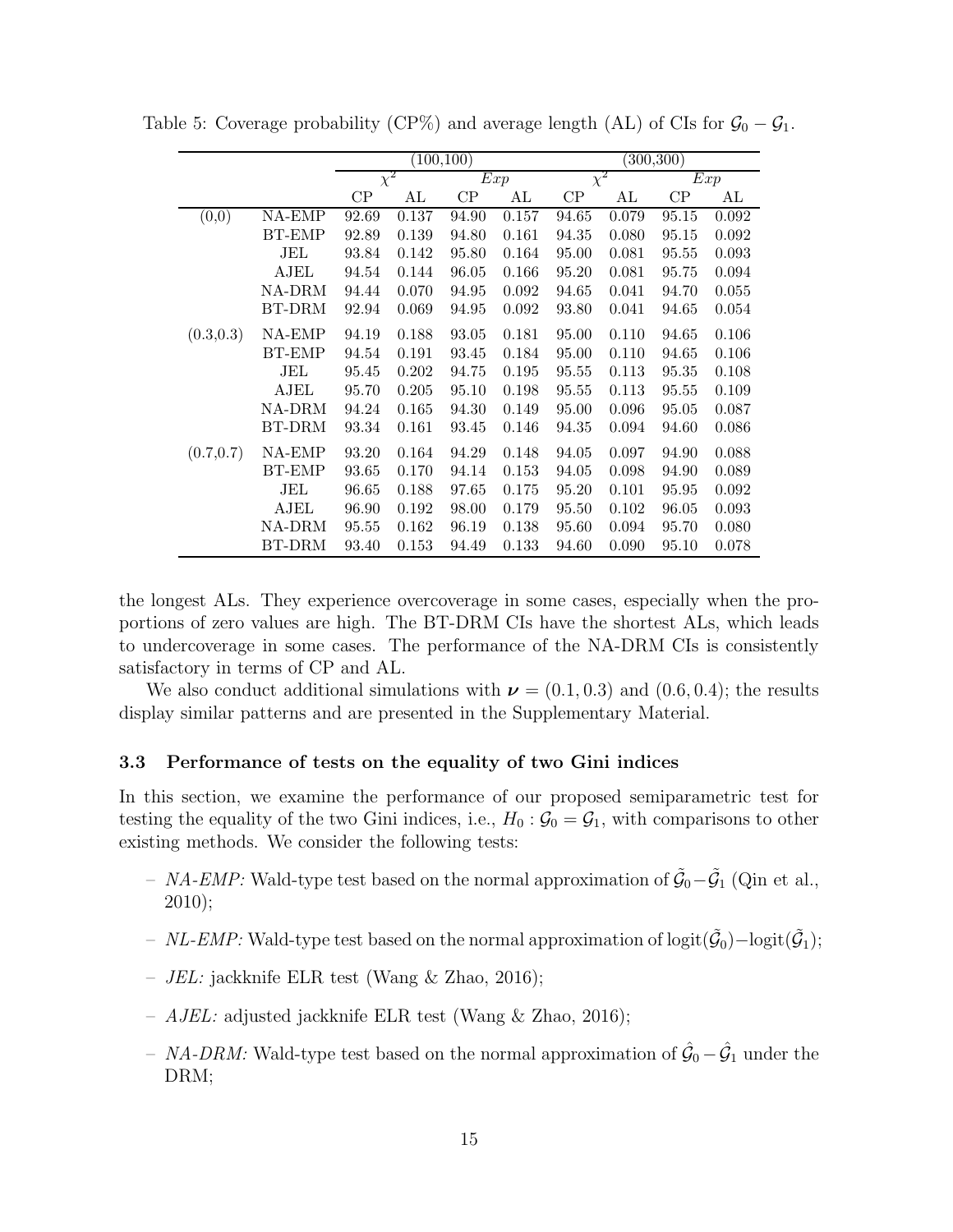$- NL$ -DRM: Wald-type test based on the normal approximation of  $logit(\hat{G}_0) - logit(\hat{G}_1)$ under the DRM.

Several combinations of  $\nu$  are chosen to satisfy the null hypothesis  $H_0$  or the alternative hypothesis  $H_a$ . The details are presented in Table [6.](#page-15-0) Tables [7](#page-15-1) and [8](#page-16-0) give the simulated type I error rate and simulated power of each test at the 5% significance level.

Null hypothesis  $H_0$  $\chi^2$  $\frac{1}{2}$  Exp  $\nu$  (0,0.079) (0.3,0.355) (0.7,0.724) (0,0) (0.3,0.3) (0.7,0.7) Alternative hypothesis  $H<sub>c</sub>$  $\chi^2$  $2$  Exp  $\nu$  (0,0) (0.1,0.3) (0.4,0.65) (0.1,0.3) (0.3,0.45) (0.5,0.4)  $\mathcal{G}_0 - \mathcal{G}_1$  0.049 -0.081 -0.127 -0.100 -0.075 0.050

<span id="page-15-0"></span>Table 6: Choices of  $\nu$  in simulations of testing the equality of the two Gini indices.

<span id="page-15-1"></span>Table 7: Type I error rate (%) for testing  $H_0: \mathcal{G}_0 = \mathcal{G}_1$  at the 5% significance level.

 $\text{logit}(\mathcal{G}_0) - \text{logit}(\mathcal{G}_1)$  0.206 -0.323 -0.633 -0.418 -0.350 0.251

|            |                    |            | $\chi^2$        |              |       | $\overline{E}xp$ |            |
|------------|--------------------|------------|-----------------|--------------|-------|------------------|------------|
|            | $\boldsymbol{\nu}$ | (0, 0.079) | $(0.3,\!0.355)$ | (0.7, 0.724) | (0,0) | (0.3, 0.3)       | (0.7, 0.7) |
| (100, 100) | NA-EMP             | 5.50       | 5.00            | 7.10         | 5.55  | 4.85             | 6.90       |
|            | NL-EMP             | 5.45       | 4.85            | 6.40         | 5.50  | 4.70             | 6.30       |
|            | JEL                | 4.55       | 4.05            | 3.70         | 4.85  | 3.10             | 2.70       |
|            | AJEL               | 4.15       | 3.85            | 3.45         | 4.45  | 2.70             | 2.40       |
|            | NA-DRM             | 4.90       | 5.15            | 5.15         | 5.05  | 4.70             | 5.20       |
|            | NL-DRM             | 4.85       | 4.80            | 4.75         | 4.95  | 4.65             | 4.95       |
| (300, 300) | NA-EMP             | 5.10       | 5.70            | 5.70         | 6.15  | 5.35             | 5.55       |
|            | NL-EMP             | 5.10       | 5.70            | 5.70         | 6.15  | 5.35             | 5.55       |
|            | JEL.               | 4.90       | 5.35            | 5.10         | 5.70  | 4.85             | 4.20       |
|            | AJEL               | 4.80       | 5.20            | 4.80         | 5.55  | 4.80             | 4.00       |
|            | NA-DRM             | 5.05       | 4.90            | 4.90         | 5.25  | 5.30             | 5.15       |
|            | NL-DRM             | 5.05       | 4.85            | 4.95         | 5.25  | 5.25             | 5.05       |

From Table [7,](#page-15-1) we observe that the type I error rates for NA-DRM are stable and close to the 5% significance level in all cases. The type I error rates for NL-DRM are similar to those for NA-DRM when the sample sizes are (300, 300) and smaller when  $(n_0, n_1) = (100, 100)$ . This implies that the logit transformation of the Gini indices is unnecessary for the equality test. The type I error rates for NA-EMP and NL-EMP show similar trends. When the sample sizes are  $(100, 100)$  and the proportions of zero values are high, NA-EMP, NL-EMP, JEL, and AJEL have either inflated or conservative type I error rates. Large sample sizes seem to improve their performance.

We observe from Table [8](#page-16-0) that NA-DRM always gives the largest testing powers. The performance of NL-DRM is comparable to NA-DRM. When the true difference of the Gini indices is large, the testing powers of NA-DRM and NL-DRM are significantly larger than those of the other methods. For example, when the simulated samples are from the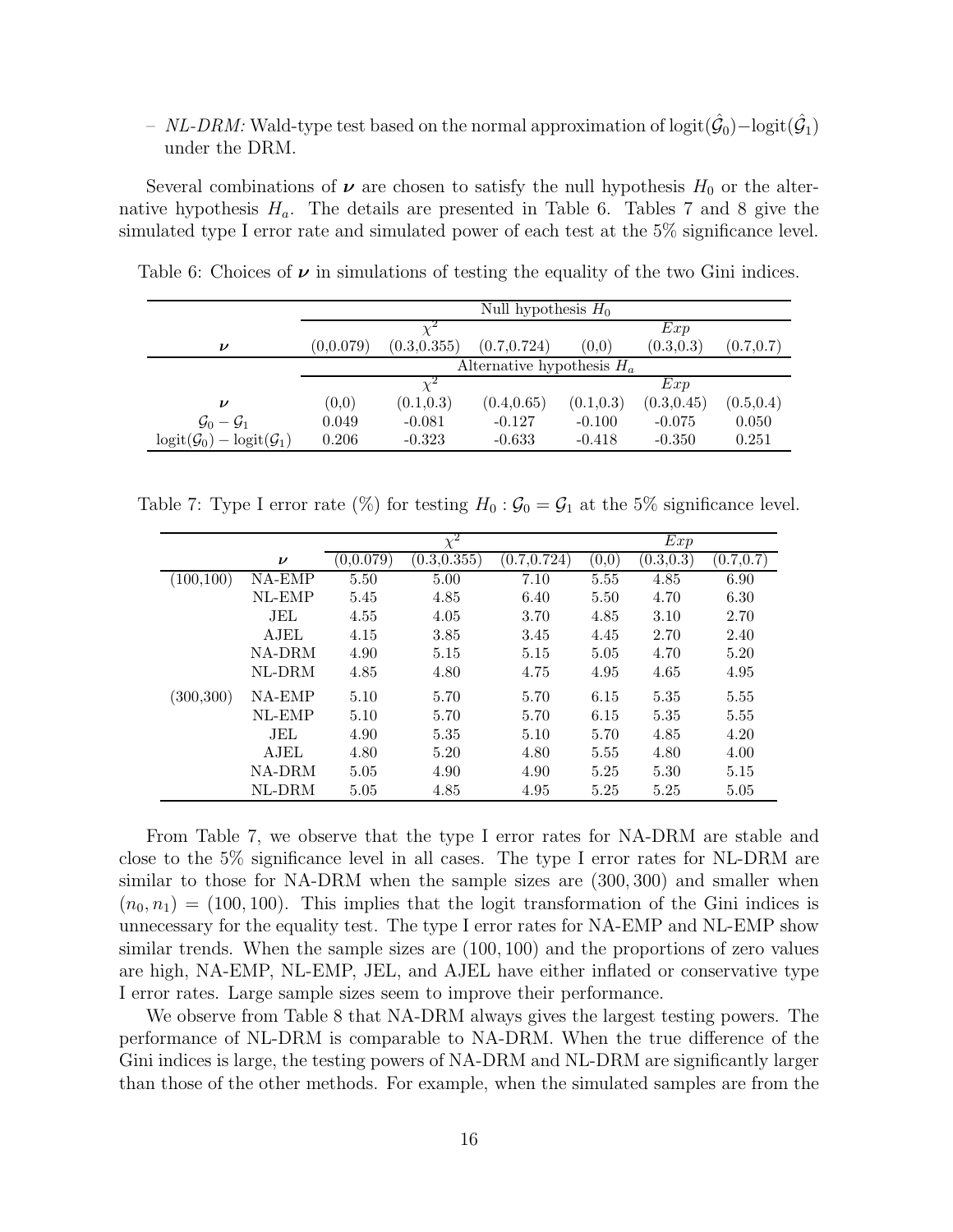|            |                    |       | $\chi^2$   |             |            | Exp         |            |
|------------|--------------------|-------|------------|-------------|------------|-------------|------------|
|            | $\boldsymbol{\nu}$ | (0.0) | (0.1, 0.3) | (0.4, 0.65) | (0.1, 0.3) | (0.3, 0.45) | (0.5, 0.4) |
| (100, 100) | NA-EMP             | 30.15 | 43.45      | 78.05       | 59.65      | 38.20       | 18.50      |
|            | NL-EMP             | 30.00 | 42.95      | 76.95       | 59.10      | 37.40       | 18.15      |
|            | JEL                | 28.85 | 42.90      | 75.70       | 58.00      | 33.75       | 14.90      |
|            | AJEL               | 28.00 | 42.05      | 74.85       | 56.95      | 32.75       | 14.00      |
|            | NA-DRM             | 82.60 | 58.35      | 83.20       | 80.75      | 50.05       | 23.20      |
|            | NL-DRM             | 82.45 | 58.05      | 82.25       | 80.45      | 49.95       | 22.05      |
| (300, 300) | NA-EMP             | 67.30 | 85.80      | 99.75       | 97.00      | 79.85       | 45.90      |
|            | NL-EMP             | 67.30 | 85.70      | 99.70       | 96.90      | 79.50       | 45.50      |
|            | JEL                | 66.90 | 86.10      | 99.65       | 97.10      | 79.05       | 44.70      |
|            | <b>AJEL</b>        | 66.50 | 85.85      | 99.65       | 96.85      | 78.60       | 44.05      |
|            | NA-DRM             | 99.95 | 95.70      | 99.85       | 99.90      | 90.75       | 56.90      |
|            | NL-DRM             | 99.95 | 95.70      | 99.80       | 99.90      | 90.80       | 55.75      |

<span id="page-16-0"></span>Table 8: Simulated testing power (%) of rejecting  $H_0$ :  $\mathcal{G}_0 = \mathcal{G}_1$  at the 5% significance level.

 $\chi^2$  distributions with  $(n_0, n_1) = (100, 100)$  and  $\nu = (0, 0)$ , the testing powers of NA-DRM and NL-DRM are more than twice the others.

### 4 Real-Data Applications

In this section, we apply our proposed methods to analyze two real datasets. Each dataset can be viewed as consisting of two samples from two different populations, and we are interested in computing the point estimates as well as the construction of 95% confidence intervals for the Gini indices and their difference. The populations for the first dataset contain a large proportions of zeros and the study variables for the second dataset are strictly positive.

The first dataset [\(Zhou & Cheng, 2008](#page-22-3)) is from a clinical drug utilization study of patients with uncomplicated hypertension, originally conducted by [Murray et al. \(2004\)](#page-21-12). It consists of the inpatient charges of 483 patients by gender. We label the charges of the 282 male patients as sample 0 and those of the 201 female patients as sample 1. In most cases, uncomplicated hypertension can be controlled if the patients follow guidelines and take antihypertensive drugs regularly. If they do not need inpatient treatment, the corresponding charges are zero. There are 253 zero values (89.7%) im sample 0 and 171 (85.0%) in sample 1.

To analyze the dataset with our proposed method, we need to choose an appropriate  $q(x)$  in the DRM [\(3\)](#page-23-1). The dataset is highly skewed to the right because of the high proportions of zero values and extra skewness in the positive inpatient charges. To balance model fit and model complexity, we choose  $q(x) = \log(x)$ . The goodness-of-fit test of [Qin & Zhang \(1997\)](#page-21-7) gives a p-value of 0.563, which indicates that this is a suitable choice. Figure [1\(](#page-17-0)a) shows the fitted population distribution functions  $\hat{F}_0$  and  $\hat{F}_1$  under the DRM with  $q(x) = \log(x)$  together with the empirical CDFs  $\tilde{F}_0$  and  $\tilde{F}_1$ . Clearly, the fit is adequate.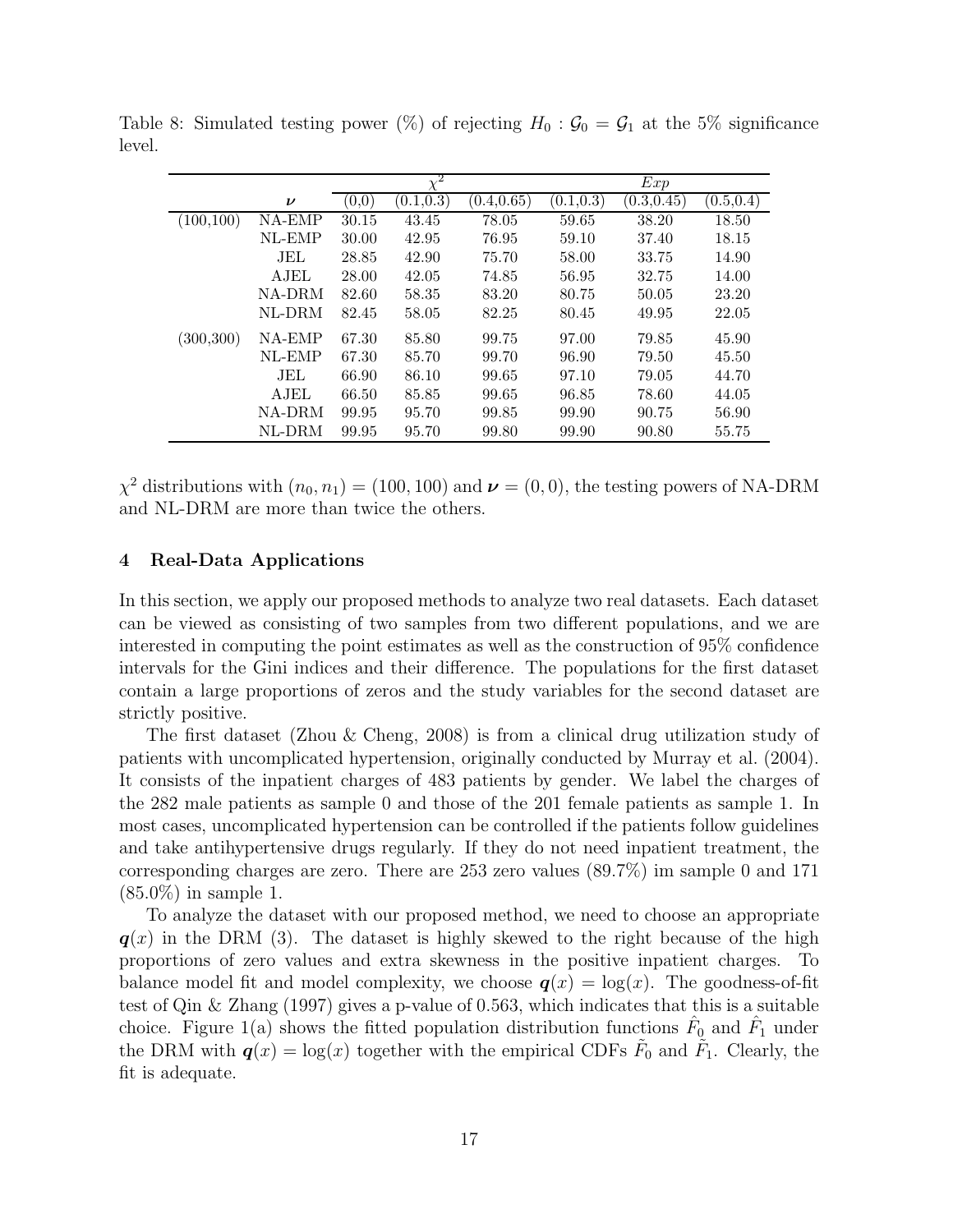<span id="page-17-0"></span>

Figure 1: Fitted population distributions for real datasets.  $\hat{F}_0$  and  $\hat{F}_1$ : fitted CDFs under the DRM;  $\tilde{F}_0$  and  $\tilde{F}_1$ : empirical CDFs.

We apply the methods discussed in Sections [3.1](#page-9-0) and [3.2](#page-11-1) to this dataset. Table [9](#page-17-1) presents the point estimates, and Table [10](#page-18-0) shows the lower bound (LB), upper bound (UB), and length of the 95% CIs. The estimates of  $\mathcal{G}_0$ ,  $\mathcal{G}_1$ , and  $\mathcal{G}_0 - \mathcal{G}_1$  for all three methods are very close. In particular, the EMP and JEL estimates are almost the same. The estimates of  $\mathcal{G}_0$  and  $\mathcal{G}_1$  are greater than 0.93, indicating the large inequality of the inpatient charge for patients with uncomplicated hypertension; the high proportion of zero values contributes to this. All the methods give similar  $95\%$  CIs for  $\mathcal{G}_0$ . The  $95\%$ CIs for  $\mathcal{G}_1$  and  $\mathcal{G}_0 - \mathcal{G}_1$  for NA-DRM and BT-DRM are the shortest. All the CIs for  $\mathcal{G}_0 - \mathcal{G}_1$  contain 0, which suggests no significant difference between the inequality of the inpatient charge for female and male patients at the 95% confidence level.

<span id="page-17-1"></span>Table 9: Point estimates of Gini indices and their difference (hypertension data).

|     | (male)<br>$\mathcal{G}_0$ | (female) |       |
|-----|---------------------------|----------|-------|
| EMP | 0.959                     | 0.933    | 0.026 |
| JEL | 0.959                     | 0.933    | 0.026 |
| DRM | 0.956                     | 0.934    | 0.022 |

The second dataset comes from the 1997 Family and Income and Expenditure Survey conducted by the Philippine Statistics Authority; the metadata is available in the R package ineq. The province of Pangasinan is located in the Ilocos Region of Luzon. The dataset contains household incomes from different areas of Pangasinan: urban (Sample 0) and rural (Sample 1). Sample 0 has 245 observations and sample 1 has 138 observations. All the incomes are positive.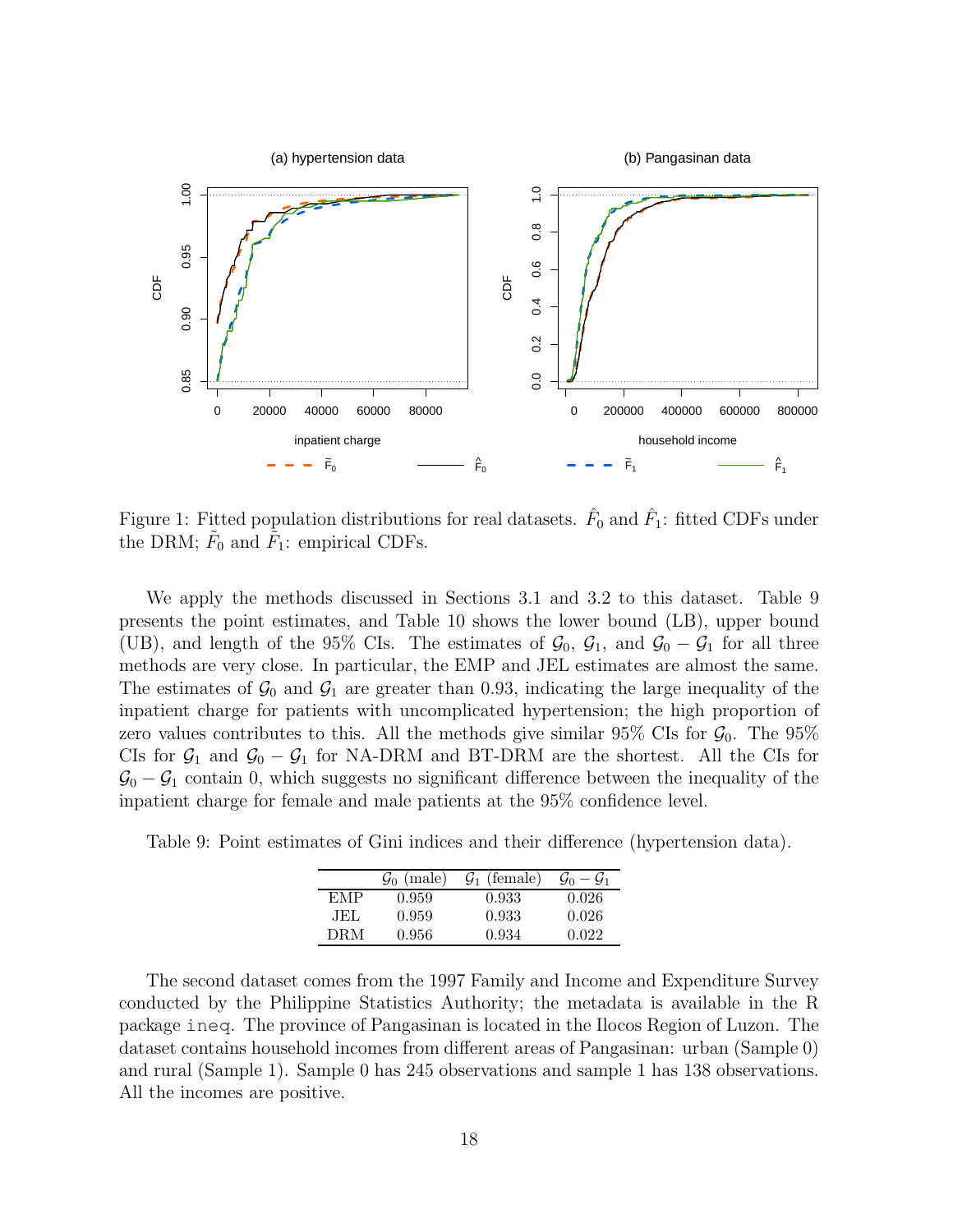|              |       | (male)<br>$\mathcal{G}_0$ |        |       | (female)<br>$\mathcal{G}_1$ |        |          | $\mathcal{G}_0-\mathcal{G}_1$ |        |
|--------------|-------|---------------------------|--------|-------|-----------------------------|--------|----------|-------------------------------|--------|
|              | LB    | UB                        | Length | LΒ    | UB                          | Length | LB       | UB                            | Length |
| NA-EMP       | 0.942 | 0.977                     | 0.035  | 0.902 | 0.964                       | 0.062  | $-0.009$ | 0.062                         | 0.071  |
| BT-EMP       | 0.936 | 0.974                     | 0.039  | 0.888 | 0.959                       | 0.071  | $-0.013$ | 0.066                         | 0.078  |
| ΕL           | 0.941 | 0.975                     | 0.034  | 0.903 | 0.961                       | 0.058  |          |                               |        |
| <b>BT-EL</b> | 0.938 | 0.976                     | 0.038  | 0.897 | 0.966                       | 0.068  |          |                               |        |
| JEL          | 0.942 | 0.980                     | 0.038  | 0.904 | 0.967                       | 0.063  | $-0.017$ | 0.069                         | 0.086  |
| AJEL         | 0.942 | 0.981                     | 0.039  | 0.904 | 0.967                       | 0.064  | $-0.018$ | 0.069                         | 0.087  |
| NA-DRM       | 0.938 | 0.974                     | 0.036  | 0.906 | 0.961                       | 0.056  | $-0.009$ | 0.054                         | 0.063  |
| BT-DRM       | 0.934 | 0.972                     | 0.038  | 0.901 | 0.957                       | 0.056  | $-0.007$ | 0.048                         | 0.055  |

<span id="page-18-0"></span>Table 10: 95% CIs for the two Gini indices and their difference (hypertension data).

The skewness of the dataset suggests setting  $q(x) = \log(x)$  in the DRM [\(3\)](#page-23-1). The goodness-of-fit test of [Qin & Zhang \(1997](#page-21-7)) gives a p-value 0.607. Hence, there is no strong evidence to reject the choice of  $q(x) = \log(x)$ . Figure [1\(](#page-17-0)b) also shows that the DRM with  $q(x) = \log(x)$  fits the data well.

We use all the methods of Sections [3.1](#page-9-0) and [3.2](#page-11-1) to analyze the dataset and summarize the results in Tables [11](#page-18-1) and [12.](#page-18-2) The EMP and JEL methods give similar estimates of  $\mathcal{G}_0$ ,  $\mathcal{G}_1$ , and  $\mathcal{G}_0 - \mathcal{G}_1$ . The DRM estimate of  $\mathcal{G}_0$  is comparable to the other estimates, while the DRM estimate of  $\mathcal{G}_1$  is smaller than the others. Hence, the DRM estimate of  $\mathcal{G}_0 - \mathcal{G}_1$ is larger. All the methods give similar results for the 95% CIs for  $\mathcal{G}_0$ . The 95% CIs for  $\mathcal{G}_1$ and  $\mathcal{G}_0-\mathcal{G}_1$  by NA-DRM and BT-DRM are significantly shorter than the other CIs. This is strong evidence that our method helps to utilize information across the two samples and effectively improves inference when sample sizes are small or moderate. We do not reject the hypothesis that the income inequalities of urban and rural households are the same, since all the 95% CIs for  $\mathcal{G}_0 - \mathcal{G}_1$  contain 0.

<span id="page-18-1"></span>Table 11: Point estimates of Gini indices and their difference (Pangasinan data).

|            | $\mathcal{G}_0$ (urban) | $\mathcal{G}_1$ (rural) | $\mathcal{G}_0-\mathcal{G}_1$ |
|------------|-------------------------|-------------------------|-------------------------------|
| <b>EMP</b> | 0.393                   | 0.394                   | $-0.001$                      |
| JEL        | 0.391                   | 0.389                   | 0.002                         |
| DRM        | 0.399                   | 0.371                   | 0.028                         |

<span id="page-18-2"></span>Table 12: 95% CIs for the two Gini indices and their difference (Pangasinan data).

|        |       | (urban)<br>$\mathcal{G}_0$ |        |       | (rural)<br>$\mathcal{G}_1$ |        | $\mathcal{G}_0-\mathcal{G}_1$ |       |        |  |
|--------|-------|----------------------------|--------|-------|----------------------------|--------|-------------------------------|-------|--------|--|
|        | LB    | UΒ                         | Length | LΒ    | UB                         | Length | LB                            | UB    | Length |  |
| NA-EMP | 0.354 | 0.433                      | 0.079  | 0.332 | 0.455                      | 0.123  | $-0.074$                      | 0.073 | 0.146  |  |
| BT-EMP | 0.356 | 0.441                      | 0.085  | 0.338 | 0.481                      | 0.143  | $-0.085$                      | 0.068 | 0.153  |  |
| EL.    | 0.354 | 0.433                      | 0.079  | 0.333 | 0.456                      | 0.123  |                               |       |        |  |
| BT-EL  | 0.353 | 0.434                      | 0.080  | 0.335 | 0.455                      | 0.120  |                               |       |        |  |
| JEL    | 0.356 | 0.436                      | 0.081  | 0.339 | 0.466                      | 0.127  | $-0.083$                      | 0.070 | 0.153  |  |
| AJEL   | 0.355 | 0.437                      | 0.081  | 0.338 | 0.467                      | 0.129  | $-0.084$                      | 0.071 | 0.154  |  |
| NA-DRM | 0.361 | 0.436                      | 0.075  | 0.343 | 0.399                      | 0.055  | $-0.003$                      | 0.059 | 0.062  |  |
| BT-DRM | 0.359 | 0.443                      | 0.084  | 0.343 | 0.403                      | 0.060  | $-0.006$                      | 0.057 | 0.063  |  |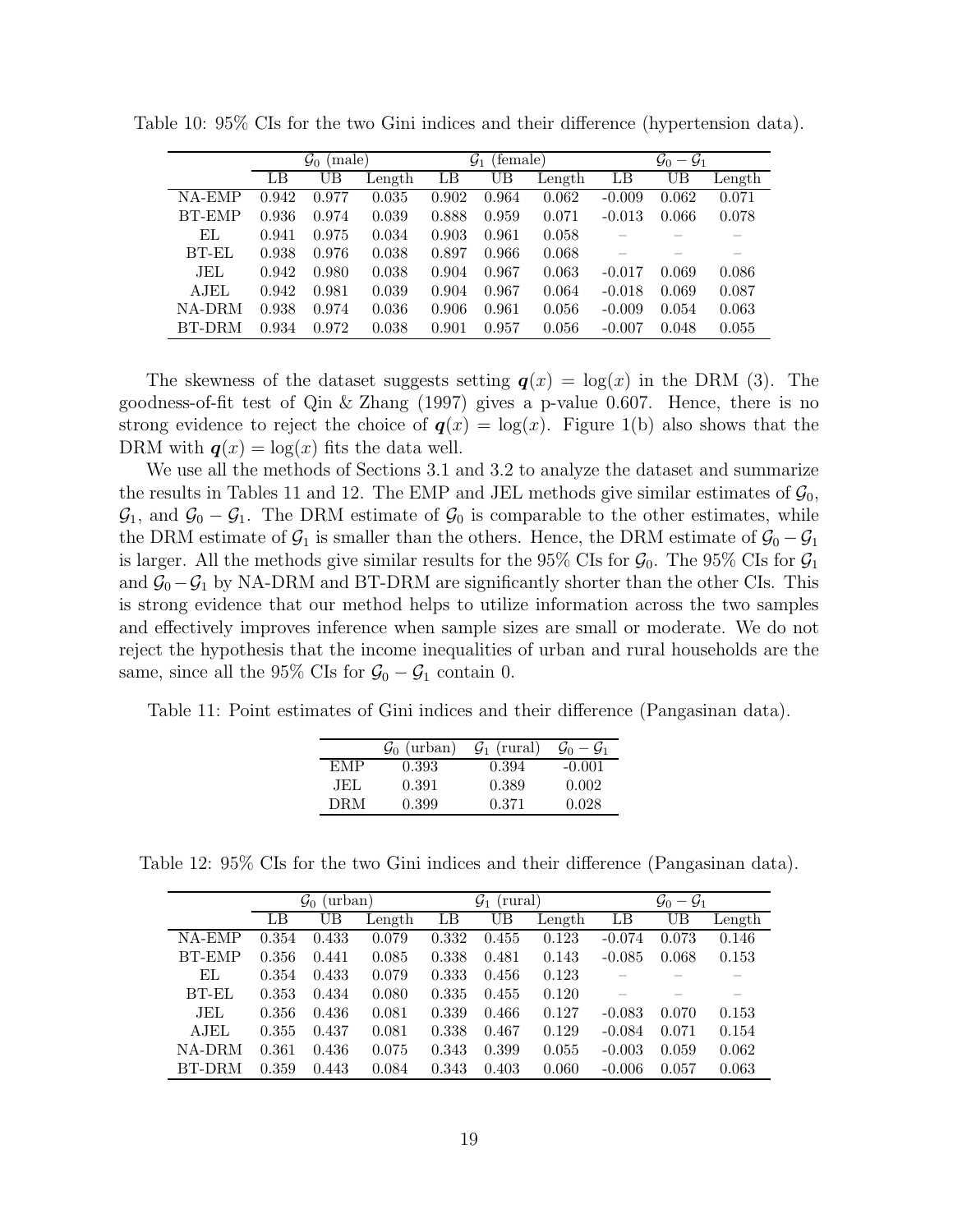#### 5 Concluding Remarks

We have proposed new semiparametric inference procedures for the Gini indices of two semicontinuous populations. Under the mixture model [\(1\)](#page-23-0) and the DRM [\(3\)](#page-23-1), we proposed the MELEs of the Gini indices  $\mathcal{G}_0$  and  $\mathcal{G}_1$  and established the asymptotic normality of the MELEs. Our methods are applicable whether or not there are excess zero values. We showed numerically and theoretically that our MELEs are more efficient than fully nonparametric estimators. We also explored the asymptotic properties of a general function of two Gini indices, and used the difference of the two Gini indices as an illustrating example. We used the asymptotic results to construct CIs and perform hypothesis tests for  $\mathcal{G}_0$ ,  $\mathcal{G}_1$ , and  $\mathcal{G}_0 - \mathcal{G}_1$ . Simulation studies demonstrated that the CIs under the DRM have superior performance in terms of coverage accuracy and average length. Moreover, our method has a higher testing power than existing methods.

ELR-based CIs are range-preserving. It would be interesting to construct ELR-based CIs for Gini indices under the DRM, but the theoretical development may be technically challenging. [Qin et al. \(2010](#page-48-1)) investigated inference on the Gini index of a population under stratified random sampling. We could use the DRM to link the distributions of the subpopulations in all strata and then develop an inference procedure for the Gini index of the whole population. Correlated data is also of interest: [Peng \(2011\)](#page-21-0) and [Wang & Zhao](#page-21-2) [\(2016\)](#page-21-2) compared the Gini indices of paired data. The DRM would be useful for modeling the marginal distributions of paired data and improving the efficiency of the estimation of the Gini indices. We leave these topics to future research.

#### References

- <span id="page-19-1"></span>Anand, S. (1983). Inequality and poverty in Malaysia: Measurement and decomposition. Report 9268, The World Bank.
- <span id="page-19-4"></span>Anderson, J. A. (1979). Multivariate logistic compounds. *Biometrika*, *66*, 17–26.
- <span id="page-19-0"></span>Bonetti, M., Gigliarano, C., & Muliere, P. (2009). The Gini concentration test for survival data. *Lifetime Data Analysis*, *15*, 493–518.
- <span id="page-19-3"></span>Cai, S. & Chen, J. (2018). Empirical likelihood inference for multiple censored samples. *The Canadian Journal of Statistics*, *46*, 212–232.
- <span id="page-19-2"></span>Cai, S., Chen, J., & Zidek, J. V. (2017). Hypothesis testing in the presence of multiple samples under density ratio models. *Statistica Sinica*, *27*, 761–783.
- <span id="page-19-6"></span>Chen, B., Li, P., Qin, J., & Yu, T. (2016). Using a monotonic density ratio model to find the asymptotically optimal combination of multiple diagnostic tests. *Journal of the American Statistical Association*, *111*, 861–874.
- <span id="page-19-5"></span>Chen, J., Li, P., Liu, Y., & Zidek, J. V. (2021). Composite empirical likelihood for multisample clustered data. *Journal of Nonparametric Statistics*, *33*, 60–81.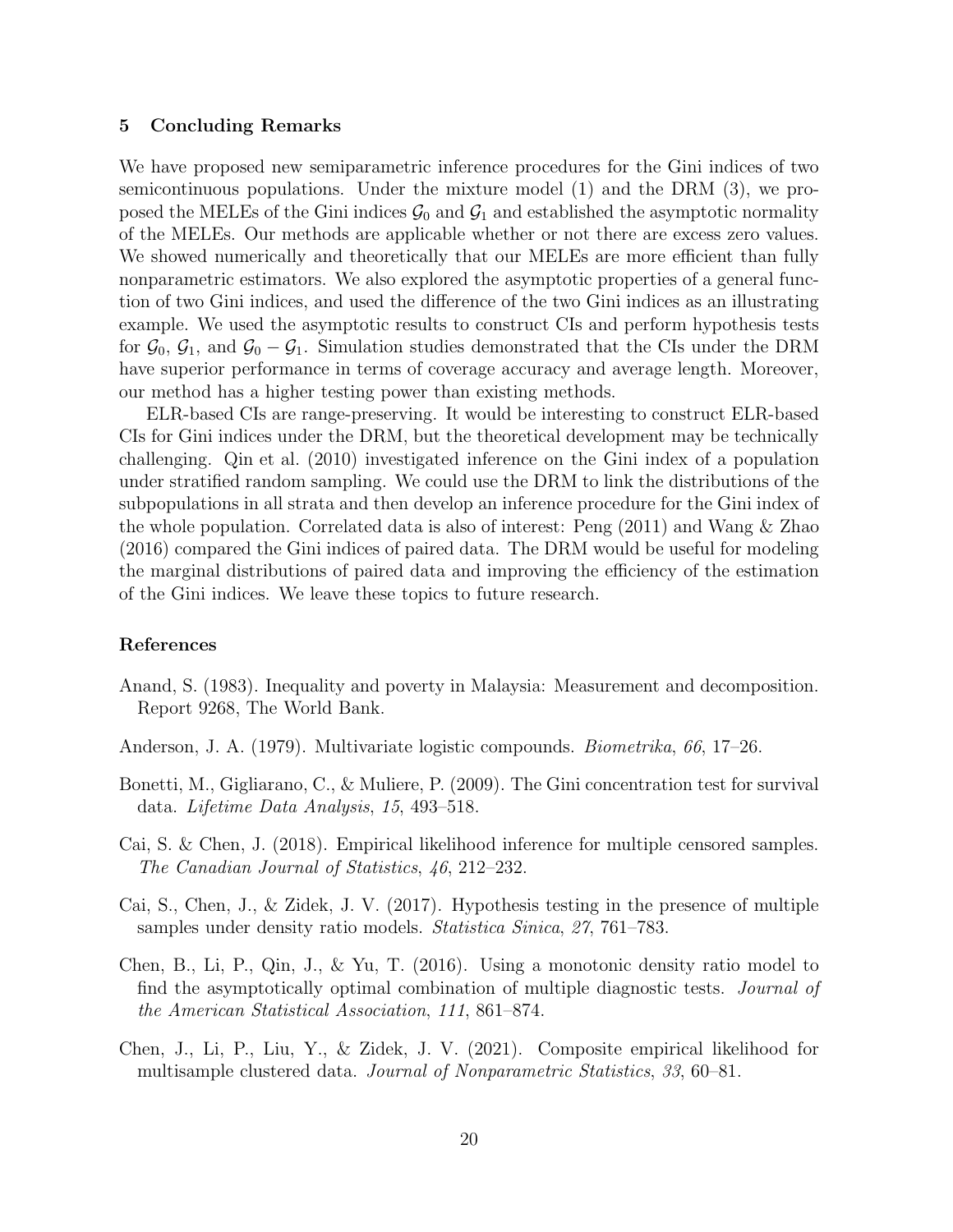- <span id="page-20-10"></span>Chen, J. & Liu, Y. (2013). Quantile and quantile-function estimations under density ratio model. *The Annals of Statistics*, *41*, 1669–1692.
- <span id="page-20-4"></span>Cowell, F. (2011). *Measuring Inequality*. Oxford: Oxford University Press.
- David, H. (1968). Miscellanea: Gini's mean difference rediscovered. *Biometrika*, *55*, 573–575.
- <span id="page-20-9"></span>Davidson, R. (2009). Reliable inference for the Gini index. *Journal of Econometrics*, *150*, 30–40.
- <span id="page-20-13"></span>Fokianos, K., Kedem, B., Qin, J., & Short, D. A. (2001). A semiparametric approach to the one-way layout. *Technometrics*, *43*, 56–65.
- <span id="page-20-3"></span>Gastwirth, J. L. (1972). The estimation of the Lorenz curve and Gini index. *The Review of Economics and Statistics*, *54*, 306–316.
- <span id="page-20-6"></span>Giles, D. E. (2004). Calculating a standard error for the Gini coefficient: Some further results. *Oxford Bulletin of Economics and Statistics*, *66*, 425–433.
- <span id="page-20-0"></span>Gini, C. (1912). *Variabilità e mutabilità: contributo allo studio delle distribuzioni e delle relazioni statistiche*. Bologna: Tipogr. di P. Cuppini.
- <span id="page-20-5"></span>Hoeffding, W. (1948). A class of statistics with asymptotically normal distribution. *The Annals of Mathematical Statistics*, *19*, 293–325.
- <span id="page-20-12"></span>Jiang, S. & Tu, D. (2012). Inference on the probability  $P(T_1 < T_2)$  as a measurement of treatment effect under a density ratio model and random censoring. *Computational Statistics & Data Analysis*, *56*, 1069–1078.
- <span id="page-20-8"></span>Karagiannis, E. & Kovacevic, M. (2000). A method to calculate the jackknife variance estimator for the Gini coefficient. *Oxford Bulletin of Economics and Statistics*, *62*, 119–122.
- <span id="page-20-2"></span>Lorenz, M. O. (1905). Methods of measuring the concentration of wealth. *Publications of the American Statistical Association*, *9*, 209–219.
- <span id="page-20-1"></span>Lv, X., Zhang, G., & Ren, G. (2017). Gini index estimation for lifetime data. *Lifetime Data Analysis*, *23*, 275–304.
- <span id="page-20-7"></span>Modarres, R. & Gastwirth, J. L. (2006). A cautionary note on estimating the standard error of the Gini index of inequality. *Oxford Bulletin of Economics and Statistics*, *68*, 385–390.
- <span id="page-20-11"></span>Moothathu, T. (1985). Distributions of maximum likelihood estimators of Lorenz curve and Gini index of exponential distribution. *Annals of the Institute of Statistical Mathematics*, *37*, 473–479.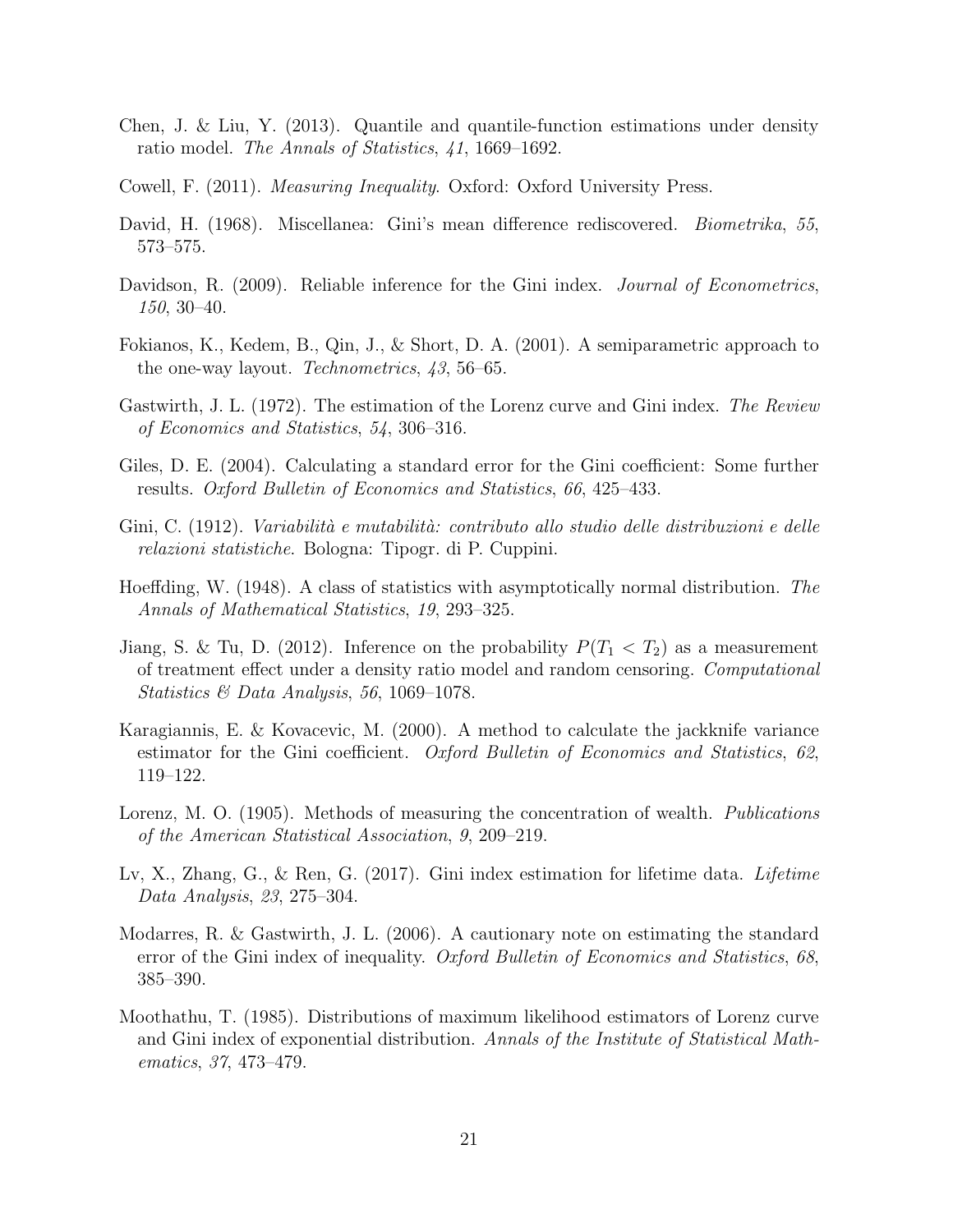- <span id="page-21-5"></span>Moothathu, T. (1989). On unbiased estimation of Gini index and Yntema-Pietra index of lognormal distribution and their variances. *Communications in Statistics - Theory and Methods*, *18*, 661–672.
- <span id="page-21-6"></span>Moothathu, T. (1990). The best estimator and a strongly consistent asymptotically normal unbiased estimator of Lorenz curve Gini index and Theil entropy index of Pareto distribution. *Sankhyā: The Indian Journal of Statistics, Series B*, 52, 115–127.
- <span id="page-21-12"></span>Murray, M. D., Harris, L. E., Overhage, J. M., Zhou, X.-H., Eckert, G. J., Smith, F. E., Buchanan, N. N., Wolinsky, F. D., McDonald, C. J., & Tierney, W. M. (2004). Failure of computerized treatment suggestions to improve health outcomes of outpatients with uncomplicated hypertension: Results of a randomized controlled trial. *Pharmacotherapy: The Journal of Human Pharmacology and Drug Therapy*, *24*, 324–337.
- <span id="page-21-1"></span>Ogwang, T. (2000). A convenient method of computing the Gini index and its standard error. *Oxford Bulletin of Economics and Statistics*, *62*, 123–129.
- <span id="page-21-3"></span>Owen, A. (2001). *Empirical Likelihood*. New York: CRC Press.
- <span id="page-21-0"></span>Peng, L. (2011). Empirical likelihood methods for the Gini index. *Australian & New Zealand Journal of Statistics*, *53*, 131–139.
- <span id="page-21-4"></span>Qin, J. (2017). *Biased Sampling, Over-identified Parameter Problems and Beyond*. Singapore: Springer.
- <span id="page-21-7"></span>Qin, J. & Zhang, B. (1997). A goodness-of-fit test for logistic regression models based on case-control data. *Biometrika*, *84*, 609–618.
- <span id="page-21-8"></span>Qin, J. & Zhang, B. (2003). Using logistic regression procedures for estimating receiver operating characteristic curves. *Biometrika*, *90*, 585–596.
- <span id="page-21-9"></span>Qin, J., Zhang, H., Li, P., Albanes, D., & Yu, K. (2015). Using covariate-specific disease prevalence information to increase the power of case-control studies. *Biometrika*, *102*, 169–180.
- Qin, Y., Rao, J., & Wu, C. (2010). Empirical likelihood confidence intervals for the Gini measure of income inequality. *Economic Modelling*, *27*, 1429–1435.
- <span id="page-21-10"></span>Wang, C., Marriott, P., & Li, P. (2017). Testing homogeneity for multiple nonnegative distributions with excess zero observations. *Computational Statistics & Data Analysis*, *114*, 146–157.
- <span id="page-21-11"></span>Wang, C., Marriott, P., & Li, P. (2018). Semiparametric inference on the means of multiple nonnegative distributions with excess zero observations. *Journal of Multivariate Analysis*, *166*, 182–197.
- <span id="page-21-2"></span>Wang, D. & Zhao, Y. (2016). Jackknife empirical likelihood for comparing two Gini indices. *The Canadian Journal of Statistics*, *44*, 102–119.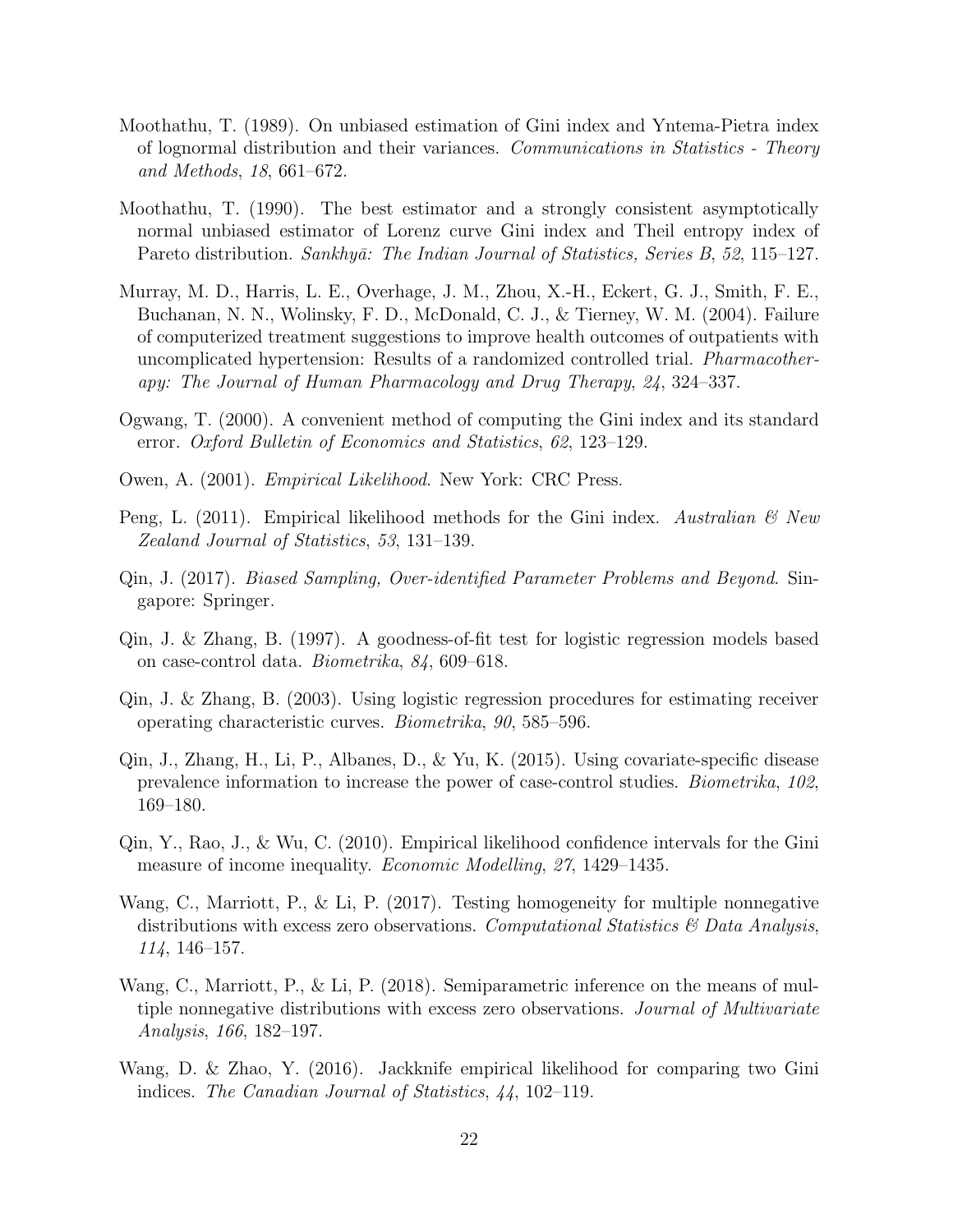- <span id="page-22-0"></span>Wang, D., Zhao, Y., & Gilmore, D. W. (2016). Jackknife empirical likelihood confidence interval for the Gini index. *Statistics & Probability Letters*, *110*, 289–295.
- <span id="page-22-4"></span>Yitzhaki, S. (1991). Calculating jackknife variance estimators for parameters of the Gini method. *Journal of Business & Economic Statistics*, *9*, 235–239.
- <span id="page-22-5"></span>Yuan, M., Li, P., & Wu, C. (2021). Semiparametric inference of the Youden index and the optimal cut-off point under density ratio models. *The Canadian Journal of Statistics*. DOI 10.1002/cjs.11600.
- Yuan, M., Wang, C., Lin, B., & Li, P. (2020). Semiparametric inference on general functionals of two semicontinuous populations. arXiv:2012.07092.
- <span id="page-22-3"></span>Zhou, X.-H. & Cheng, H. (2008). A computer program for estimating the re-transformed mean in heteroscedastic two-part models. *Computer Methods and Programs in Biomedicine*, *90*, 210–216.
- <span id="page-22-1"></span>Zhou, X.-H. & Tu, W. (1999). Comparison of several independent population means when their samples contain log-normal and possibly zero observations. *Biometrics*, *55*, 645–651.
- <span id="page-22-2"></span>Zhou, X.-H. & Tu, W. (2000). Interval estimation for the ratio in means of log-normally distributed medical costs with zero values. *Computational Statistics & Data Analysis*, *35*, 201–210.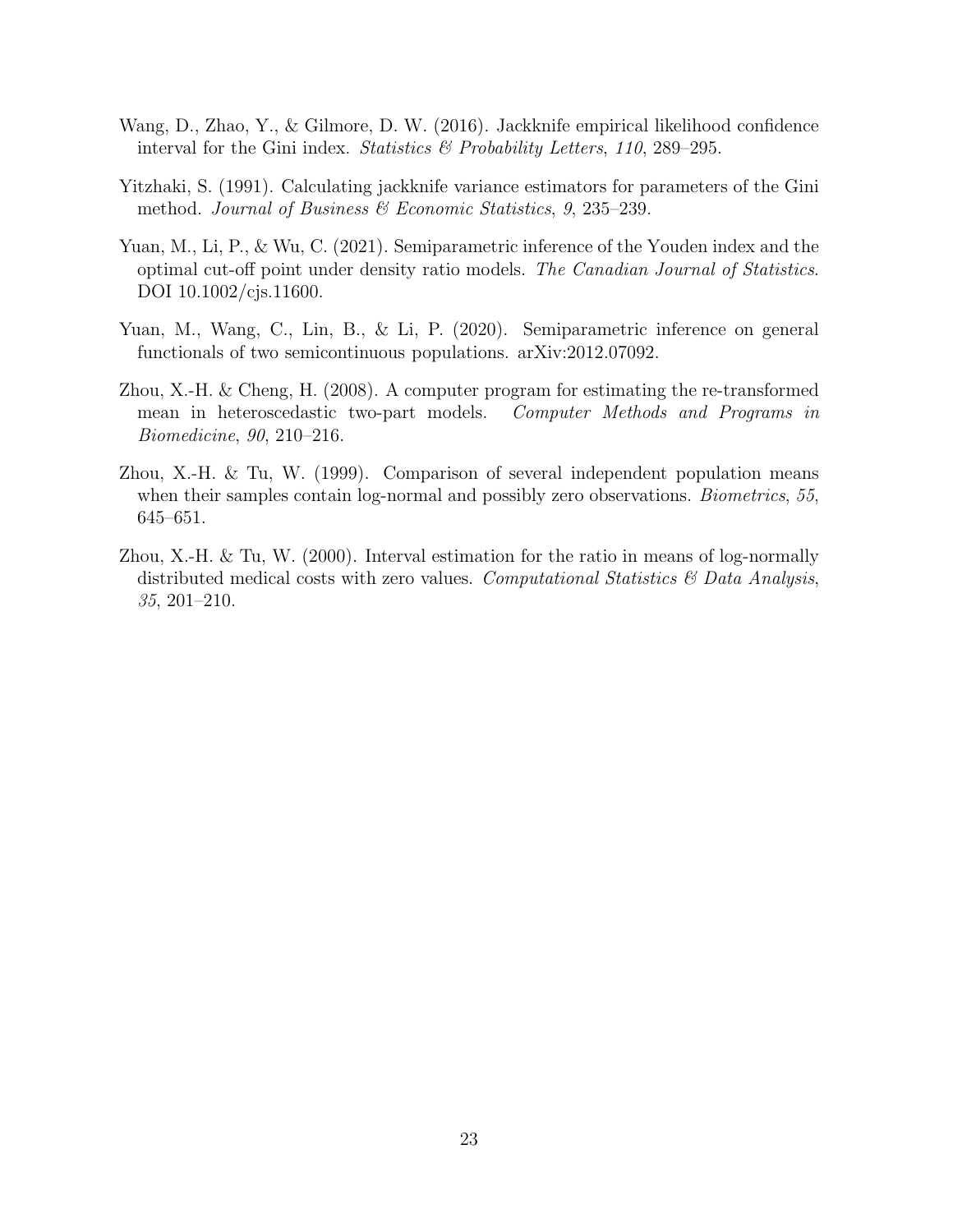# Supplementary material for "Semiparametric inference on Gini indices of two semicontinuous populations under density ratio models"

This document of supplementary material provides further details for the paper entitled "Semiparametric inference on Gini indices of two semicontinuous populations under density ratio models". It contains the proofs of Theorems 1–4 in the main paper and additional simulation results. The basic setting and some useful lemmas are presented in Section 1. The proofs and technical details for Theorems 1–4 are given in Sections 2–5. Section 6 contains some additional simulation results.

#### 1 The basic setting and useful lemmas

Recall that

<span id="page-23-0"></span>
$$
(X_{i1}, \cdots, X_{in_i}) \sim F_i(x) = \nu_i I(x \ge 0) + (1 - \nu_i) I(x > 0) G_i(x), \text{ for } i = 0, 1, \quad (S.1)
$$

where  $\nu_i$  is the proportion of zeros in sample *i*,  $n_i$  is the sample size for sample *i*,  $I(\cdot)$ is an indicator function, and  $G_i(\cdot)$  is the cumulative distribution function (CDF) of the positive observations in sample i. We link  $G_0(x)$  and  $G_1(x)$  via a density ratio model (DRM):

<span id="page-23-2"></span>
$$
dG_1(x) = \exp{\{\alpha + \beta^{\top} \mathbf{q}(x)\}} dG_0(x) = \exp{\{\mathbf{\theta}^{\top} \mathbf{Q}(x)\}} dG_0(x)
$$
(S.2)

for the unknown parameter  $\boldsymbol{\theta} = (\alpha, \boldsymbol{\beta}^{\top})^{\top}$  and  $\boldsymbol{Q}(x) = (1, \boldsymbol{q}(x)^{\top})^{\top}$  with  $\boldsymbol{q}(x)$  a ddimensional, prespecified, nontrivial basis function.

Recall that  $n_{i0}$  and  $n_{i1}$  are the (random) numbers of zero observations and positive observations, respectively, in sample  $i = 0, 1$ . Clearly,  $n_i = n_{i0} + n_{i1}$ , for  $i = 0, 1$ . Without loss of generality, we assume that the first  $n_{i1}$  observations in group  $i, X_{i1}, \dots, X_{in_{i1}}$ , are positive, and the remaining  $n_{i0}$  observations are 0. Let n be the total (fixed) sample size, i.e.,  $n = n_0 + n_1$ .

We further let  $\mathbf{v} = (\nu_0, \nu_1)^\top$ . The maximum empirical likelihood estimators (MELEs) of  $\nu$  and  $\theta$  respectively maximize  $\ell_0(\nu)$  and  $\ell_1(\theta)$ , where

$$
\ell_0(\nu) = \sum_{i=0}^{1} \log \{ \nu_i^{n_{i0}} (1 - \nu_i)^{n_{i1}} \}
$$

and

$$
\ell_1(\boldsymbol{\theta}) = -\sum_{i=0}^{1} \sum_{j=1}^{n_{i1}} \log \left\{ 1 + \hat{\rho}[\exp\{\boldsymbol{\theta}^\top \boldsymbol{Q}(X_{ij})\} - 1] \right\} + \sum_{j=1}^{n_{11}} \{ \boldsymbol{\theta}^\top \boldsymbol{Q}(X_{1j}) \}
$$

with  $\hat{\rho} = n_{11}/(n_{01} + n_{11})$  being a random variable. That is,

<span id="page-23-1"></span>
$$
\hat{\boldsymbol{\nu}} = \arg \max_{\boldsymbol{\nu}} \ell_0(\boldsymbol{\nu}) \quad \text{and} \quad \hat{\boldsymbol{\theta}} = \arg \max_{\boldsymbol{\theta}} \ell_1(\boldsymbol{\theta}). \tag{S.3}
$$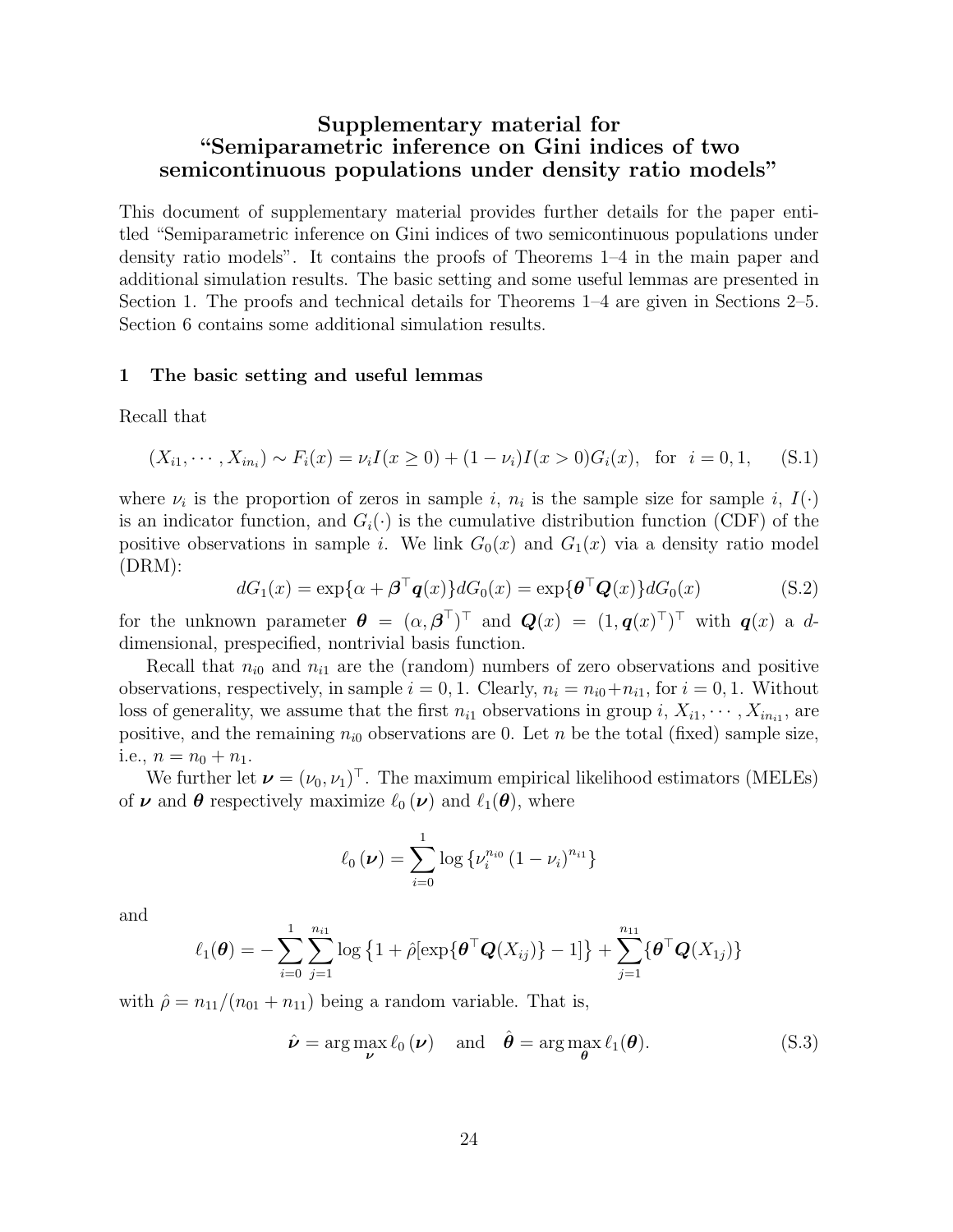Once  $\hat{\boldsymbol{\theta}}$  is obtained, we have

$$
\hat{p}_{ij} = (n_{01} + n_{11})^{-1} \left\{ 1 + \hat{\rho}[\exp\{\hat{\boldsymbol{\theta}}^\top \boldsymbol{Q}(X_{ij})\} - 1] \right\}^{-1}.
$$

Note that  $\sum_{i=0}^{1} \sum_{j=1}^{n_{i1}} \hat{p}_{ij} = 1$ , which ensures that the MELE of  $G_0(x)$  is a CDF. The MELEs of  $G_0(x)$  and  $G_1(x)$  for  $x > 0$  are

<span id="page-24-0"></span>
$$
\hat{G}_0(x) = \sum_{i=0}^1 \sum_{j=1}^{n_{i1}} \hat{p}_{ij} I(X_{ij} \le x) \text{ and } \hat{G}_1(x) = \sum_{i=0}^1 \sum_{j=1}^{n_{i1}} \hat{p}_{ij} \exp\{\hat{\boldsymbol{\theta}}^\top \mathbf{Q}(X_{ij})\} I(X_{ij} \le x).
$$
\n(S.4)

For convenience of presentation, we recall and introduce some notation. We use  $\nu^*$ and  $\boldsymbol{\theta}^*$  to denote the true values of  $\boldsymbol{\nu}$  and  $\boldsymbol{\theta}$ . Let  $\boldsymbol{\eta} = (\boldsymbol{\nu}^\top, \rho, \boldsymbol{\theta}^\top)^\top$ ,  $w_i = n_i/n$  for  $i = 0, 1$ , and

$$
\Delta^* = \sum_{i=0}^1 w_i (1 - \nu_i^*), \ \rho^* = \frac{w_1(1 - \nu_1^*)}{\Delta^*}, \ \omega(x; \boldsymbol{\theta}) = \exp\{\boldsymbol{\theta}^\top \boldsymbol{Q}(x)\}, \ \omega(x) = \omega(x; \boldsymbol{\theta}^*), h(x) = 1 + \rho^*\{\omega(x) - 1\}, \ h_1(x) = \rho^*\omega(x)/h(x), \ h_0(x) = (1 - \rho^*)/h(x).
$$

Note that  $\omega(\cdot)$ ,  $h(\cdot)$ ,  $h_0(\cdot)$ , and  $h_1(\cdot)$  depend on  $\boldsymbol{\theta}^*$  and/or  $\rho^*$  and  $h_0(x) + h_1(x) = 1$ . Henceforth, we use  $\sum_{ij}$  and  $\sum_{ls}$  to denote summation over the full range of data.

# 1.1 Alternative form of Gini index

According to [David \(1968\)](#page-48-0), the Gini's mean difference for sample  $i$  can be equivalently expressed by

$$
D_i = E|X_{i1} - X_{i2}| = 2 \int_{-\infty}^{\infty} \{2x F_i(x) - x\} dF_i(x).
$$

Under model [\(S.1\)](#page-23-0),  $F_i(x) = \nu_i I(x \geq 0) + (1 - \nu_i)I(x > 0)G_i(x)$ . Then  $D_i$  can be further written as

$$
D_i = 2(1 - \nu_i) \int_0^\infty [2x\{\nu_i + (1 - \nu_i)G_i(x)\} - x] dG_i(x)
$$
  
\n
$$
= 2(1 - \nu_i) \int_0^\infty x\{(2\nu_i - 1) + (1 - \nu_i)2G_i(x)\} dG_i(x)
$$
  
\n
$$
= 2(2\nu_i - 1) \int_0^\infty x(1 - \nu_i) dG_i(x) + 2(1 - \nu_i)^2 \int_0^\infty \{2xG_i(x)\} dG_i(x)
$$
  
\n
$$
= 2(2\nu_i - 1)\mu_i + 2(1 - \nu_i)^2 \int_0^\infty \{2xG_i(x)\} dG_i(x).
$$

Let  $m_i = \int_0^\infty x dG_i(x)$  and  $\psi_i = \int_0^\infty \{2xG_i(x)\} dG_i(x)$ . We then have  $\mu_i = (1 - \nu_i)m_i$  and

$$
\mathcal{G}_i = \frac{D_i}{2\mu_i} = (2\nu_i - 1) + (1 - \nu_i) \frac{\psi_i}{m_i}.
$$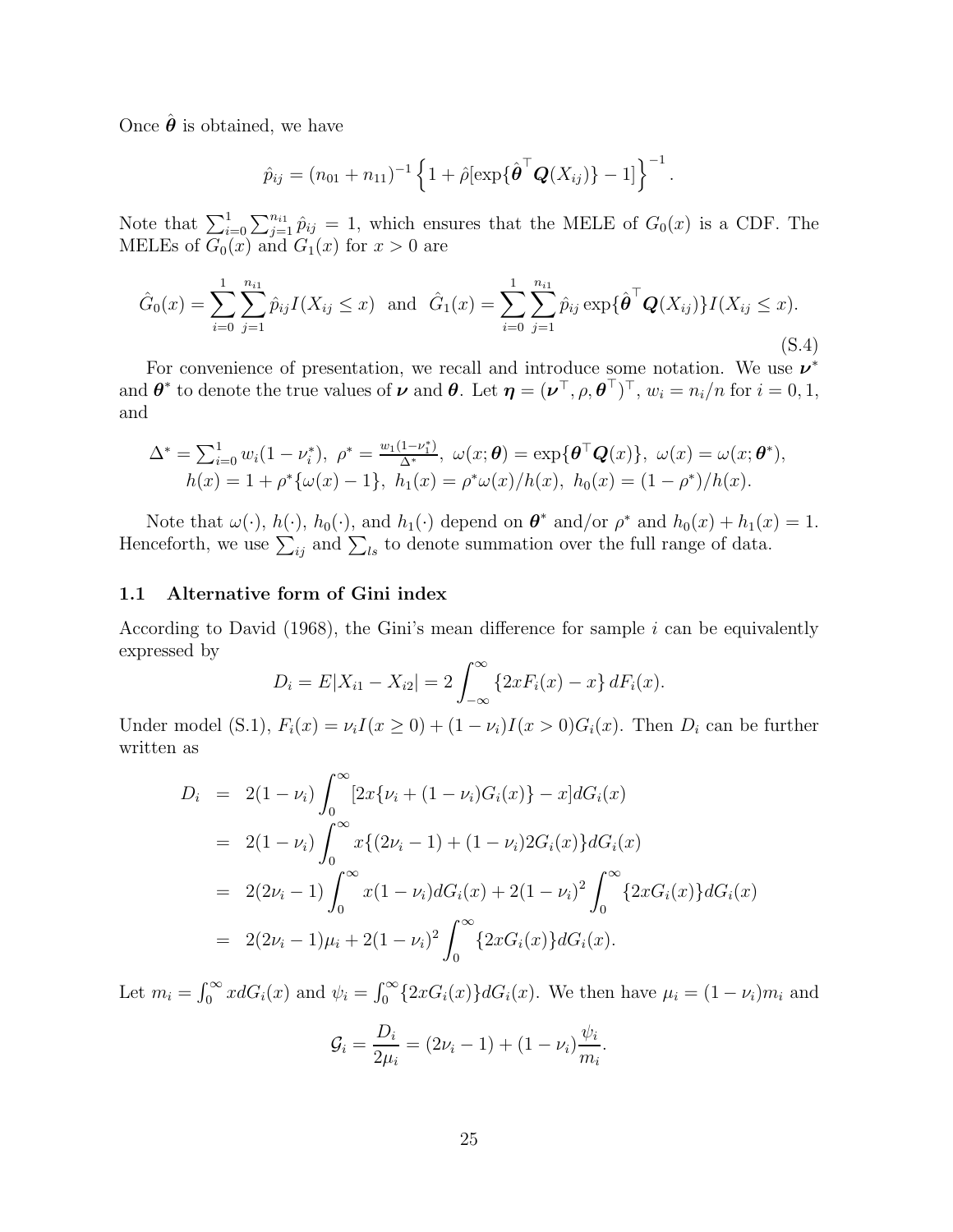With the definition of  $m_i$  and  $\psi_i$ , and the MELEs of CDFs  $G_i$ 's in [\(S.4\)](#page-24-0), the MELEs of  $m_i$  and  $\psi_i$  are as follows:

$$
\hat{m}_{0} = \sum_{i=0}^{1} \sum_{j=1}^{n_{i1}} \hat{p}_{ij} X_{ij}, \quad \hat{m}_{1} = \sum_{i=0}^{1} \sum_{j=1}^{n_{i1}} \hat{p}_{ij} \omega(X_{ij}; \hat{\boldsymbol{\theta}}) X_{ij},
$$
  
\n
$$
\hat{\psi}_{0} = \sum_{i=0}^{1} \sum_{j=1}^{n_{i1}} \hat{p}_{ij} \{2X_{ij} \hat{G}_{0}(X_{ij})\} = \sum_{i=0}^{1} \sum_{j=1}^{n_{i1}} \hat{p}_{ij} X_{ij} \left\{2 \sum_{l=0}^{1} \sum_{s=1}^{n_{l1}} \hat{p}_{ls} I(X_{ls} \le X_{ij})\right\},
$$
  
\n
$$
\hat{\psi}_{1} = \sum_{i=0}^{1} \sum_{j=1}^{n_{i1}} \hat{p}_{ij} \omega(X_{ij}; \hat{\boldsymbol{\theta}}) \{2X_{ij} \hat{G}_{1}(X_{ij})\}
$$
  
\n
$$
= \sum_{i=0}^{1} \sum_{j=1}^{n_{i1}} \hat{p}_{ij} \omega(X_{ij}; \hat{\boldsymbol{\theta}}) X_{ij} \left\{2 \sum_{l=0}^{1} \sum_{s=1}^{n_{l1}} \hat{p}_{ls} \omega(X_{ls}; \hat{\boldsymbol{\theta}}) I(X_{ls} \le X_{ij})\right\}.
$$

The MELEs of the two Gini indices are given by

$$
\hat{\mathcal{G}}_i = (2\hat{\nu}_i - 1) + (1 - \hat{\nu}_i) \frac{\hat{\psi}_i}{\hat{m}_i} \quad \text{for } i = 0, 1.
$$
 (S.5)

#### 1.2 Some useful lemmas

We present several useful lemmas in preparation for the proofs in Sections 2–5. The first lemma considers the expectation of summations.

<span id="page-25-0"></span>**Lemma 1.** *Suppose that*  $g(x)$  *is an arbitrary vector-valued function. Let*  $E_0(\cdot)$  *represent the expectation operator with respect to*  $G_0$  *and*  $X$  *be a random variable from*  $G$ *. Then* 

$$
E\left\{\sum_{ij} g(X_{ij})I(X_{ij} > 0)\right\} = \sum_{i=0}^{1} n_i E\{g(X_{i1})I(X_{i1} > 0)\} = n\Delta^* E_0\{h(X)g(X)\}.
$$

*Proof.* Under the DRM ( [S.2\)](#page-23-2),

$$
\sum_{i=0}^{1} n_i E\{g(X_{i1})I(X_{i1} > 0)\} = n_0(1 - \nu_0^*)E_0\{g(X)\} + n_1(1 - \nu_1^*)E_0\{\omega(X)g(X)\}.
$$

Since  $w_i = n_i/n$  and using the definitions of  $\Delta^*$  and  $\rho^*$ , we further have

$$
E\left\{\sum_{ij} g(X_{ij})I(X_{ij} > 0)\right\} = n w_0 (1 - \nu_0^*) E_0\{g(X)\} + n w_1 (1 - \nu_1^*) E_0\{\omega(X)g(X)\}
$$
  
=  $n\Delta^* E_0\{(1 - \rho^*)g(X)\} + n\Delta^* E_0[\rho^* \omega(X)g(X)].$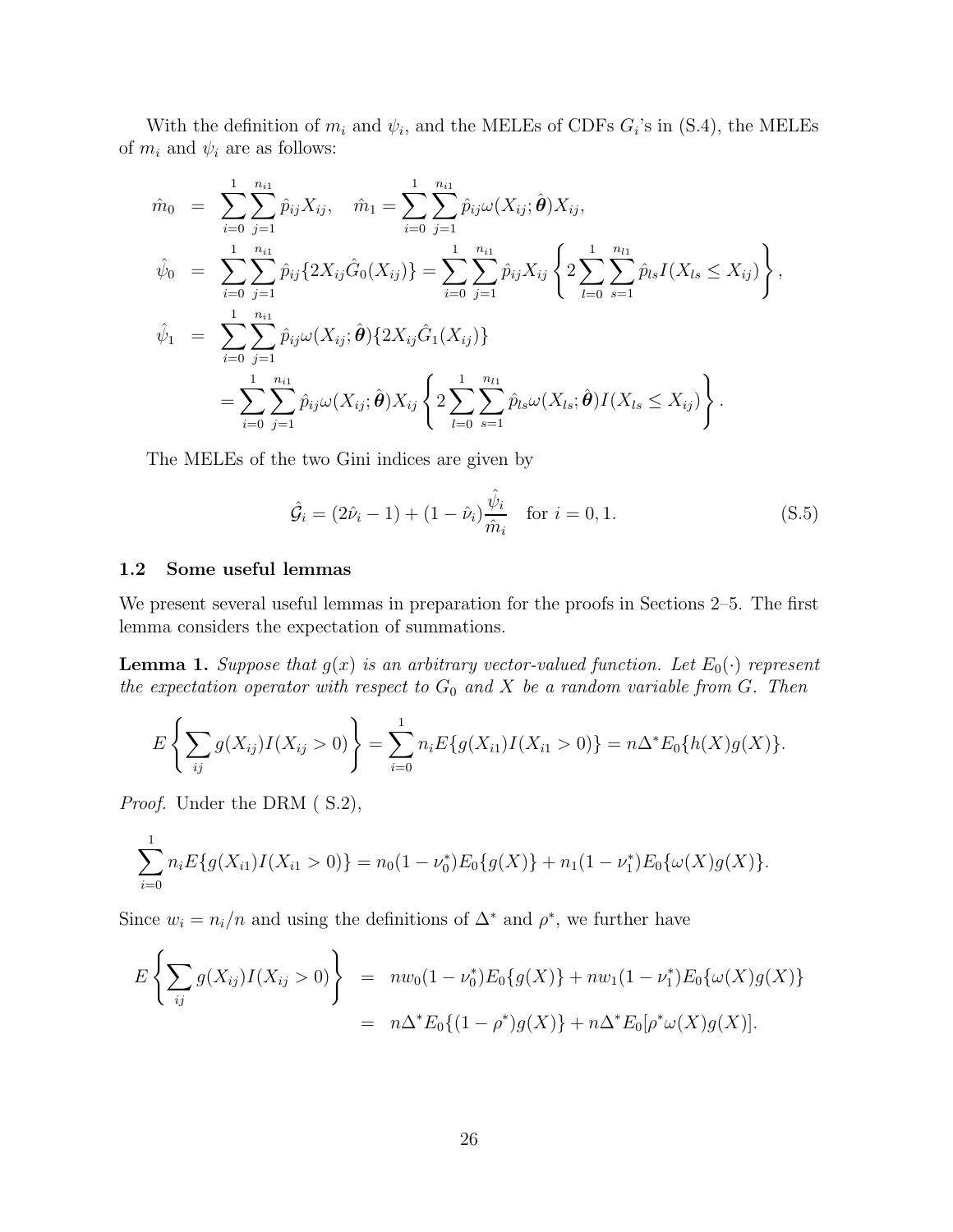Recalling that  $h(x) = 1 + \rho^* \{ \omega(x) - 1 \} = (1 - \rho^*) + \rho^* \omega(x)$ , we have

$$
E\left\{\sum_{ij}g(X_{ij})I(X_{ij}>0)\right\}=n\Delta^*E_0\{h(X)g(X)\}.
$$

This completes the proof.  $\Box$ 

[Yuan et al. \(2020\)](#page-48-2) define a general parameter vector  $\gamma$  of length p:

<span id="page-26-3"></span>
$$
\boldsymbol{\gamma} = \int_0^\infty \boldsymbol{u}(x; \boldsymbol{\nu}, \boldsymbol{\theta}) dG_0(x), \tag{S.6}
$$

where  $\mathbf{u}(x; \boldsymbol{\nu}, \boldsymbol{\theta}) = (u_1(x; \boldsymbol{\nu}, \boldsymbol{\theta}), \dots, u_p(x; \boldsymbol{\nu}, \boldsymbol{\theta}))^\top$  is a given  $p \times 1$  dimensional function. The MELE of  $\gamma$  is given by

<span id="page-26-4"></span>
$$
\hat{\boldsymbol{\gamma}} = \sum_{i=0}^{1} \sum_{j=1}^{n_{i1}} \hat{p}_{ij} \boldsymbol{u}(X_{ij}; \hat{\boldsymbol{\nu}}, \hat{\boldsymbol{\theta}}).
$$
 (S.7)

The following lemmas provide the approximation of the MELE  $\hat{\gamma}$  and its asymptotic property. These lemmas help to develop the asymptotic property of the MELEs of the Gini indices.

<span id="page-26-0"></span>**Lemma 2.** Assume that Conditions C1–C3 are satisfied and the true value  $\nu_i^* \in (0,1)$ *for*  $i = 0, 1$ *. Let*  $\boldsymbol{\gamma}^*$  *be the true value of*  $\boldsymbol{\gamma}$  *and*  $\boldsymbol{\eta}^* = (\boldsymbol{\nu}^{*T}, \rho^*, \boldsymbol{\theta}^{*T})^T$ *. Then* 

<span id="page-26-2"></span>
$$
\hat{\boldsymbol{\gamma}} = \frac{1}{n\Delta^*} \sum_{ij} \frac{\boldsymbol{u}(x; \boldsymbol{\nu}^*, \boldsymbol{\theta}^*)}{h(X_{ij})} I(X_{ij} > 0) + \boldsymbol{C}(\hat{\boldsymbol{\eta}} - \boldsymbol{\eta}^*) + o_p(n^{-1/2}), \tag{S.8}
$$

*where*  $\mathbf{C} = (\mathbf{C}_{\nu}, C_{\theta}, \mathbf{C}_{\theta})$  *with* 

$$
C_{\nu} = E_0 \left\{ \frac{\partial u(X; \nu^*, \theta^*)}{\partial \nu} \right\} + \left( \frac{w_0 \gamma^*}{\Delta^*}, \frac{w_1 \gamma^*}{\Delta^*} \right),
$$
  
\n
$$
C_{\rho} = -E_0 \left\{ \frac{u(X; \nu^*, \theta^*) \{ \omega(X) - 1 \}}{h(X)} \right\},
$$
  
\n
$$
C_{\theta} = E_0 \left\{ \frac{\partial u(X; \nu^*, \theta^*)}{\partial \theta} \right\} - E_0 \left\{ h_1(X) u(X; \nu^*, \theta^*) Q(X)^\top \right\}.
$$

<span id="page-26-1"></span>**Lemma 3.** *Under the conditions of Lemma [2,](#page-26-0) as*  $n \to \infty$ ,  $\sqrt{n}(\hat{\gamma} - \gamma^*) \to N(0, \Gamma)$  *in distribution, where*

$$
\mathbf{\Gamma} = \frac{1}{\Delta^*} E_0 \left\{ \frac{\boldsymbol{u}(X; \boldsymbol{\nu}^*, \boldsymbol{\theta}^*) \boldsymbol{u}(X; \boldsymbol{\nu}^*, \boldsymbol{\theta}^*)^\top}{h(X)} \right\} - \frac{\boldsymbol{\gamma}^* \boldsymbol{\gamma}^{*\top}}{\Delta^*} + \mathcal{M}_1 \boldsymbol{A}_{\boldsymbol{\nu}}^{-1} \mathcal{M}_1^\top - \frac{\mathcal{M}_2 \mathcal{M}_2^\top}{\Delta^* \rho^*(1 - \rho^*)} + \mathcal{M}_3 \boldsymbol{A}_{\boldsymbol{\theta}}^{-1} \mathcal{M}_3^\top,
$$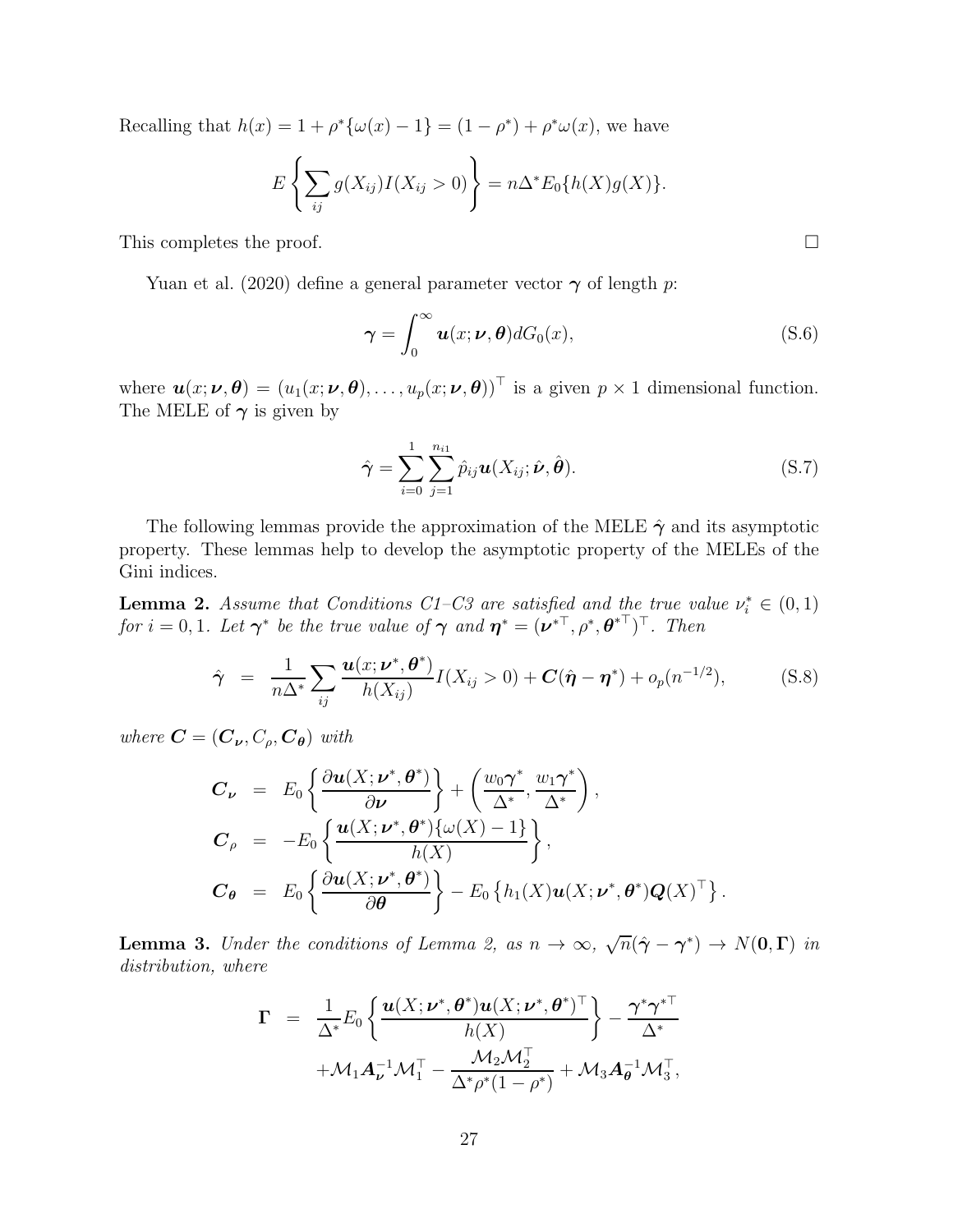with 
$$
\mathbf{A}_{\nu} = diag \left\{ \frac{w_0}{\nu_0^*(1-\nu_0^*)}, \frac{w_1}{\nu_1^*(1-\nu_1^*)} \right\}, \ \mathbf{A}_{\theta} = \Delta^*(1-\rho^*) E_0 \left\{ h_1(X) \mathbf{Q}(X) \mathbf{Q}(X)^{\top} \right\}, \ \text{and}
$$
  
\n
$$
\mathcal{M}_1 = E_0 \left\{ \frac{\partial \mathbf{u}(X; \nu^*, \theta^*)}{\partial \nu} \right\},
$$
\n
$$
\mathcal{M}_2 = E_0 \left[ \{ \partial \mathbf{u}(X; \nu^*, \theta^*) / \partial \theta \} \mathbf{e} \right] - \rho^* \boldsymbol{\gamma}^*,
$$
\n
$$
\mathcal{M}_3 = E_0 \left\{ \partial \mathbf{u}(X; \nu^*, \theta^*) / \partial \theta - h_1(X) \mathbf{u}(X; \nu^*, \theta^*) \mathbf{Q}(X)^{\top} \right\}.
$$

*Proof.* The proofs of Lemmas [2](#page-26-0) and [3](#page-26-1) can be found in the supplementary material of Yuan et al.  $(2020)$ .

# <span id="page-27-1"></span><span id="page-27-0"></span>2 Proof of Theorem 1

# 2.1 Approximations of  $\hat\psi_0$  and  $\hat\psi_1$

To develop the asymptotic properties of  $(\hat{\mathcal{G}}_0, \hat{\mathcal{G}}_1)$ , we first find the linear approximations of  $\hat{\psi}_0$  and  $\hat{\psi}_1$ . We start with  $\hat{\psi}_0$ .

Recall that

$$
\hat{p}_{ij} = \frac{1}{n_{01} + n_{11}} \left\{ 1 + \hat{\rho} [\exp\{\hat{\boldsymbol{\theta}}^\top \mathbf{Q}(X_{ij})\} - 1] \right\}^{-1} \n= \frac{1}{n w_0 (1 - \hat{\nu}_0) + n w_1 (1 - \hat{\nu}_1)} \left\{ 1 + \hat{\rho} [\exp\{\hat{\boldsymbol{\theta}}^\top \mathbf{Q}(X_{ij})\} - 1] \right\}^{-1}.
$$

The MELE  $\hat{\psi}_0$  is then given by

$$
\hat{\psi}_0 = \left\{ n w_0 (1 - \hat{\nu}_0) + n w_1 (1 - \hat{\nu}_1) \right\}^{-2} \times \n\sum_{ij} \sum_{ls} \frac{2I(X_{ls} \le X_{ij}) X_{ij} \cdot I(X_{ij} > 0) I(X_{ls} > 0)}{\left\{ 1 + \hat{\rho} [\exp\{\hat{\boldsymbol{\theta}}^\top \mathbf{Q}(X_{ij})\} - 1] \right\} \left\{ 1 + \hat{\rho} [\exp\{\hat{\boldsymbol{\theta}}^\top \mathbf{Q}(X_{ls})\} - 1] \right\}}.
$$

Note that  $\hat{\psi}_0$  is a function of  $\eta$ , and hence we define

$$
\psi_0(\boldsymbol{\eta}) = \left\{ n w_0 (1 - \nu_0) + n w_1 (1 - \nu_1) \right\}^{-2} \times \\ \sum_{ij} \sum_{ls} \frac{2I(X_{ls} \le X_{ij}) X_{ij} \cdot I(X_{ij} > 0) I(X_{ls} > 0)}{\left\{ 1 + \rho [\exp\{\boldsymbol{\theta}^\top \boldsymbol{Q}(X_{ij})\} - 1] \right\} \left\{ 1 + \rho [\exp\{\boldsymbol{\theta}^\top \boldsymbol{Q}(X_{ls})\} - 1] \right\}}.
$$

We then have  $\hat{\psi}_0 = \psi_0(\hat{\eta})$ . With the definition of  $\Delta^*$  and  $h(x)$ , we have

$$
\psi_0(\boldsymbol{\eta}^*) = \frac{1}{(n\Delta^*)^2} \sum_{ij} \sum_{ls} \frac{2I(X_{ls} \le X_{ij})X_{ij}}{h(X_{ij})h(X_{ls})} I(X_{ij} > 0) I(X_{ls} > 0)
$$

and  $E_0\{\psi_0(\eta^*)\} = \psi_0$ .

By Theorem 1 of [Yuan et al. \(2020\)](#page-48-2), we have  $\hat{\eta} = \eta^* + O_p(n^{-1/2})$ . Applying the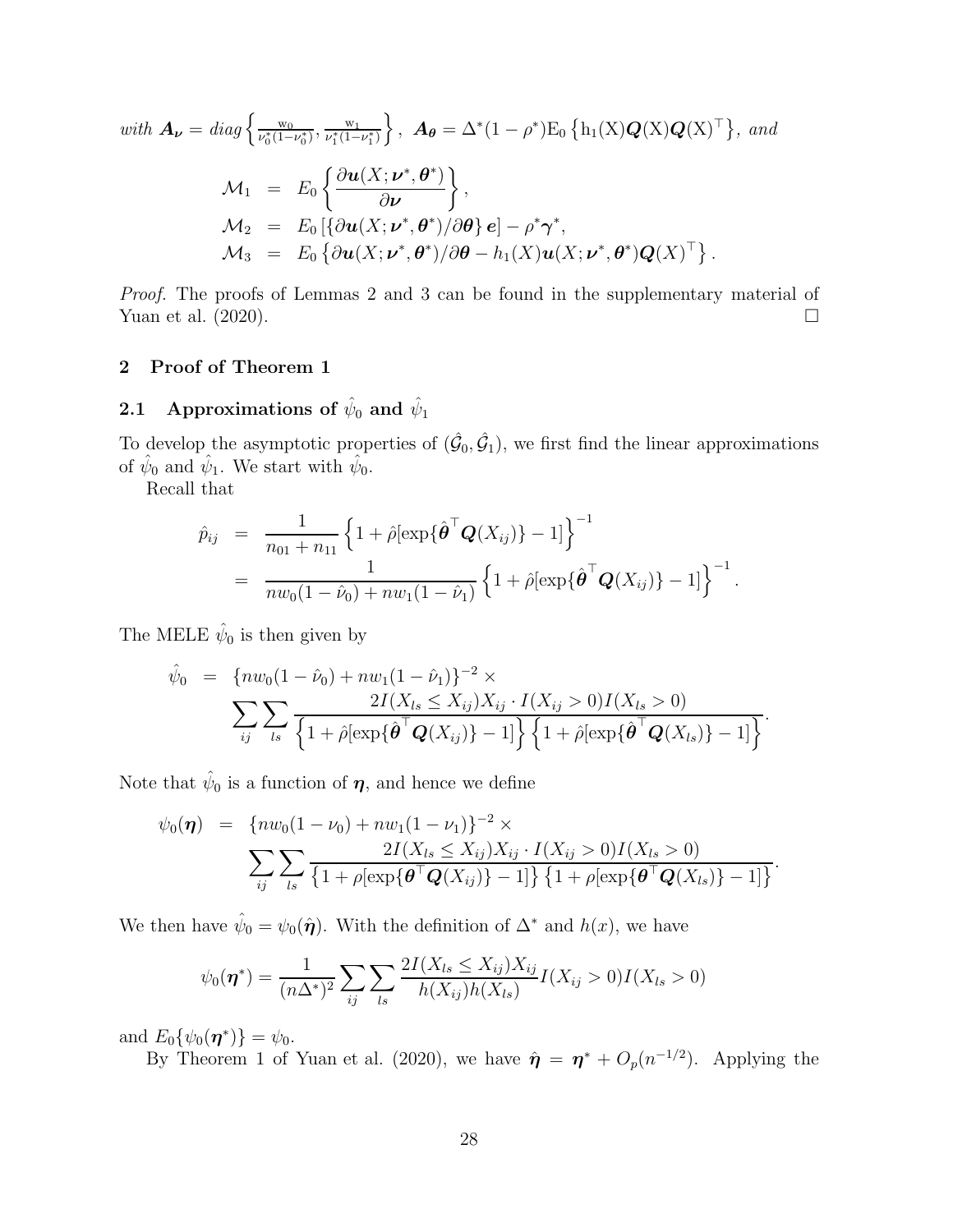first-order Taylor expansion gives

<span id="page-28-0"></span>
$$
\psi_0(\hat{\boldsymbol{\eta}}) = \psi_0(\boldsymbol{\eta}^*) + \left\{ \frac{\partial \psi_0(\boldsymbol{\eta}^*)}{\partial \boldsymbol{\eta}} \right\}^\top (\hat{\boldsymbol{\eta}} - \boldsymbol{\eta}^*) + o_p(n^{-1/2}). \tag{S.9}
$$

Define

$$
U(a,b) = \frac{I(b \le a)a}{h(a)h(b)}I(a > 0)I(b > 0), \quad V_{nil} = \frac{1}{n_i} \frac{1}{n_l} \sum_{j=1}^{n_i} \sum_{s=1}^{n_l} U(X_{ij}, X_{ls}),
$$
  

$$
V_{ni} = \frac{1}{n_i^2} \sum_{j=1}^{n_i} \sum_{s=1}^{n_i} 2U(X_{ij}, X_{is}) = \frac{1}{n_i^2} \sum_{j=1}^{n_i} \sum_{s=1}^{n_i} \{U(X_{ij}, X_{is}) + U(X_{is}, X_{ij})\},
$$

for  $i, l \in \{0, 1\}$  and  $i \neq l$ . We then rewrite  $\psi_0(\eta^*)$  as

$$
\psi_0(\boldsymbol{\eta}^*) = \frac{1}{(\Delta^*)^2} \sum_{i=0}^1 \sum_{l=0}^1 w_i w_l \frac{1}{n_i} \frac{1}{n_l} \sum_{j=1}^{n_i} \sum_{s=1}^{n_l} 2U(X_{ij}, X_{ls})
$$

$$
= \frac{1}{(\Delta^*)^2} \left\{ \sum_{i=0}^1 w_i^2 V_{ni} + \sum_{i=0}^1 \sum_{l \neq i} w_i w_l 2V_{nil} \right\}.
$$

Note that  $V_{ni}$  is a von Mises statistic [\(Mises](#page-48-3), [1947\)](#page-48-3). We denote the associated Ustatistic by

$$
U_{ni} = {n_i \choose 2}^{-1} \sum_{1 \le j < s \le n_i} \{U(X_{ij}, X_{is}) + U(X_{is}, X_{ij})\}.
$$

According to [Serfling \(1980\)](#page-48-4), the projection of  $U_{ni}$  is defined as

$$
\hat{U}_{ni} = E\{U_i(X_{i1})\} + \frac{2}{n_i} \sum_{j=1}^{n_i} [U_i(X_{ij}) - E\{U_i(X_{i1})\}],
$$

where  $U_i(a) = E\{U(a, X_{i1}) + U(X_{i1}, a)\}\.$  It follows from [Serfling \(1980,](#page-48-4) p. 190 & p. 206) that under Condition C4,

$$
\sqrt{n_i}(\hat{U}_{ni} - U_{ni}) = o_p(1)
$$
 and  $\sqrt{n_i}(V_{ni} - U_{ni}) = o_p(1)$ .

This leads to

$$
V_{ni} = E\{U_i(X_{i1})\} + \frac{2}{n_i} \sum_{j=1}^{n_i} [U_i(X_{ij}) - E\{U_i(X_{i1})\}] + o_p(n^{-1/2}).
$$

When  $l \neq i$ ,  $V_{nil}$  is a two-sample U-statistic. Define  $U_{il} = E\{U(X_{i1}, X_{l1})\}, U_{il10}(a) =$  $E\{U(a, X_{l1})\}-U_{il}$ , and  $U_{il01}(a) = E\{U(X_{i1}, a)\}-U_{il}$ . From Theorem 12.6 in [Van der Vaart](#page-48-5)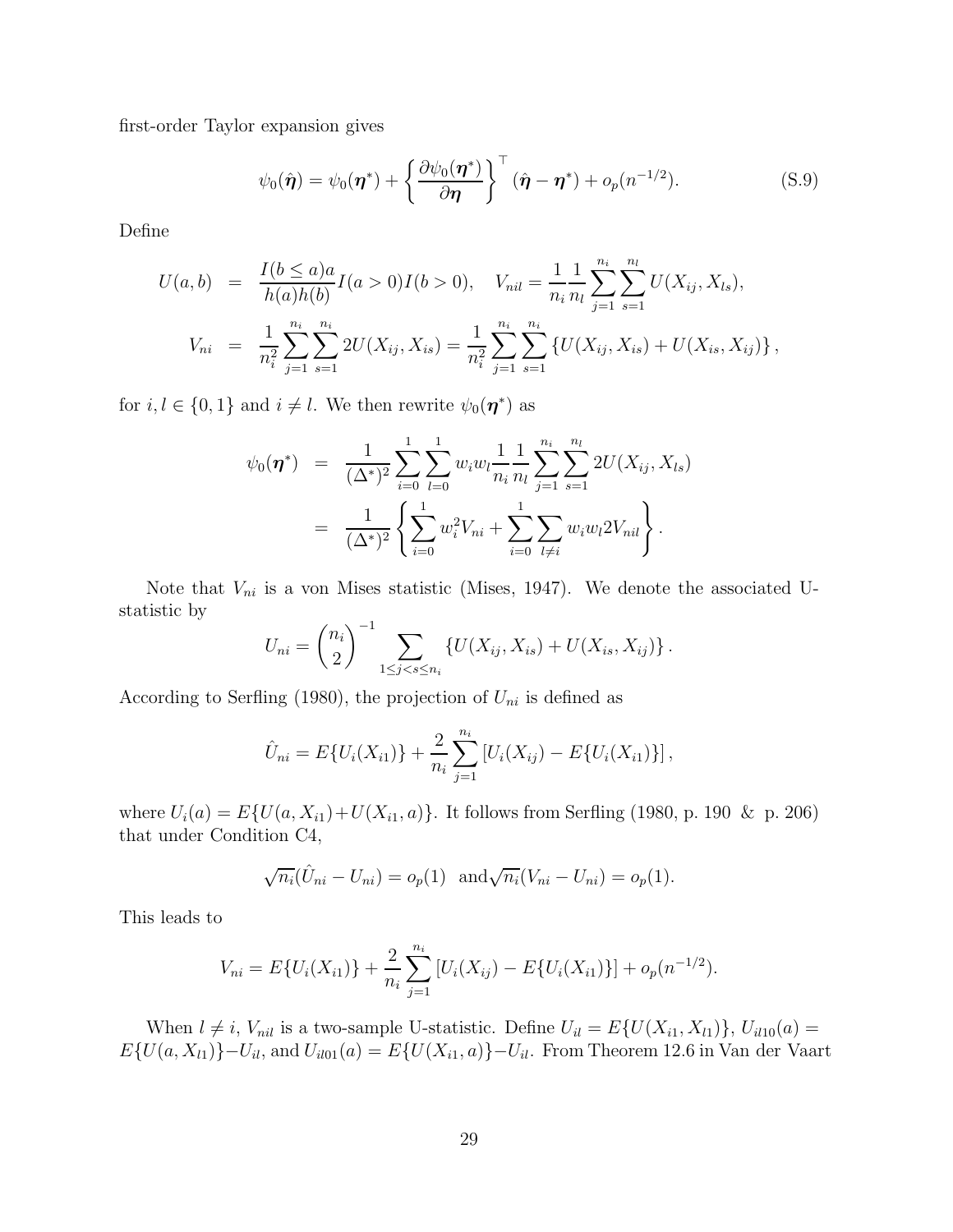[\(2000\)](#page-48-5), we have

$$
V_{nil} = U_{il} + \frac{1}{n_i} \sum_{j=1}^{n_i} U_{il10}(X_{ij}) + \frac{1}{n_i} \sum_{s=1}^{n_l} U_{il01}(X_{ls}) + o_p(n^{-1/2}).
$$

Since

$$
E{U_i(X_{i1})} = 2E{U(X_{i1}, X_{i1})} = 2U_{ii}
$$
  

$$
U_i(a) - E{U_i(X_{i1})} = U_{ii10}(a) + U_{ii01}(a),
$$

we have

$$
V_{ni} = 2\left\{U_{ii} + \frac{1}{n_i}\sum_{j=1}^{n_i} U_{ii10}(X_{ij}) + \frac{1}{n_i}\sum_{j=1}^{n_i} U_{ii01}(X_{ij})\right\} + o_p(n^{-1/2}).
$$

Hence,

<span id="page-29-0"></span>
$$
\psi_0(\boldsymbol{\eta}^*) = \frac{2}{(\Delta^*)^2} \sum_{i=0}^1 \sum_{l=0}^1 w_i w_l U_{il} + \frac{2}{(\Delta^*)^2} \sum_{i=0}^1 \sum_{l=0}^1 w_i w_l \frac{1}{n_i} \sum_{j=1}^{n_i} U_{il10}(X_{ij}) \n+ \frac{2}{(\Delta^*)^2} \sum_{i=0}^1 \sum_{l=0}^1 w_i w_l \frac{1}{n_l} \sum_{s=1}^{n_l} U_{il01}(X_{ls}) + o_p(n^{-1/2}) \n= \frac{2}{(n\Delta^*)^2} \sum_{i=0}^1 \sum_{l=0}^1 n_i n_l U_{il} + \frac{2}{(n\Delta^*)^2} \sum_{i=0}^1 \sum_{l=0}^1 n_l \sum_{j=1}^{n_i} U_{il10}(X_{ij}) \n+ \frac{2}{(n\Delta^*)^2} \sum_{i=0}^1 \sum_{l=0}^1 n_i \sum_{s=1}^{n_l} U_{il01}(X_{ls}) + o_p(n^{-1/2}). \tag{S.10}
$$

We now simplify each term in [\(S.10\)](#page-29-0). With Lemma [1](#page-25-0) and the definition of  $U_{il}$ , we have

$$
\sum_{l=0}^{1} n_l E\{U(X_{i1}, X_{l1}) | X_{i1}\} = \sum_{l=0}^{1} n_l E\left\{\frac{I(X_{l1} \le X_{i1}) X_{i1}}{h(X_{i1}) h(X_{l1})} I(X_{i1} > 0) I(X_{l1} > 0) | X_{i1}\right\}
$$

$$
= n\Delta^* \frac{X_{i1}}{h(X_{i1})} I(X_{i1} > 0) E_0 \{I(X \le X_{i1})\}
$$

$$
= n\Delta^* \frac{X_{i1} G_0(X_{i1})}{h(X_{i1})} I(X_{i1} > 0).
$$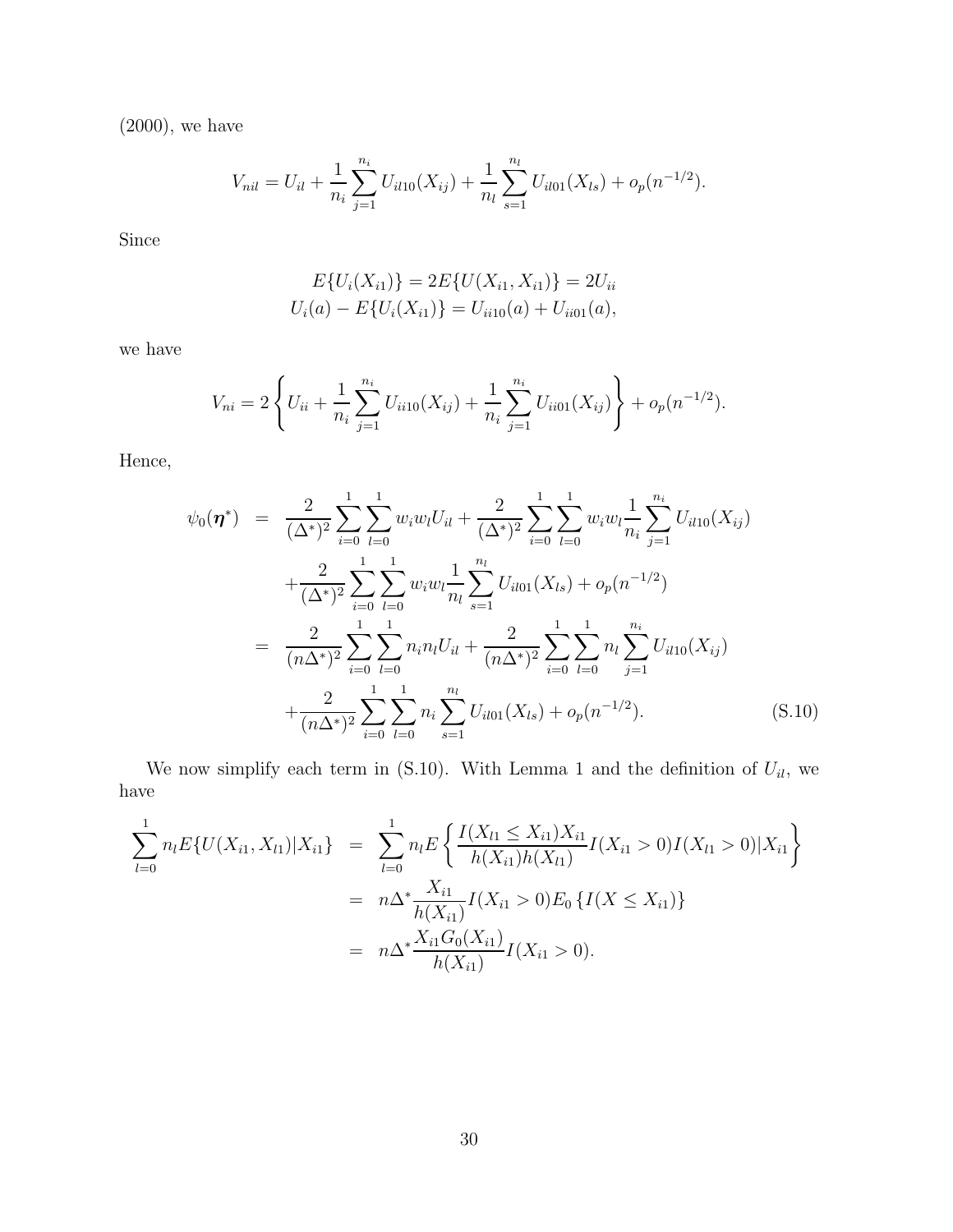Hence,

$$
\frac{2}{(n\Delta^*)^2} \sum_{i=0}^1 \sum_{l=0}^1 n_i n_l U_{il} = \frac{2}{(n\Delta^*)^2} \sum_{i=0}^1 n_i E\left[\sum_{l=0}^1 n_l E\{U(X_{i1}, X_{l1})|X_i\}\right]
$$

$$
= \frac{2}{n\Delta^*} \sum_{i=0}^1 n_i E\left\{\frac{X_{i1} G_0(X_{i1})}{h(X_{i1})} I(X_{i1} > 0)\right\}.
$$

Using the result in Lemma [1,](#page-25-0) we have

$$
\frac{2}{(n\Delta^*)^2} \sum_{i=0}^1 \sum_{l=0}^1 n_i n_l U_{il} = 2E_0 \{ XG_0(X) \} = \psi_0.
$$

We move to the second term of  $\psi_0(\eta^*)$  in [\(S.10\)](#page-29-0). Recall that

$$
U_{il10}(a) = E\{U(a, X_{l1})\} - E\{U(X_{i1}, X_{l1})\}.
$$

We then have

$$
\sum_{l=0}^{1} n_l U_{il10}(X_{ij}) = \sum_{l=0}^{1} n_l \{ E\{ U(X_{ij}, X_{l1}) | X_{ij} \} - E[E\{ U(X_{ij}, X_{l1}) | X_{ij} \}]\}
$$
  
= 
$$
n\Delta^* \left[ \frac{X_{ij} G_0(X_{ij})}{h(X_{ij})} I(X_{ij} > 0) - E \left\{ \frac{X_{ij} G_0(X_{ij})}{h(X_{ij})} I(X_{ij} > 0) \right\} \right].
$$

This leads to

$$
\frac{2}{(n\Delta^*)^2} \sum_{i=0}^1 \sum_{l=0}^1 n_l \sum_{j=1}^{n_i} U_{il10}(X_{ij})
$$
\n
$$
= \frac{2}{n\Delta^*} \sum_{ij} \left[ \frac{X_{ij} G_0(X_{ij})}{h(X_{ij})} I(X_{ij} > 0) - E \left\{ \frac{X_{ij} G_0(X_{ij})}{h(X_{ij})} I(X_{ij} > 0) \right\} \right]
$$
\n
$$
= \frac{2}{n\Delta^*} \sum_{ij} \frac{I(X_{ij} > 0)}{h(X_{ij})} X_{ij} G_0(X_{ij}) - \psi_0.
$$

Similarly, with the definition of  $U_{i l 0 1}(a)$ , we have

$$
\sum_{i=0}^{1} n_i U_{i01}(X_{ls}) = \sum_{i=0}^{1} n_i \{ E\{ U(X_{i1}, X_{ls}) | X_{ls} \} - E[E\{ U(X_{i1}, X_{ls}) | X_{ls} \}]\}.
$$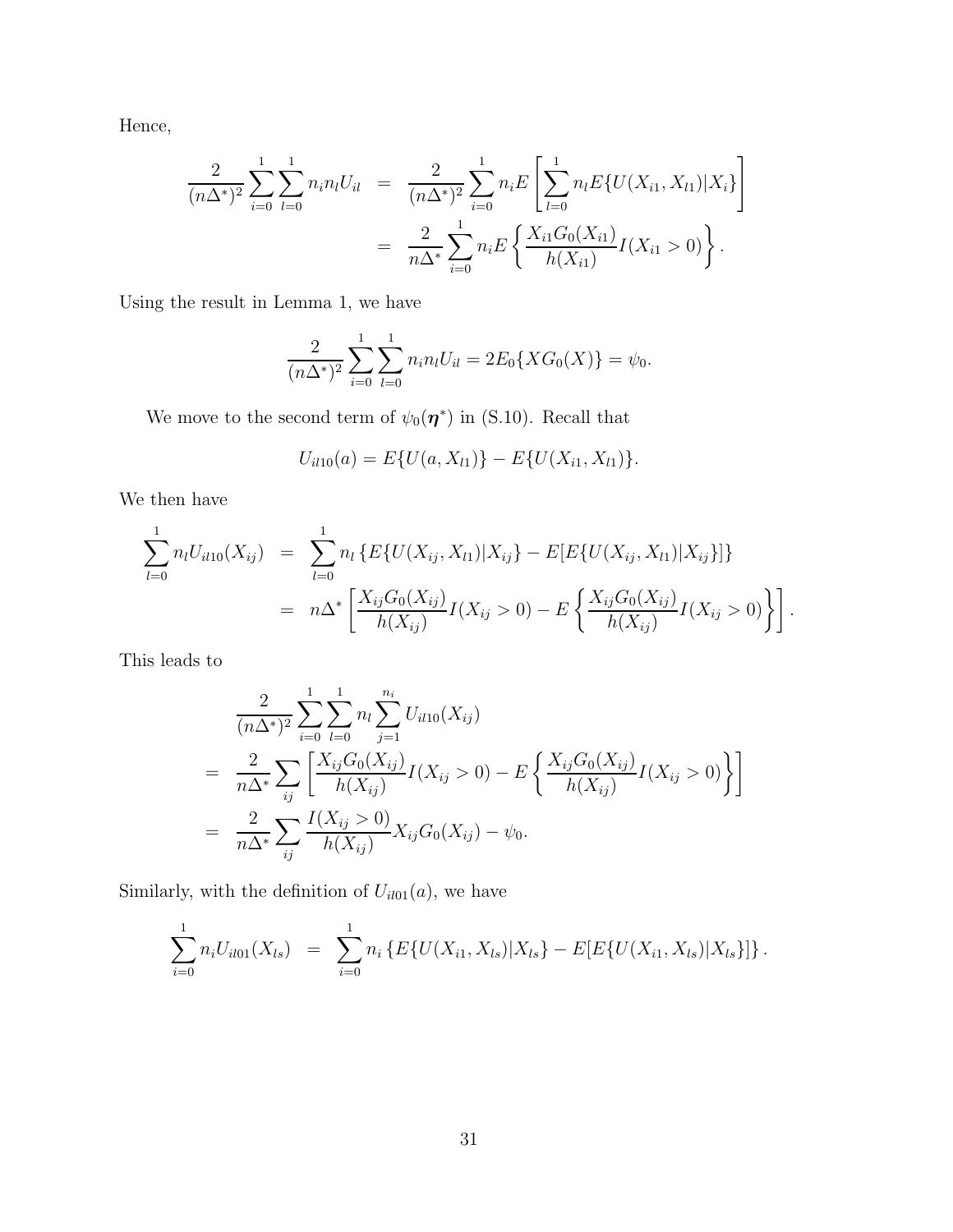Note that

$$
\sum_{i=0}^{1} n_i E\{U(X_{i1}, X_{ls})|X_{ls}\} = \sum_{i=0}^{1} n_i E\left\{\frac{I(X_{ls} \le X_{i1})X_{i1}}{h(X_{i1})h(X_{ls})}I(X_{i1} > 0)I(X_{ls} > 0)|X_{ls}\right\}
$$

$$
= n\Delta^* \frac{I(X_{ls} > 0)}{h(X_{ls})}E\{XI(X_{ls} \le X)\}
$$

$$
= n\Delta^* \frac{I(X_{ls} > 0)}{h(X_{ls})} \int_{X_{ls}}^{\infty} x dG_0(x).
$$

Together with the result of Lemma [1,](#page-25-0) we have

$$
\frac{2}{(n\Delta^*)^2} \sum_{i=0}^1 \sum_{l=0}^1 n_i \sum_{s=1}^{n_l} U_{il01}(X_{ls})
$$
\n
$$
= \frac{2}{n\Delta^*} \sum_{ls} \left[ \frac{I(X_{ls} > 0)}{h(X_{ls})} \int_{X_{ls}}^{\infty} x dG_0(x) - E \left\{ \frac{I(X_{ls} > 0)}{h(X_{ls})} \int_{X_{ls}}^{\infty} x dG_0(x) \right\} \right]
$$
\n
$$
= \frac{2}{n\Delta^*} \sum_{ls} \frac{I(X_{ls} > 0)}{h(X_{ls})} \int_{X_{ls}}^{\infty} x dG_0(x) - \psi_0.
$$

For  $a > 0$ , we define the function

$$
H_0(a) = \left\{ aG_0(a) + \int_a^{\infty} x dG_0(x) \right\}.
$$

The approximation of  $\psi_0(\eta^*)$  is then given by

$$
\psi_0(\boldsymbol{\eta}^*) = \frac{1}{n\Delta^*} \sum_{ij} \frac{I(X_{ij} > 0)}{h(X_{ij})} \cdot \{2H_0(X_{ij})\} - \psi_0 + o_p(n^{-1/2}).
$$

We also need the first derivative of  $\psi_0(\eta)$  when finding the approximation of  $\psi_0(\hat{\eta})$ . We take the first derivative of  $\psi_0(\eta)$  with respect to  $\eta$  and evaluate the derivative at the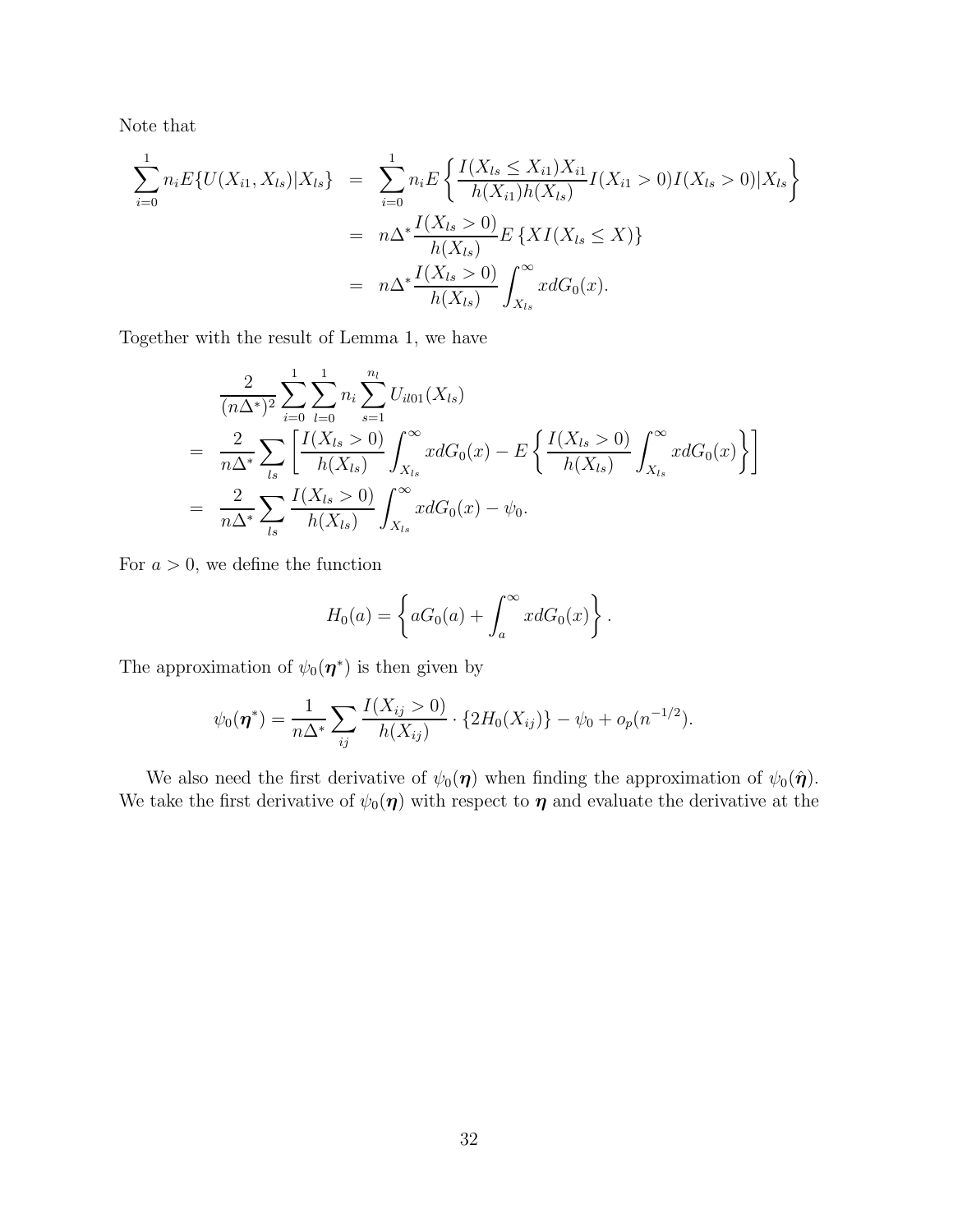true value  $\eta^*$ . This leads to

$$
\frac{\partial \psi_0(\eta^*)}{\partial \nu} = \frac{2}{\Delta^*} \psi_0(\eta^*) \left( \begin{array}{c} w_0 \\ w_1 \end{array} \right), \n\frac{\partial \psi_0(\eta^*)}{\partial \rho} = -\frac{2}{(n\Delta^*)^2} \sum_{ij} \sum_{ls} \left\{ \frac{\omega(X_{ij}) - 1}{h(X_{ij})^2 h(X_{ls})} + \frac{\omega(X_{ls}) - 1}{h(X_{ij}) h(X_{ls})^2} \right\} \n\times I(X_{ls} \le X_{ij}) X_{ij} I(X_{ij} > 0) I(X_{ls} > 0), \n\frac{\partial \psi_0(\eta^*)}{\partial \theta} = -\frac{2}{(n\Delta^*)^2} \sum_{ij} \sum_{ls} \left\{ \frac{\rho^* \omega(X_{ij}) \mathbf{Q}(X_{ij})}{h(X_{ij})^2 h(X_{ls})} + \frac{\rho^* \omega(X_{ls}) \mathbf{Q}(X_{ls})}{h(X_{ij}) h(X_{ls})^2} \right\} \n\times I(X_{ls} \le X_{ij}) X_{ij} I(X_{ij} > 0) I(X_{ls} > 0), \n= -\frac{2}{(n\Delta^*)^2} \sum_{ij} \sum_{ls} \{ h_1(X_{ij}) \mathbf{Q}(X_{ij}) + h_1(X_{ls}) \mathbf{Q}(X_{ls}) \} \n\times \frac{I(X_{ls} \le X_{ij}) X_{ij} I(X_{ij} > 0) I(X_{ls} > 0)}{h(X_{ij}) h(X_{ls})}.
$$

By the law of large numbers, we have

$$
\frac{\partial \psi_0(\boldsymbol{\eta}^*)}{\partial \boldsymbol{\eta}} = E\left\{\frac{\partial \psi_0(\boldsymbol{\eta}^*)}{\partial \boldsymbol{\eta}}\right\} + o_p(1) = \boldsymbol{C}_0 + o_p(1),
$$

with  $\boldsymbol{C}_0 = (\boldsymbol{C}_{0\boldsymbol{\nu}}^\top, \boldsymbol{C}_{0\boldsymbol{\rho}} , \boldsymbol{C}_{0\boldsymbol{\theta}}^\top)^\top.$ Since  $E\{\psi_0(\boldsymbol{\eta}^*)\} = \psi_0$ , we have

$$
C_{0\nu} = \frac{2\psi_0}{\Delta^*} (w_0, w_1)^\top.
$$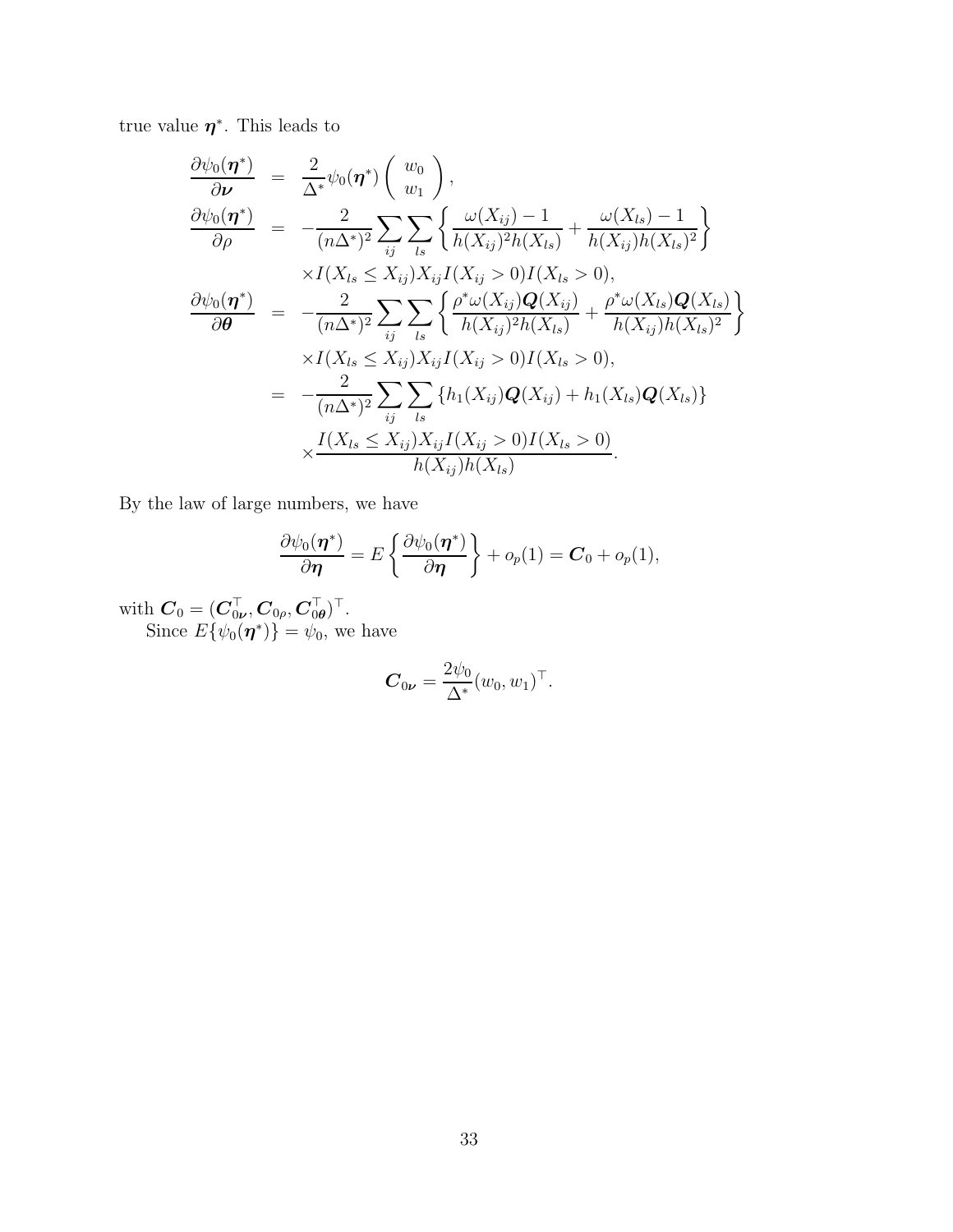For  $C_{0\rho}$ ,

$$
C_{0\rho} = E\left\{\frac{\partial \psi_0(\eta^*)}{\partial \rho}\right\}
$$
  
\n
$$
= -\frac{2}{(n\Delta^*)^2} E\left[\sum_{ij} E\left\{\sum_{ls} \frac{\omega(X_{ij}) - 1}{h(X_{ij})^2 h(X_{ls})} I(X_{ls} \le X_{ij}) X_{ij} I(X_{ls} > 0) I(X_{ls} > 0)|X_{ij}\right\}\right]
$$
  
\n
$$
- \frac{2}{(n\Delta^*)^2} E\left[\sum_{ls} E\left\{\sum_{ij} \frac{\omega(X_{ls}) - 1}{h(X_{ij})h(X_{ls})^2} I(X_{ls} \le X_{ij}) X_{ij} I(X_{ij} > 0) I(X_{ls} > 0)|X_{ls}\right\}\right]
$$
  
\n
$$
= -\frac{2}{n\Delta^*} E\left[\sum_{ij} \frac{\omega(X_{ij}) - 1}{h(X_{ij})^2} X_{ij} I(X_{ij} > 0) G_0(x)\right]
$$
  
\n
$$
- \frac{2}{n\Delta^*} E\left[\sum_{ls} \frac{\omega(X_{ls}) - 1}{h(X_{ls})^2} I(X_{ls} > 0) E_0 \{I(X_{ls} \le X)X\}\right]
$$
  
\n
$$
= -\frac{2}{n\Delta^*} E\left[\sum_{ij} \frac{\omega(X_{ij}) - 1}{h(X_{ij})^2} I(X_{ij} > 0) H_0(X_{ij})\right]
$$
  
\n
$$
= -2E_0 \left\{\frac{H_0(X)\{\omega(X) - 1\}}{h(X)}\right\}.
$$

The expression for  $C_{0\theta}$  can be found in a similar manner:

$$
C_{0\theta} = -2E_0 \{ h_1(X)H_0(X)Q(X) \} .
$$

The details are omitted here.

It can be verified that the matrix  $C_0^{\top}$  $\frac{1}{0}$  is the same as the matrix  $C$  in  $(S.8)$  when we set  $u(x; \nu, \theta) = 2H_0(x)$  in [\(S.6\)](#page-26-3). According to Lemma [2,](#page-26-0) the expression in [\(S.9\)](#page-28-0) can be further written as

<span id="page-33-0"></span>
$$
\hat{\psi}_0 = \frac{1}{n\Delta^*} \sum_{ij} \frac{I(X_{ij} > 0)}{h(X_{ij})} \cdot \{2H_0(X_{ij})\} - \psi_0 + \mathbf{C}_0^\top(\hat{\boldsymbol{\eta}} - \boldsymbol{\eta}^*) + o_p(n^{-1/2})
$$
\n
$$
= \sum_{i=0}^1 \sum_{j=1}^{n_{i1}} \hat{p}_{ij} \{2H_0(X_{ij})\} - \psi_0 + o_p(n^{-1/2}). \tag{S.11}
$$

The remaining term  $o_p(n^{-1/2})$  is introduced by the projection of the von Mises statistic and the U-statistic when approximating  $\psi_0(\eta^*).$ 

Define

$$
\mathcal{H}_0(a) = 2H_0(a) - \psi_0.
$$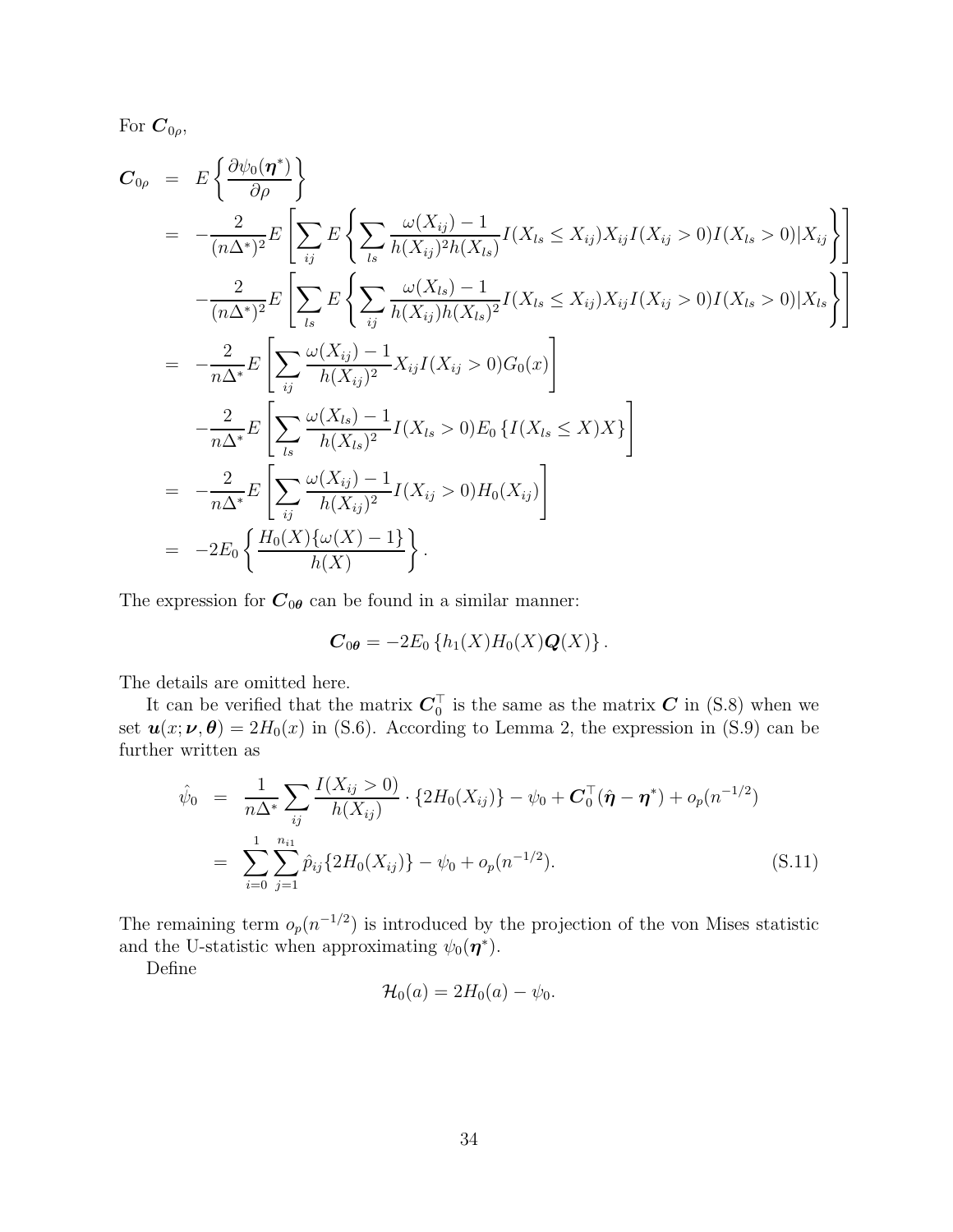With the natural constraint  $\sum_{i=0}^{1} \sum_{j=1}^{n_{i1}} p_{ij} = 1$ , Equation [\(S.11\)](#page-33-0) implies

<span id="page-34-1"></span>
$$
\hat{\psi}_0 = \sum_{i=0}^{1} \sum_{j=1}^{n_{i1}} \hat{p}_{ij} \mathcal{H}_0(X_{ij}) + o_p(n^{-1/2}).
$$
\n(S.12)

Next, we consider the approximation of MELE  $\hat{\psi}_1$ . Recall that

$$
\hat{\psi}_1 = \sum_{i=0}^1 \sum_{j=1}^{n_{i1}} \hat{p}_{ij} \omega(X_{ij}; \hat{\theta}) X_{ij} \left\{ 2 \sum_{l=0}^1 \sum_{s=1}^{n_{l1}} \hat{p}_{ls} \omega(X_{ls}; \hat{\theta}) I(X_{ls} \le X_{ij}) \right\}.
$$

With the definition of  $\hat{p}_{ij}$ , the MELE  $\hat{\psi}_i$  can be written as

<span id="page-34-0"></span>
$$
\hat{\psi}_1 = \{ n w_0 (1 - \hat{\nu}_0) + n w_1 (1 - \hat{\nu}_1) \}^{-2} \times \sum_{ij} \sum_{ls} \frac{2I(X_{ls} \le X_{ij}) X_{ij} \omega(X_{ij}; \hat{\boldsymbol{\theta}}) \omega(X_{ls}; \hat{\boldsymbol{\theta}}) I(X_{ij} > 0) I(X_{ls} > 0)}{\left\{ 1 + \hat{\rho} [\exp\{\hat{\boldsymbol{\theta}}^\top \mathbf{Q}(X_{ij})\} - 1] \right\} \left\{ 1 + \hat{\rho} [\exp\{\hat{\boldsymbol{\theta}}^\top \mathbf{Q}(X_{ls})\} - 1] \right\}} (\text{S.13})
$$

Define

$$
\tilde{U}(a,b) = \frac{I(b \le a)a}{h(a)h(b)} \omega(a)\omega(b)I(a > 0)I(b > 0), \quad \tilde{V}_{nil} = \frac{1}{n_i} \frac{1}{n_l} \sum_{j=1}^{n_i} \sum_{s=1}^{n_l} \tilde{U}(X_{ij}, X_{ls}),
$$
\n
$$
\tilde{V}_{ni} = \frac{1}{n_i^2} \sum_{j=1}^{n_i} \sum_{s=1}^{n_i} 2\tilde{U}(X_{ij}, X_{is}) = \frac{1}{n_i^2} \sum_{j=1}^{n_i} \sum_{s=1}^{n_i} \left\{ \tilde{U}(X_{ij}, X_{is}) + \tilde{U}(X_{is}, X_{ij}) \right\},
$$

for  $i, l \in \{0, 1\}$ . We use  $\psi_1(\hat{\eta})$  to denote  $\hat{\psi}_1$  and have

$$
\psi_1(\eta^*) = \frac{1}{(n\Delta^*)^2} \sum_{ij} \sum_{ls} 2\tilde{U}(X_{ij}, X_{ls})
$$
  
\n
$$
= \frac{1}{(\Delta^*)^2} \sum_{i=0}^1 \sum_{l=0}^1 w_i w_l \frac{1}{n_i} \frac{1}{n_l} \sum_{j=1}^{n_i} \sum_{s=1}^{n_l} 2\tilde{U}(X_{ij}, X_{ls})
$$
  
\n
$$
= \frac{1}{(\Delta^*)^2} \left\{ \sum_{i=0}^1 w_i^2 \tilde{V}_{ni} + \sum_{i=0}^1 \sum_{l \neq i} w_i w_l 2\tilde{V}_{nil} \right\}.
$$

Note that  $\tilde{V}_{ni}$  is a von Mises statistic and  $\tilde{V}_{nil}$  is a two-sample U-statistic. Using the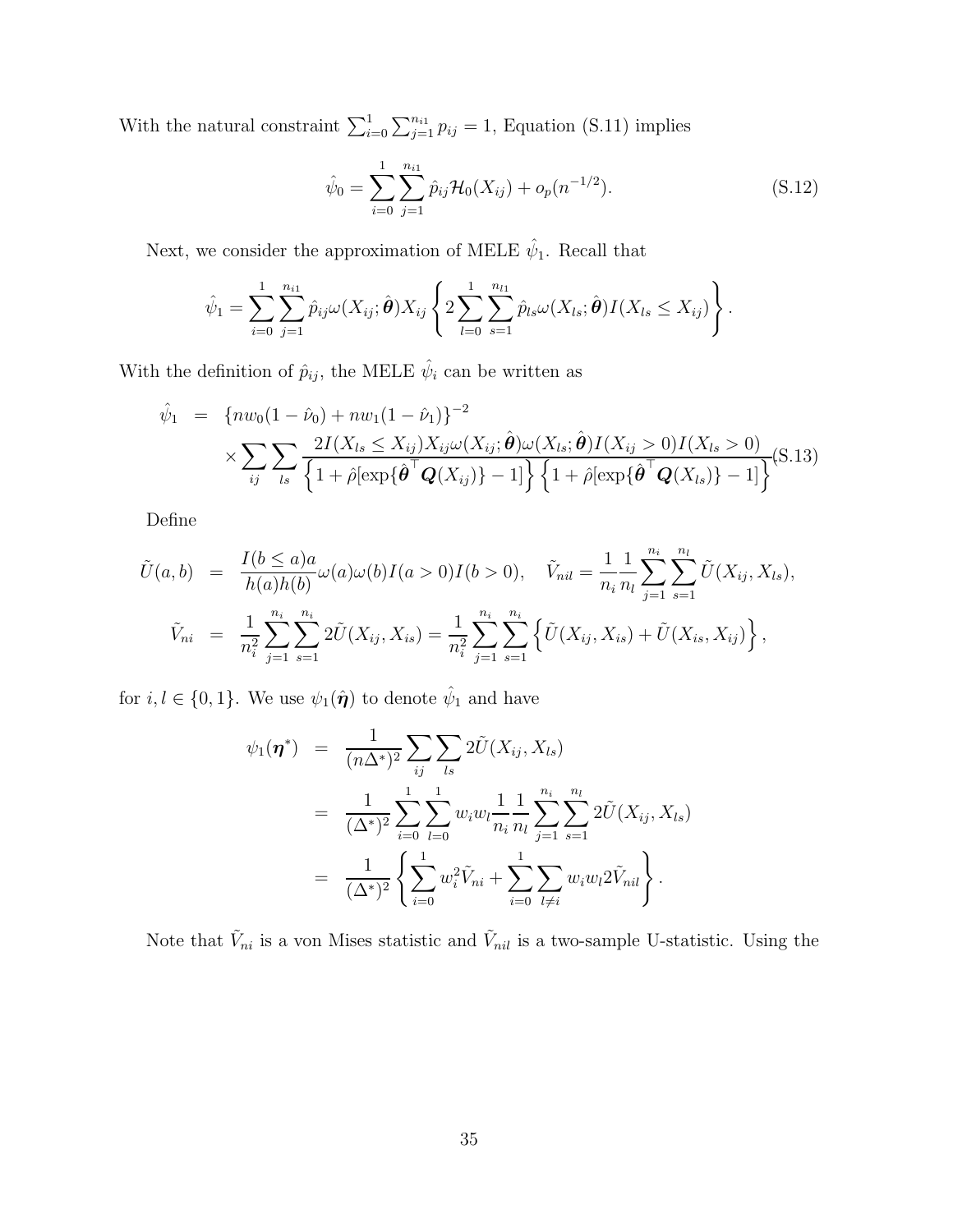technique used to obtain the approximation of  $\psi_0(\eta^*)$  in [\(S.10\)](#page-29-0), we have

$$
\psi_1(\boldsymbol{\eta}^*) = \frac{2}{(n\Delta^*)^2} \sum_{i=0}^1 \sum_{l=0}^1 n_i n_l \tilde{U}_{il} + \frac{2}{(n\Delta^*)^2} \sum_{i=0}^1 \sum_{l=0}^1 n_l \sum_{j=1}^{n_i} \tilde{U}_{il10}(X_{ij}) + \frac{2}{(n\Delta^*)^2} \sum_{i=0}^1 \sum_{l=0}^1 n_i \sum_{s=1}^{n_l} \tilde{U}_{il01}(X_{ls}) + o_p(n^{-1/2}),
$$

where  $\tilde{U}_{il} = E\{\tilde{U}(X_{i1}, X_{l1})\}, \tilde{U}_{il10}(a) = E\{\tilde{U}(a, X_{l1})\} - \tilde{U}_{il}$ , and  $\tilde{U}_{il01}(a) = E\{\tilde{U}(X_{i1}, a)\} - \tilde{U}_{il}$  $\tilde{U}_{il}$ .

With Lemma [1](#page-25-0) and the definition of  $\tilde{U}(a, b)$ , we have

$$
\sum_{l=0}^{1} n_l E\{\tilde{U}(X_{ij}, X_{l1}) | X_{ij}\}\
$$
\n
$$
= \sum_{l=0}^{1} n_l E\left\{\frac{I(X_{l1} \le X_{ij}) X_{ij}}{h(X_{ij}) h(X_{l1})} \omega(X_{l1}) I(X_{ij} > 0) I(X_{l1} > 0) | X_{ij}\right\}
$$
\n
$$
= n \Delta^* \frac{X_{ij} \omega(X_{ij})}{h(X_{ij})} I(X_{ij} > 0) E_0 \{ \omega(X) I(X \le X_{ij}) \}
$$
\n
$$
= n \Delta^* \frac{X_{ij} \omega(X_{ij}) G_1(X_{ij})}{h(X_{ij})} I(X_{ij} > 0)
$$

and

$$
\sum_{i=0}^{1} n_i E\{\tilde{U}(X_{i1}, X_{ls}) | X_{ls}\}
$$
\n
$$
= \sum_{i=0}^{1} n_i E\left\{\frac{I(X_{ls} \le X_{i1}) X_{i1}}{h(X_{i1}) h(X_{ls})} \omega(X_{i1}) \omega(X_{ls}) I(X_{i1} > 0) I(X_{ls} > 0) | X_{ls}\right\}
$$
\n
$$
= n\Delta^* \frac{\omega(X_{ls}) I(X_{ls} > 0)}{h(X_{ls})} E_0 \{X \omega(X) I(X_{ls} \le X)\}
$$
\n
$$
= n\Delta^* \frac{\omega(X_{ls}) I(X_{ls} > 0)}{h(X_{ls})} \int_{X_{ls}}^{\infty} x dG_1(x).
$$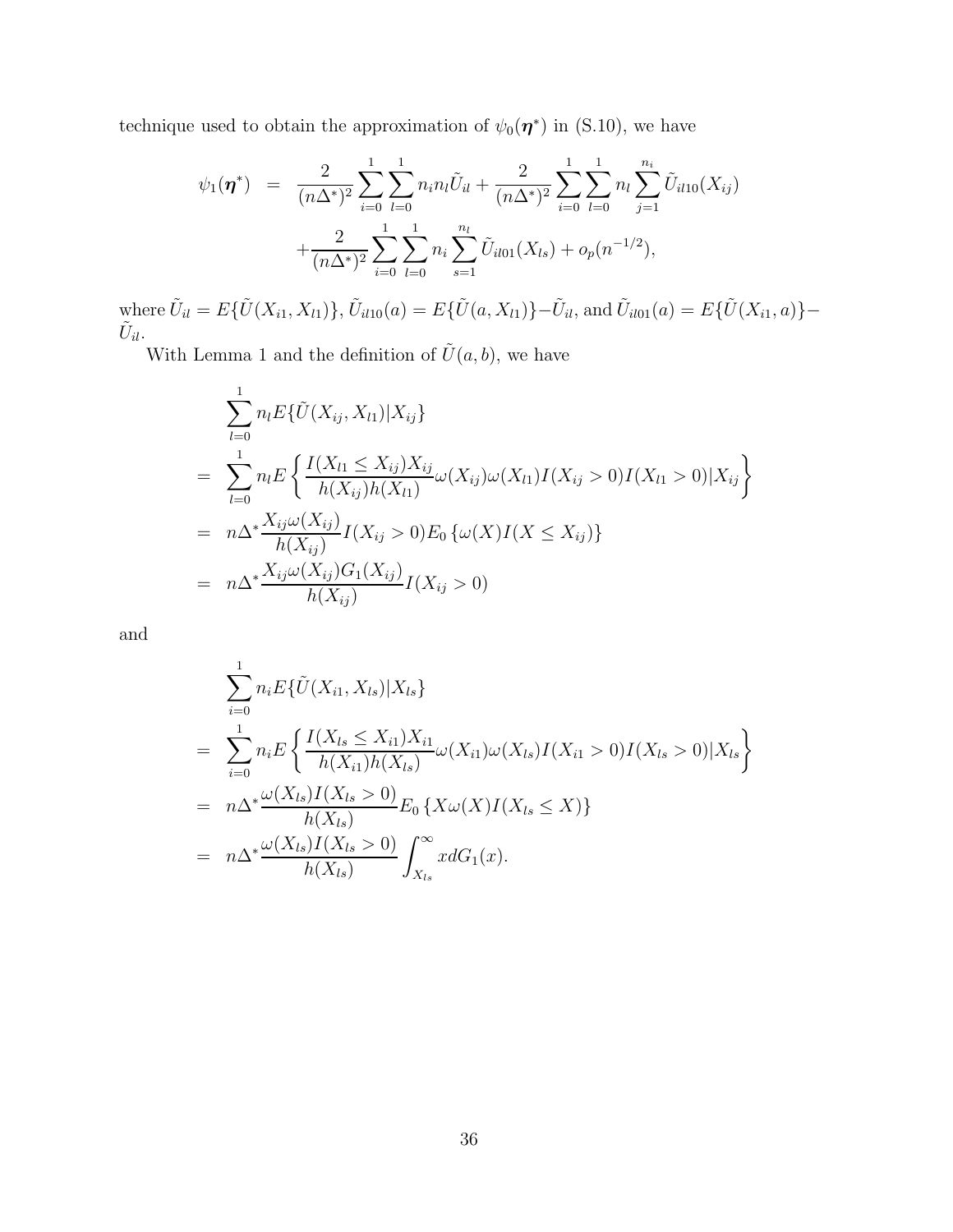It follows that

$$
\frac{2}{(n\Delta^*)^2} \sum_{i=0}^1 \sum_{l=0}^1 n_i n_l \tilde{U}_{il} = \frac{2}{n\Delta^*} \sum_{i=0}^1 n_i E \left\{ \frac{X_{i1}\omega(X_{i1})G_1(X_{i1})}{h(X_{i1})} I(X_{i1} > 0) \right\}
$$
  
\n
$$
= 2E_0 \{ X\omega(X)G_1(X) \}
$$
  
\n
$$
= \psi_1,
$$
  
\n
$$
\frac{2}{(n\Delta^*)^2} \sum_{i=0}^1 \sum_{l=0}^1 n_l \sum_{j=1}^{n_i} \tilde{U}_{il10}(X_{ij}) = \frac{2}{n\Delta^*} \sum_{ij} \frac{\omega(X_{ij})I(X_{ij} > 0)}{h(X_{ij})} X_{ij}G_1(X_{ij}) - \psi_1,
$$
  
\n
$$
\frac{2}{(n\Delta^*)^2} \sum_{i=0}^1 \sum_{l=0}^1 n_i \sum_{s=1}^{n_l} \tilde{U}_{il01}(X_{ls}) = \frac{2}{n\Delta^*} \sum_{ls} \frac{\omega(X_{ls})I(X_{ls} > 0)}{h(X_{ls})} \int_{X_{ls}}^{\infty} x dG_1(x) - \psi_1.
$$

Hence,  $\psi_1(\boldsymbol{\eta}^*)$  is given by

$$
\psi_1(\boldsymbol{\eta}^*) = \frac{1}{n\Delta^*} \sum_{ij} \frac{\omega(X_{ij}) I(X_{ij} > 0)}{h(X_{ij})} \cdot \{2H_1(X_{ij})\} - \psi_1 + o_p(n^{-1/2}),
$$

where  $H_1(a) = aG_1(a) + \int_a^{\infty} x dG_1(x)$  for  $a > 0$ .

Applying the first-order Taylor expansion to  $\hat{\psi}_1$  in [\(S.13\)](#page-34-0) yields

$$
\psi_1(\hat{\boldsymbol{\eta}}) = \psi_1(\boldsymbol{\eta}^*) + \left\{ \frac{\partial \psi_0(\boldsymbol{\eta}^*)}{\partial \boldsymbol{\eta}} \right\}^{\top} (\hat{\boldsymbol{\eta}} - \boldsymbol{\eta}^*) + o_p(n^{-1/2}).
$$

With the law of large numbers, we have

$$
\frac{\partial \psi_1(\boldsymbol{\eta}^*)}{\partial \boldsymbol{\eta}} = E\left\{\frac{\partial \psi_1(\boldsymbol{\eta}^*)}{\partial \boldsymbol{\eta}}\right\} + o_p(1) = \boldsymbol{C}_1 + o_p(1)
$$

with  $\boldsymbol{C}_1 = (\boldsymbol{C}_{1\boldsymbol{\nu}}^\top, \boldsymbol{C}_{1\boldsymbol{\rho}}, \boldsymbol{C}_{1\boldsymbol{\theta}}^\top)^\top$  and

$$
\boldsymbol{C}_{1\nu} = \frac{2\psi_1}{\Delta^*} \left( \begin{array}{c} w_0 \\ w_1 \end{array} \right), \boldsymbol{C}_{1\rho} = -2E_0 \left\{ \frac{H_1(X)\{\omega(X) - 1\}}{h(X)} \right\}, \boldsymbol{C}_{1\theta} = 2E_0 \left\{ h_0(X) H_1(X) \boldsymbol{Q}(X) \right\}.
$$

The expression of each element in  $C_1$  can be found similarly to the derivation of  $C_0$ ; we omit the details. By setting  $u(x; \nu, \theta) = 2\omega(x; \theta)H_1(x)$  in [\(S.6\)](#page-26-3), we can verify that the matrix  $\boldsymbol{C}_1^\top$  $\frac{1}{1}$  is the same as the matrix  $C$  in [\(S.8\)](#page-26-2). Hence, the approximation is given by

$$
\psi_1(\hat{\boldsymbol{\eta}}) = \frac{1}{n\Delta^*} \sum_{ij} \frac{\omega(X_{ij})I(X_{ij} > 0)}{h(X_{ij})} \cdot \{2H_1(X_{ij})\} - \psi_1 + \boldsymbol{C}_1^\top(\hat{\boldsymbol{\eta}} - \boldsymbol{\eta}^*) + o_p(n^{-1/2}).
$$

With Lemma [2](#page-26-0) and the natural constraint  $\sum_{i=0}^{1} \sum_{j=1}^{n_i} \hat{p}_{ij} \omega(X_{ij}; \hat{\theta}) = 1$ , the above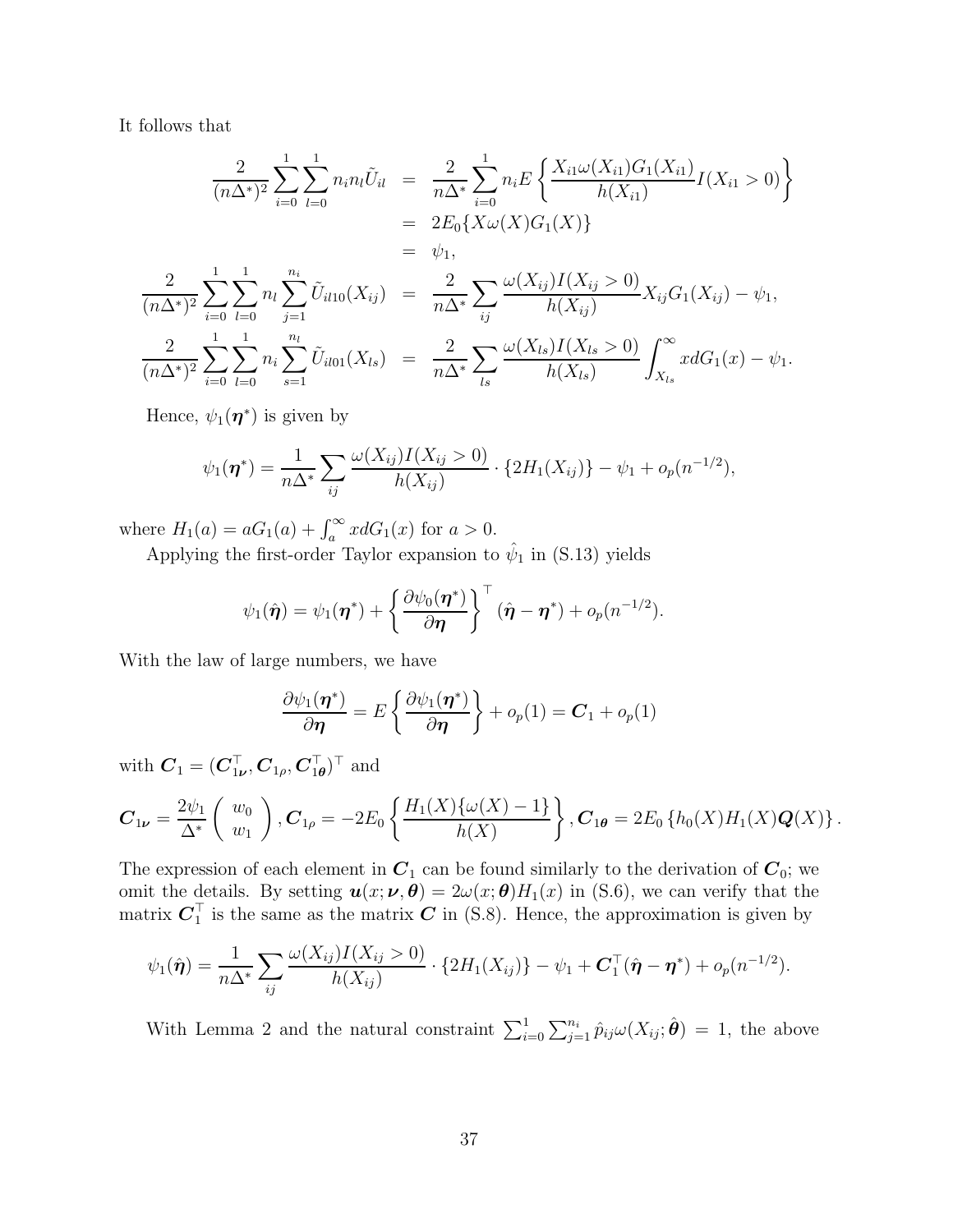approximation equation implies

<span id="page-37-0"></span>
$$
\hat{\psi}_1 = \sum_{i=0}^{1} \sum_{j=1}^{n_{i1}} \hat{p}_{ij} \omega(X_{ij}; \hat{\theta}) \mathcal{H}_1(X_{ij}) + o_p(n^{-1/2}), \tag{S.14}
$$

where we define  $\mathcal{H}_1(a) = 2H_1(a) - \psi_1$  for  $a > 0$ .

# 2.2 Asymptotic properties of  $\hat{\mathcal{G}}_0$  and  $\hat{\mathcal{G}}_1$

In this section, we use the approximations of  $\hat{\psi}_0$  and  $\hat{\psi}_1$  developed in Section [2.1](#page-27-1) and the results in Lemmas [2](#page-26-0) and [3](#page-26-1) to derive the asymptotic properties of  $\hat{G}_0$  and  $\hat{G}_1$ .

Recall that

$$
\hat{\mathcal{G}}_0 = (2\hat{\nu}_0 - 1) + (1 - \hat{\nu}_0) \frac{\hat{\psi}_0}{\hat{m}_0},
$$

where  $\hat{m}_0 = \sum_{i=0}^1 \sum_{j=1}^{n_{i1}} \hat{p}_{ij} X_{ij}$  and the approximation of  $\hat{\psi}_0$  is in [\(S.12\)](#page-34-1). Then

<span id="page-37-1"></span>
$$
\hat{\mathcal{G}}_0 = \frac{(2\hat{\nu}_0 - 1)\hat{m}_0 + (1 - \hat{\nu}_0)\hat{\psi}_0}{\hat{m}_0}
$$
\n
$$
= \frac{\sum_{i=0}^1 \sum_{j=1}^{n_{i1}} \hat{p}_{ij} \left\{ (2\hat{\nu}_0 - 1)X_{ij} + (1 - \hat{\nu}_0) \mathcal{H}_0(X_{ij}) \right\}}{\sum_{i=0}^1 \sum_{j=1}^{n_{i1}} \hat{p}_{ij} X_{ij}} + o_p(n^{-1/2}).
$$
\n(S.15)

Similarly,

<span id="page-37-2"></span>
$$
\hat{\mathcal{G}}_1 = \frac{\sum_{i=0}^1 \sum_{j=1}^{n_{i1}} \hat{p}_{ij} \left\{ (2\hat{\nu}_1 - 1) \omega(X_{ij}; \hat{\boldsymbol{\theta}}) X_{ij} + (1 - \hat{\nu}_1) \mathcal{H}_1(X_{ij}; \hat{\boldsymbol{\theta}}) \right\}}{\sum_{i=0}^1 \sum_{j=1}^{n_{i1}} \hat{p}_{ij} \omega(X_{ij}; \hat{\boldsymbol{\theta}}) X_{ij}} + o_p(n^{-1/2}).
$$

Note that the numerators and denominators of the leading terms in [\(S.15\)](#page-37-1) and [\(S.16\)](#page-37-2) all have the forms in [\(S.7\)](#page-26-4) with  $u(\cdot;\cdot)$  taking some specific forms. We define these specific  $u(x; \nu, \theta)$  as

<span id="page-37-3"></span>
$$
\boldsymbol{u}(x; \boldsymbol{\nu}, \boldsymbol{\theta}) = (x, u_0(x; \boldsymbol{\nu}), \omega(x; \boldsymbol{\theta})x, \omega(x; \boldsymbol{\theta})u_1(x; \boldsymbol{\nu}))^{\top}
$$
(S.17)

with

<span id="page-37-4"></span>
$$
u_0(x; \nu) = (2\nu_0 - 1)x + (1 - \nu_0)\mathcal{H}_0(x)
$$
 and  $u_1(x; \nu) = (2\nu_1 - 1)x + (1 - \nu_1)\mathcal{H}_1(x)$ (S.18)

Further, we define

$$
\boldsymbol{\gamma} = \int_0^\infty \boldsymbol{u}(x; \boldsymbol{\nu}, \boldsymbol{\theta}) dG_0(x) = (\gamma_1, \gamma_2, \gamma_3, \gamma_4)^\top
$$
(S.19)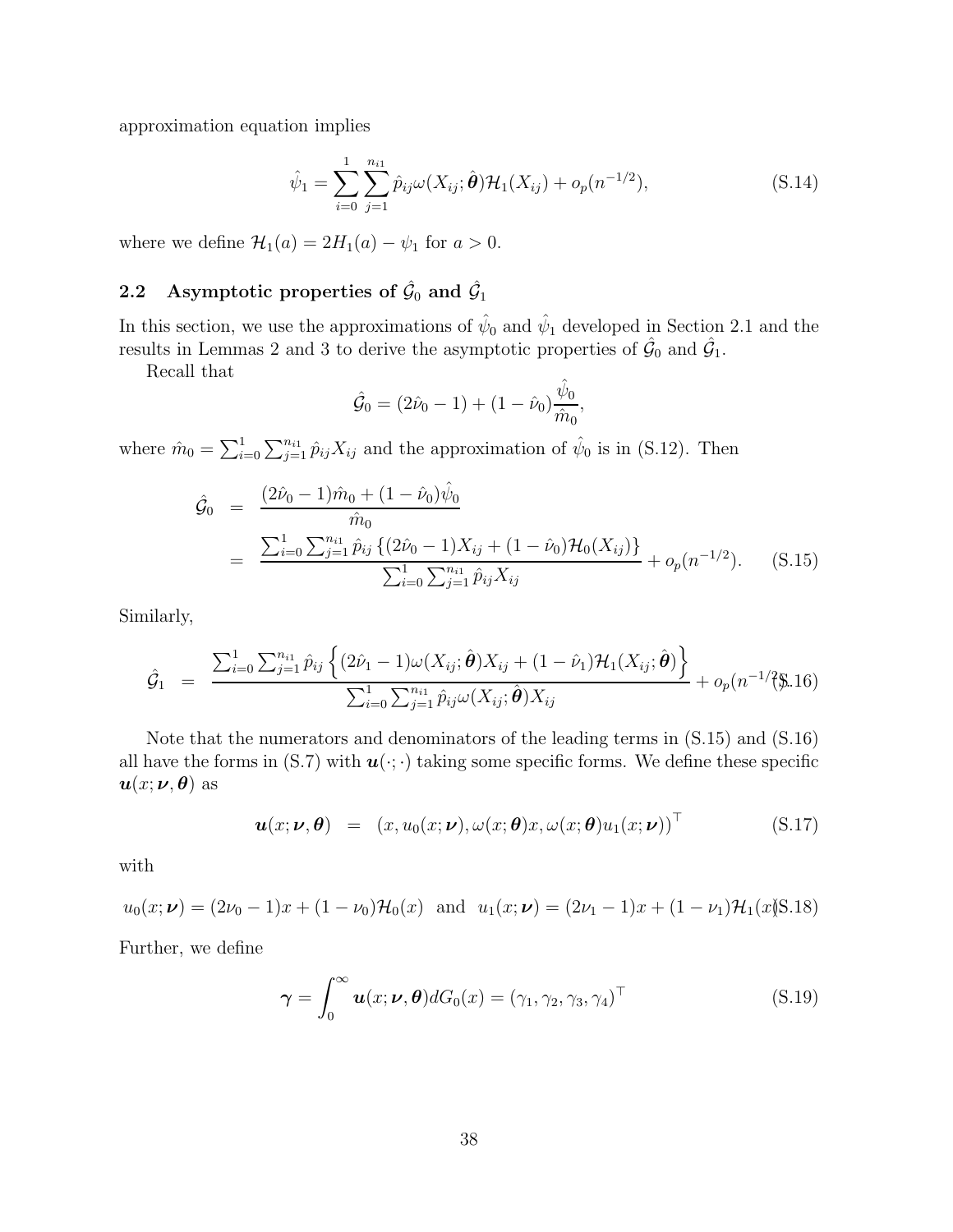and

$$
\hat{\boldsymbol{\gamma}} = \int_0^\infty \boldsymbol{u}(x; \hat{\boldsymbol{\nu}}, \hat{\boldsymbol{\theta}}) d\hat{G}_0(x) = (\hat{\gamma}_1, \hat{\gamma}_2, \hat{\gamma}_3, \hat{\gamma}_4)^\top. \tag{S.20}
$$

Then we have

$$
\hat{\mathcal{G}}_0 = \hat{\gamma}_1 / \hat{\gamma}_2 + o_p(n^{-1/2})
$$
 and  $\hat{\mathcal{G}}_1 = \hat{\gamma}_3 / \hat{\gamma}_4 + o_p(n^{-1/2}).$  (S.21)

Hence, the joint limiting distribution of  $\sqrt{n}(\hat{G}_0 - \mathcal{G}_0^*, \hat{G}_1 - \mathcal{G}_1^*)$  is determined by that of  $\sqrt{n}(\hat{\gamma} - \gamma^*)$ , where the  $\mathcal{G}_i^*$  are the true values of  $\mathcal{G}_i$  for  $i = 0, 1$ , and

$$
\boldsymbol{\gamma}^* = \int_0^\infty \boldsymbol{u}(x; \boldsymbol{\nu}^*, \boldsymbol{\theta}^*) dG_0(x) = (m_0, m_0 \mathcal{G}_0^*, m_1, m_1 \mathcal{G}_1^*)^\top
$$

is the true value of  $\gamma$ .

Let

$$
\tilde{\boldsymbol{u}}(x) = (\tilde{\boldsymbol{u}}_0(x)^\top, \tilde{\boldsymbol{u}}_1(x)^\top)^\top = (-\rho^*(x, u_0(x; \boldsymbol{\nu}^*)), (1 - \rho^*)(x, u_1(x; \boldsymbol{\nu}^*)))^\top.
$$

Applying Lemma [3,](#page-26-1) we have, as  $n$  goes to infinity,

$$
\sqrt{n}(\hat{\boldsymbol{\gamma}} - \boldsymbol{\gamma}^*) \to N(\mathbf{0}, \boldsymbol{\Gamma})
$$

in distribution with

<span id="page-38-0"></span>
$$
\Gamma = \frac{1}{\Delta^*} E_0 \left\{ \frac{\boldsymbol{u}(X; \boldsymbol{\nu}^*, \boldsymbol{\theta}^*) \boldsymbol{u}(X; \boldsymbol{\nu}^*, \boldsymbol{\theta}^*)^\top}{h(X)} \right\} - \frac{\boldsymbol{\gamma}^* \boldsymbol{\gamma}^{*\top}}{\Delta^*} + \mathcal{M}_1 \boldsymbol{A}_{\boldsymbol{\nu}}^{-1} \mathcal{M}_1^\top - \frac{\mathcal{M}_2 \mathcal{M}_2^\top}{\Delta^* \rho^*(1 - \rho^*)} + \mathcal{M}_3 \boldsymbol{A}_{\boldsymbol{\theta}}^{-1} \mathcal{M}_3^\top,
$$
\n(S.22)

where  $A_{\nu}$  and  $A_{\theta}$  are provided in Lemma [3,](#page-26-1) and

$$
\mathcal{M}_1 = \begin{pmatrix} 0 & 0 \\ 2m_0 - \psi_0 & 0 \\ 0 & 0 \\ 0 & 2m_1 - \psi_1 \end{pmatrix}, \quad \mathcal{M}_2 = \begin{pmatrix} -\rho^* m_0 \\ -\rho^* (m_0 \mathcal{G}_0^*) \\ (1 - \rho^*) m_1 \\ (1 - \rho^*) (m_1 \mathcal{G}_1^*) \end{pmatrix} = E_0 \{\tilde{\boldsymbol{u}}(X)\},
$$

$$
\mathcal{M}_3 = \begin{pmatrix} -E_0 \{h_1(X)X\boldsymbol{Q}(X)^{\top}\} \\ -E_0 \{h_1(X)u_0(X; \boldsymbol{\nu}^*)\boldsymbol{Q}(X)^{\top}\} \\ E_0 \{h_0(X)\omega(X)X\boldsymbol{Q}(X)^{\top}\} \\ E_0 \{h_0(X)\omega(X)u_1(X; \boldsymbol{\nu}^*)\boldsymbol{Q}(X)^{\top}\} \end{pmatrix} = \frac{1}{\rho^*} E_0 \{h_1(X)\tilde{\boldsymbol{u}}(X)\boldsymbol{Q}(X)^{\top}\}.
$$

Note that we have used the form of  $u(x; \nu, \theta)$  in [\(S.17\)](#page-37-3) to obtain the simplified forms of  $\mathcal{M}_1$ ,  $\mathcal{M}_2$ , and  $\mathcal{M}_3$ .

Let  $g(\gamma) = (\gamma_2/\gamma_1, \gamma_4/\gamma_3)^{\top} = (\mathcal{G}_0, \mathcal{G}_1)^{\top}$ . Then  $g(\hat{\gamma}) = (\hat{\mathcal{G}}_0, \hat{\mathcal{G}}_1)^{\top}$  and  $g(\gamma^*) =$  $(\mathcal{G}_0^*, \mathcal{G}_1^*)^{\top}$ . Using the Delta method, we have, as  $n \to \infty$ ,

$$
\sqrt{n}\left(\hat{\mathcal{G}}_0-\mathcal{G}_0^*\right) \to N(\mathbf{0},\mathbf{\Sigma})
$$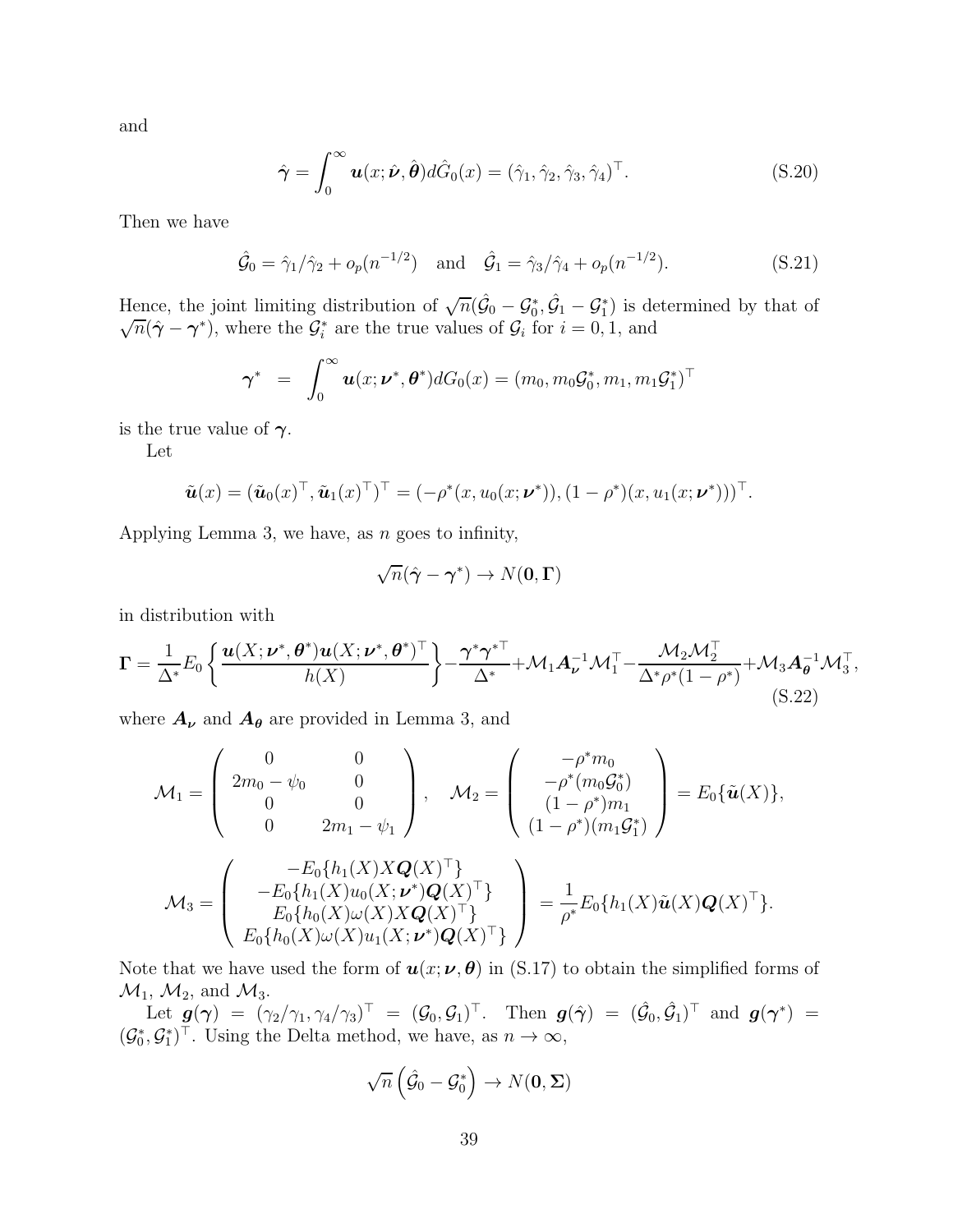in distribution, where  $\Sigma = J \Gamma J^{\top}$  and

<span id="page-39-1"></span>
$$
\boldsymbol{J} = \frac{\partial \boldsymbol{g}(\boldsymbol{\gamma}^*)}{\partial \boldsymbol{\gamma}} = \begin{pmatrix} \boldsymbol{J}_0^{\top} & \boldsymbol{0} \\ \boldsymbol{0} & \boldsymbol{J}_1^{\top} \end{pmatrix} = \begin{pmatrix} -\frac{\mathcal{G}_0^*}{m_0} & \frac{1}{m_0} & 0 & 0 \\ 0 & 0 & -\frac{\mathcal{G}_1^*}{m_1} & \frac{1}{m_1} \end{pmatrix}.
$$
 (S.23)

To finish the proof of Theorem 1, we use the forms of  $\Gamma$  in [\(S.22\)](#page-38-0) and  $\bf{J}$  in [\(S.23\)](#page-39-1) to simplify  $\Sigma$ . Note that

$$
\mathbf{J}_0^{\top} \left( \begin{array}{c} m_0 \\ m_0 \mathcal{G}_0^* \end{array} \right) = -\frac{\mathcal{G}_0^*}{m_0} \cdot m_0 + \frac{1}{m_0} \cdot (m_0 \mathcal{G}_0^*) = 0,
$$
  

$$
\mathbf{J}_1^{\top} \left( \begin{array}{c} m_1 \\ m_1 \mathcal{G}_1^* \end{array} \right) = -\frac{\mathcal{G}_1^*}{m_1} \cdot m_1 + \frac{1}{m_1} \cdot (m_1 \mathcal{G}_1^*) = 0.
$$

This leads to

<span id="page-39-2"></span>
$$
\boldsymbol{J} \left\{ \frac{\boldsymbol{\gamma}^* \boldsymbol{\gamma}^{*\top}}{\Delta^*} \right\} \boldsymbol{J}^\top = \boldsymbol{J} \left\{ -\frac{\mathcal{M}_2 \mathcal{M}_2^\top}{\Delta^* \rho^*(1 - \rho^*)} \right\} \boldsymbol{J}^\top = \boldsymbol{0}.
$$
 (S.24)

With the fact that

$$
\boldsymbol{J}_0^{\top} \left( \begin{array}{c} 0 \\ 2m_0 - \psi_0 \end{array} \right) = \frac{1 - \mathcal{G}_0^*}{1 - \nu_0} \text{ and } \boldsymbol{J}_1^{\top} \left( \begin{array}{c} 0 \\ 2m_1 - \psi_1 \end{array} \right) = \frac{1 - \mathcal{G}_1^*}{1 - \nu_1},
$$

we have

$$
\boldsymbol{J}\mathcal{M}_1=\mathrm{diag}\left\{\frac{1-\mathcal{G}_0^*}{1-\nu_0},\frac{1-\mathcal{G}_1^*}{1-\nu_1}\right\}.
$$

Hence,

<span id="page-39-3"></span>
$$
\mathbf{J}(\mathcal{M}_1 \mathbf{A}_{\nu}^{-1} \mathcal{M}_1) \mathbf{J}^{\top} = \text{diag}\left\{ \frac{\nu_0^*(1 - \mathcal{G}_0^*)^2}{\Delta^*(1 - \rho^*)}, \frac{\nu_1^*(1 - \mathcal{G}_1^*)^2}{\Delta^*\rho^*} \right\}.
$$
 (S.25)

Substituting [\(S.22\)](#page-38-0) and [\(S.23\)](#page-39-1) into  $\Sigma$  and using [\(S.24\)](#page-39-2)– [\(S.25\)](#page-39-3),  $\Sigma$  has the following simplified form:

<span id="page-39-4"></span>
$$
\Sigma = \frac{1}{\Delta^*} \mathbf{J} \left[ E_0 \left\{ \frac{\boldsymbol{u}(X; \boldsymbol{\nu}^*, \boldsymbol{\theta}^*) \boldsymbol{u}(X; \boldsymbol{\nu}^*, \boldsymbol{\theta}^*)^\top}{h(X)} \right\} + \frac{1}{(\rho^*)^2} \mathbf{B} \right] \mathbf{J}^\top
$$
  
+diag  $\left\{ \frac{\nu_0^*(1 - \mathcal{G}_0^*)^2}{\Delta^*(1 - \rho^*)}, \frac{\nu_1^*(1 - \mathcal{G}_1^*)^2}{\Delta^*\rho^*} \right\},$  (S.26)

where

$$
\mathbf{B}=E_0\{h_1(X)\tilde{\mathbf{u}}(X)\mathbf{Q}(X)^{\top}\}\mathbf{A}_{\theta}^{-1}E_0\{h_1(X)\mathbf{Q}(X)\tilde{\mathbf{u}}(X)^{\top}\},\
$$

as claimed in Theorem 1. This completes the proof.

# <span id="page-39-0"></span>3 Proof of Theorem 2

The proof of Theorem 2 is similar to that of Theorem 1. The results of [Li et al. \(2018\)](#page-48-6) are helpful for this proof.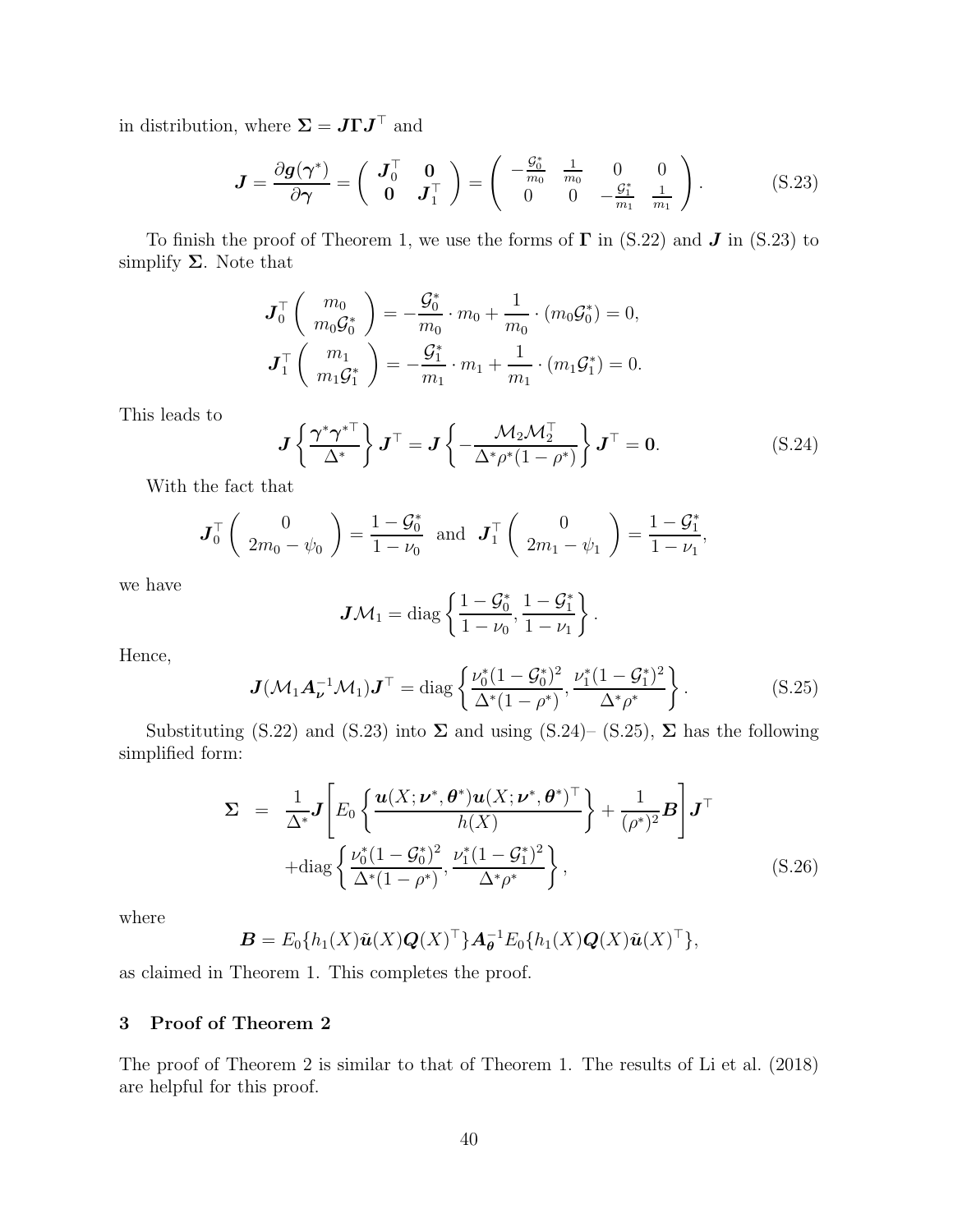#### <span id="page-40-0"></span>4 Proof of Theorem 3

We start with (a). Recall that the nonparametric estimator of the Gini index for sample  $i = 0, 1$  is defined as

$$
\tilde{\mathcal{G}}_i = (2\hat{\nu}_i - 1) + (1 - \hat{\nu}_i)\tilde{\psi}_i/\tilde{m}_i,
$$

where

$$
\tilde{m}_i = n_{i1}^{-1} \sum_{j=1}^{n_{i1}} X_{ij}
$$
 and  $\tilde{\psi}_i = \int_0^\infty \{2x \tilde{G}_i(x)\} d\tilde{G}_i(x).$ 

After some algebra, we have

$$
\tilde{\mathcal{G}}_i = \frac{n_i^{-1} \sum_{j=1}^{n_i} \{ 2\tilde{F}_i(X_{ij}) - 1 \} X_{ij}}{\tilde{\mu}_i},
$$
\n(S.27)

where  $\tilde{\mu}_i = n_i^{-1} \sum_{j=1}^{n_i} X_{ij}$  and  $\tilde{F}_i(x) = n_i^{-1} \sum_{j=1}^{n_i} I(X_{ij} \leq x)$  are the sample mean and the empirical CDF based on sample  $i$ .

Applying Theorem 1 of [Qin et al. \(2010\)](#page-48-1), we have

$$
\sqrt{n}\left(\begin{array}{c}\tilde{\mathcal{G}}_0-\mathcal{G}_0^*\\ \tilde{\mathcal{G}}_1-\mathcal{G}_1^*\end{array}\right)\to N(\mathbf{0},\Sigma_{non})
$$

in distribution with

<span id="page-40-3"></span>
$$
\Sigma_{non} = \begin{pmatrix} \sigma_0^2 & 0 \\ 0 & \sigma_1^2 \end{pmatrix}, \tag{S.28}
$$

where

<span id="page-40-2"></span>
$$
\sigma_i^2 = \frac{Var_{F_i}\{u_i(X) - G_i^*X\}}{w_i \mu_i^2},
$$
\n(S.29)

where  $Var_{F_i}$  means the variance is taken with respect to  $F_i$  and  $u_i(x) = u_i(x; \nu^*)$  with  $u_i(x; \nu)$  defined in [\(S.18\)](#page-37-4).

We now show that  $\Sigma_{non}$  has the form claimed in (a). Note that

<span id="page-40-1"></span>
$$
Var_{F_i}\{u_i(X) - \mathcal{G}_i^* X\} = E_{F_i}[\{u_i(X) - \mathcal{G}_i^* X\}^2] - [E_{F_i}\{u_i(X) - \mathcal{G}_i^* X\}]^2, (S.30)
$$

where  $E_{F_i}$  indicates that the expectation is taken with respect to  $F_i$ . After some calculus work, we can show that

$$
E_{F_i}\{u_i(X) - \mathcal{G}_i^* X\} = \nu_i^*(1 - \nu_i^*)(2m_i - \psi_i). \tag{S.31}
$$

For  $E_{F_i}[\{u_i(X) - \mathcal{G}_i^* X\}^2]$ , we have under model [\(S.1\)](#page-23-0)

$$
E_{F_i}[\{u_i(X) - \mathcal{G}_i^* X\}^2] = \nu_i^* u_i^2(0) + (1 - \nu_i^*) E_{G_i}[\{u_i(X) - \mathcal{G}_i^* X\}^2],
$$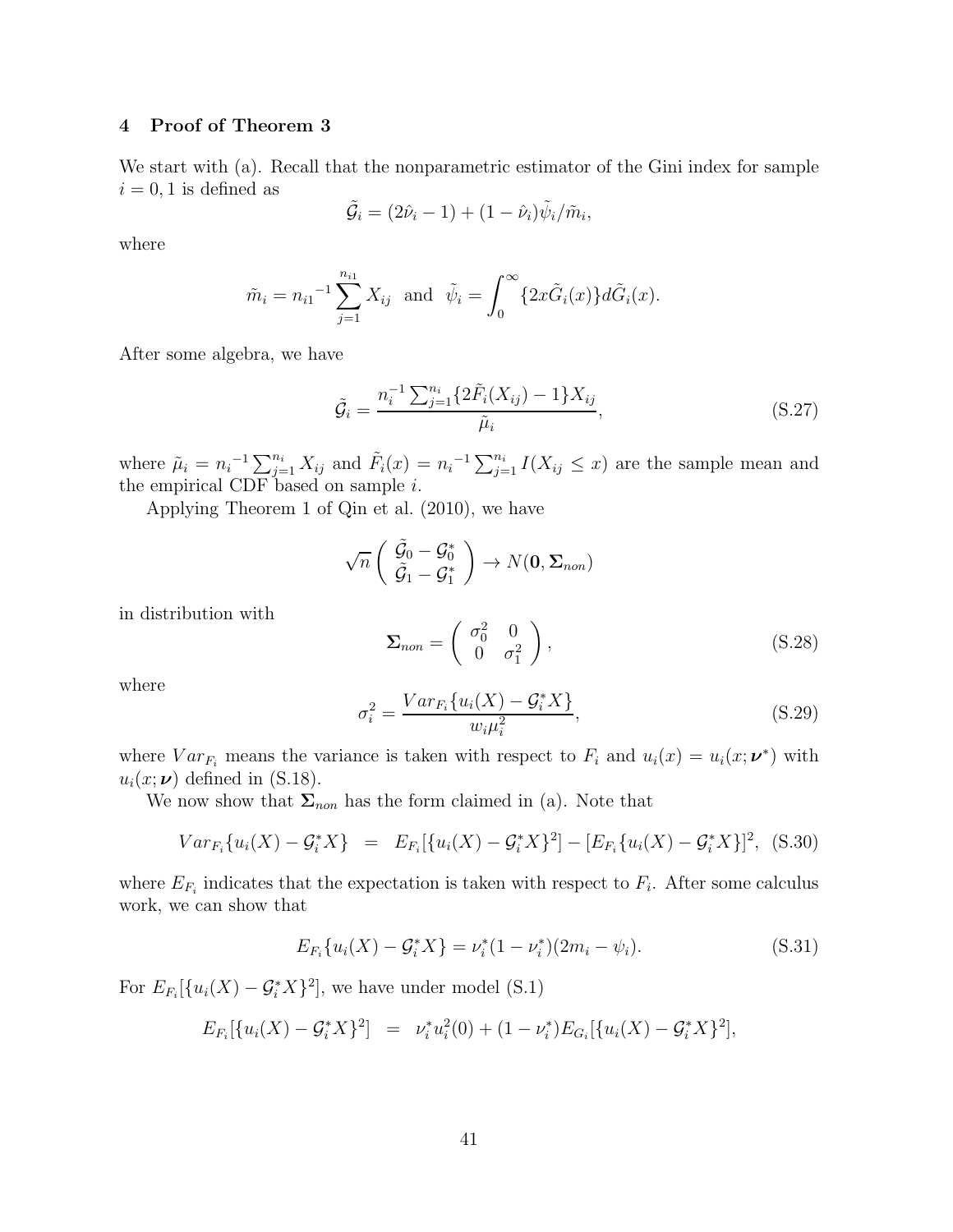where  $E_{G_i}$  indicates that the expectation is taken with respect to  $G_i$ . Then

$$
E_{F_i}[\{u_i(X) - \mathcal{G}_i^* X\}^2] = \nu_i^* u_i^2(0) + (1 - \nu_i^*) E_{G_i} \{u_i^2(X) - 2\mathcal{G}_i^* X u_i(X) + \mathcal{G}_i^{*2} X^2 \},
$$

With the form of  $u_i(x; \nu)$  in [\(S.18\)](#page-37-4), we have

<span id="page-41-0"></span>
$$
u_i(0) = u_i(0; \nu^*) = 2(1 - \nu_i^*)m_i - (1 - \nu_i^*)\psi_i.
$$
 (S.33)

Combining  $(S.30)$ –  $(S.33)$  gives

<span id="page-41-1"></span>
$$
Var_{F_i}\{u_i(X) - \mathcal{G}_i X\}
$$
  
=  $\nu_i^*(1 - \nu_i^*)^3 (2m_i - \psi_i)^2 + (1 - \nu_i^*) E_{G_i}\{u_i^2(X) - 2\mathcal{G}_i^* X u_i(X) + \mathcal{G}_i^{*2} X^2\}.$  (S.34)

The fact that  $\mu_i = (1 - \nu_i^*)m_i$  and [\(S.34\)](#page-41-1) together imply that  $\sigma_i^2$  in [\(S.29\)](#page-40-2) has the following form:

$$
\sigma_i^2 = \frac{\nu_i^*(1-\nu_i^*)^3(2m_i - \psi_i)^2 + (1-\nu_i^*)E_{G_i}\{u_i^2(X) - 2\mathcal{G}_i^*Xu_i(X) + \mathcal{G}_i^*{}^2X^2\}}{w_i(1-\nu_i^*)^2m_i^2}
$$
\n
$$
= \frac{\nu_i^*(1-\nu_i^*)^3(2m_i - \psi_i)^2 + (1-\nu_i^*)E_{G_i}\{u_i^2(X) - 2\mathcal{G}_i^*Xu_i(X) + \mathcal{G}_i^*{}^2X^2\}}{w_i(1-\nu_i^*)^2m_i^2}
$$
\n
$$
= \frac{E_{G_i}\{u_i^2(X) - 2\mathcal{G}_i^*Xu_i(X) + \mathcal{G}_i^*{}^2X^2\}}{w_i(1-\nu_i^*)m_i^2} + \frac{\nu_i^*(1-\mathcal{G}_i^*)^2}{w_i(1-\nu_i^*)},
$$

where in the last step, we have used the fact that  $G_i^* = (2\nu_i^* - 1) + (1 - \nu_i^*)\psi_i/m_i$ .

Under the DRM [\(S.2\)](#page-23-2) and since  $\Delta^* \rho^* = w_1(1 - \nu_1^*)$  and  $\Delta^*(1 - \rho^*) = w_0(1 - \nu_0^*)$ , we further have

$$
\sigma_0^2 = \frac{E_0\{u_0^2(X) - 2\mathcal{G}_0^*Xu_0(X) + \mathcal{G}_0^{*2}X^2\}}{\Delta^*(1-\rho^*)m_0^2} + \frac{\nu_0^*(1-\mathcal{G}_0^*)^2}{\Delta^*(1-\rho^*)}
$$

and

$$
\sigma_1^2 = \frac{E_0[\omega(X)\{u_1^2(X) - 2\mathcal{G}_1^* X u_1(X) + \mathcal{G}_1^{*2} X^2\}]}{\Delta^* \rho^* m_1^2} + \frac{\nu_1^*(1 - \mathcal{G}_1^*)^2}{\Delta^* \rho^*}.
$$

Recall that

$$
\boldsymbol{J}_0 = \left(-\frac{\mathcal{G}_0^*}{m_0}, \frac{1}{m_0}\right)^\top, \quad \boldsymbol{J}_1 = \left(-\frac{\mathcal{G}_1^*}{m_1}, \frac{1}{m_1}\right)^\top
$$

and

$$
\tilde{\boldsymbol{u}}_0(x) = -\rho^* (x, u_0(x))^{\top}, \quad \tilde{\boldsymbol{u}}_1(x) = (1 - \rho^*) (x, u_1(x))^{\top}.
$$

After some algebra work, we get

<span id="page-41-2"></span>
$$
\sigma_0^2 = \frac{1}{\Delta^*(\rho^*)^2 (1 - \rho^*)} \mathbf{J}_0^\top E_0 \{ \tilde{\mathbf{u}}_0(X) \tilde{\mathbf{u}}_0(X)^\top \} \mathbf{J}_0 + \frac{\nu_0^*(\mathcal{G}_0^* - 1)^2}{\Delta^*(1 - \rho^*)}
$$
(S.35)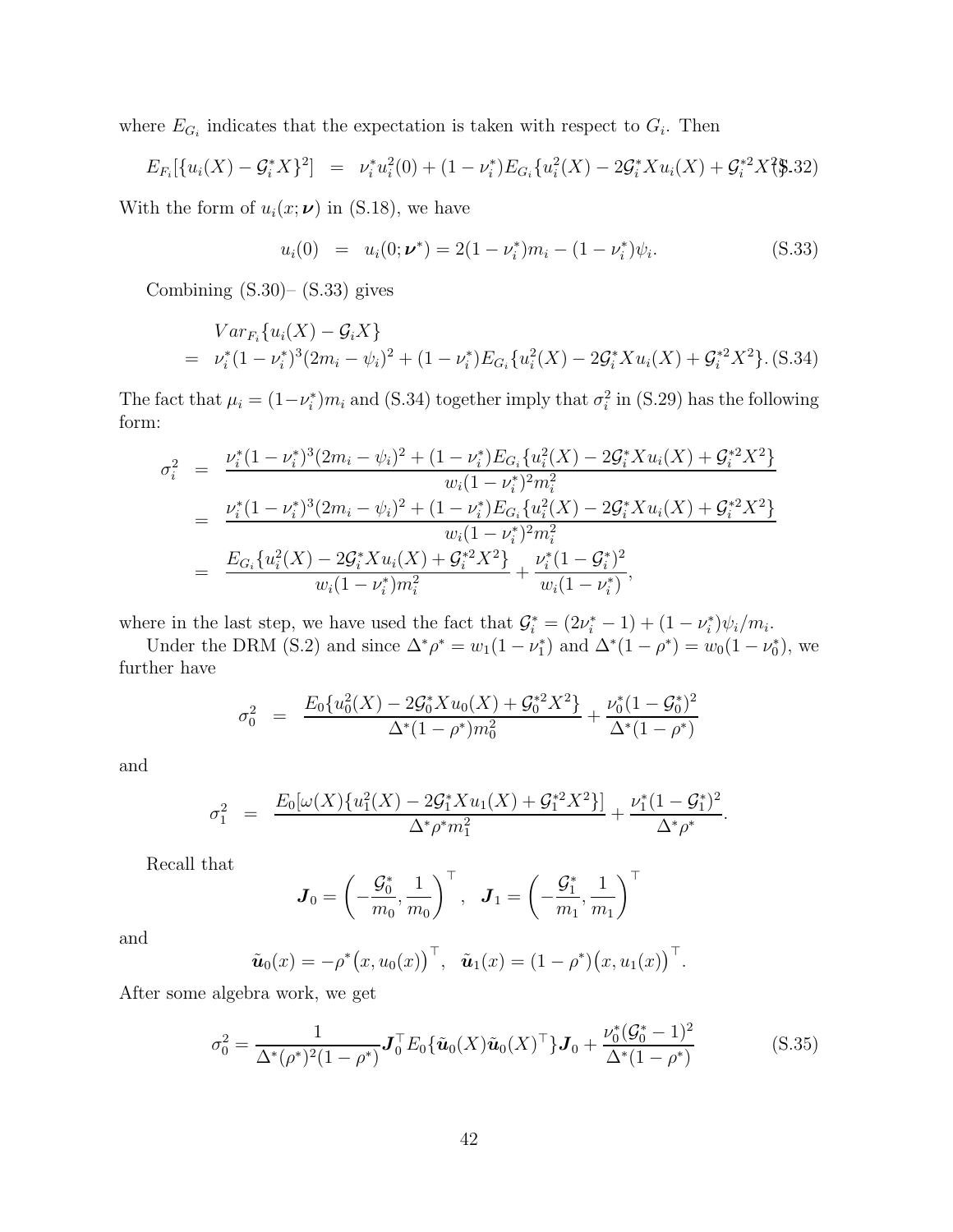and

<span id="page-42-0"></span>
$$
\sigma_1^2 = \frac{1}{\Delta^* \rho^* (1 - \rho^*)^2} \mathbf{J}_1^{\top} E_0 \{ \omega(X) \tilde{\mathbf{u}}_1(X) \tilde{\mathbf{u}}_1(X)^{\top} \} \mathbf{J}_1 + \frac{\nu_1^* (\mathcal{G}_1^* - 1)^2}{\Delta^* \rho^*}.
$$
 (S.36)

Substituting [\(S.35\)](#page-41-2) and [\(S.36\)](#page-42-0) into [\(S.28\)](#page-40-3) gives the asymptotic variance  $\Sigma_{non}$  as

$$
\Sigma_{non} = J \Sigma_{np1} J^{\top} + \text{diag}\left\{\frac{\nu_0^*(1-\mathcal{G}_0^*)^2}{\Delta^*(1-\rho^*)}, \frac{\nu_1^*(1-\mathcal{G}_1^*)^2}{\Delta^*\rho^*}\right\},\tag{S.37}
$$

with

$$
\mathbf{\Sigma}_{np1} = \frac{1}{\Delta^*\rho^*(1-\rho)} \text{diag}\left\{\frac{\mathrm{E}_0\{\tilde{\boldsymbol{u}}_0(\mathrm{X})\tilde{\boldsymbol{u}}_0(\mathrm{X})^\top\}}{\rho^*}, \frac{\mathrm{E}_0\{\omega(\mathrm{X})\tilde{\boldsymbol{u}}_1(\mathrm{X})\tilde{\boldsymbol{u}}_1(\mathrm{X})^\top\}}{1-\rho^*}\right\}.
$$

Hence,  $\Sigma_{non}$  has the form claimed in (a).

We now move to (b). Since  $\mathbf{u}(x; \boldsymbol{\nu}^*, \boldsymbol{\theta}^*) = (-(\rho^*)^{-1}\tilde{\boldsymbol{u}}_0(x)^{\top}, (1-\rho^*)^{-1}\tilde{\boldsymbol{u}}_1(x)^{\top})^{\top}$ , after some algebra, we find that

$$
\frac{1}{\Delta^*} E_0 \left\{ \frac{\boldsymbol{u}(X; \boldsymbol{\nu}^*, \boldsymbol{\theta}^*) \boldsymbol{u}(X; \boldsymbol{\nu}^*, \boldsymbol{\theta}^*)^\top}{h(X)} \right\} \n= \frac{1}{\Delta^*(\rho^*)^2 (1 - \rho^*)} \left( \begin{array}{c} E_0 \{ h_0(X) \tilde{\boldsymbol{u}}_0(X) \tilde{\boldsymbol{u}}_0(X)^\top \} & -E_0 \{ h_1 \tilde{\boldsymbol{u}}_0(X) \tilde{\boldsymbol{u}}_1(X)^\top \} \\ -E_0 \{ h_1(X) \tilde{\boldsymbol{u}}_1(X) \tilde{\boldsymbol{u}}_0(X)^\top \} & \frac{\rho^*}{1 - \rho^*} E_0 \{ h_1(X) \omega(X) \tilde{\boldsymbol{u}}_1(X) \tilde{\boldsymbol{u}}_1(X)^\top \} \\ \end{array} \right) \n= \sum_{n \neq 1} \frac{1}{\Delta^*(\rho^*)^2 (1 - \rho)} E_0 \{ h_1(X) \tilde{\boldsymbol{u}}_1(X)^\top \}.
$$

Together with the expression for  $\Sigma$  in [\(S.26\)](#page-39-4), it follows that

$$
\Sigma_{non} - \Sigma = \frac{1}{\Delta^*(\rho^*)^2 (1 - \rho^*)} \mathbf{J} \left[ E_0 \{ h_1(X) \tilde{\mathbf{u}}(X) \tilde{\mathbf{u}}(X)^\top \} - \Delta^*(1 - \rho^*) \mathbf{B} \right] \mathbf{J}^\top,
$$

where

<span id="page-42-1"></span>
$$
\mathbf{B} = E_0 \{ h_1(X) \tilde{\mathbf{u}}(X) \mathbf{Q}(X)^{\top} \} \mathbf{A}_{\theta}^{-1} E_0 \{ h_1(X) \mathbf{Q}(X) \tilde{\mathbf{u}}(X)^{\top} \}.
$$
 (S.38)

Let  $\boldsymbol{D}(a) = \left( \boldsymbol{D}_0(a)^\top, \boldsymbol{D}_1(a)^\top \right)^\top$  for  $a > 0$  with

$$
\boldsymbol{D}_i(a) = \tilde{\boldsymbol{u}}_i(x) - \Delta^*(1-\rho^*) E_0 \left\{ h_1(X)\tilde{\boldsymbol{u}}_i(X)\boldsymbol{Q}(X)^\top \right\} \boldsymbol{A}_{\boldsymbol{\theta}}^{-1} \boldsymbol{Q}(a), \ i = 0, 1.
$$

Recall that

$$
\mathbf{A}_{\boldsymbol{\theta}} = \Delta^*(1-\rho^*) E_0 \left[ h_1(X) \mathbf{Q}(X) \mathbf{Q}^\top(X) \right].
$$

It can be verified that for  $i, j \in \{0, 1\}$ ,

$$
E_0\{h_1(X)\mathbf{D}_i(X)\mathbf{D}_j(X)^\top\}
$$
  
=  $E_0\{h_1(X)\tilde{\mathbf{u}}_i(X)\tilde{\mathbf{u}}_j(X)^\top\}$   

$$
-\Delta^*(1-\rho^*)E_0\{h_1(X)\tilde{\mathbf{u}}_i(X)\mathbf{Q}(X)^\top\}\mathbf{A}_{\theta}^{-1}E_0\{h_1(X)\mathbf{Q}(X)\tilde{\mathbf{u}}_j(X)^\top\}.
$$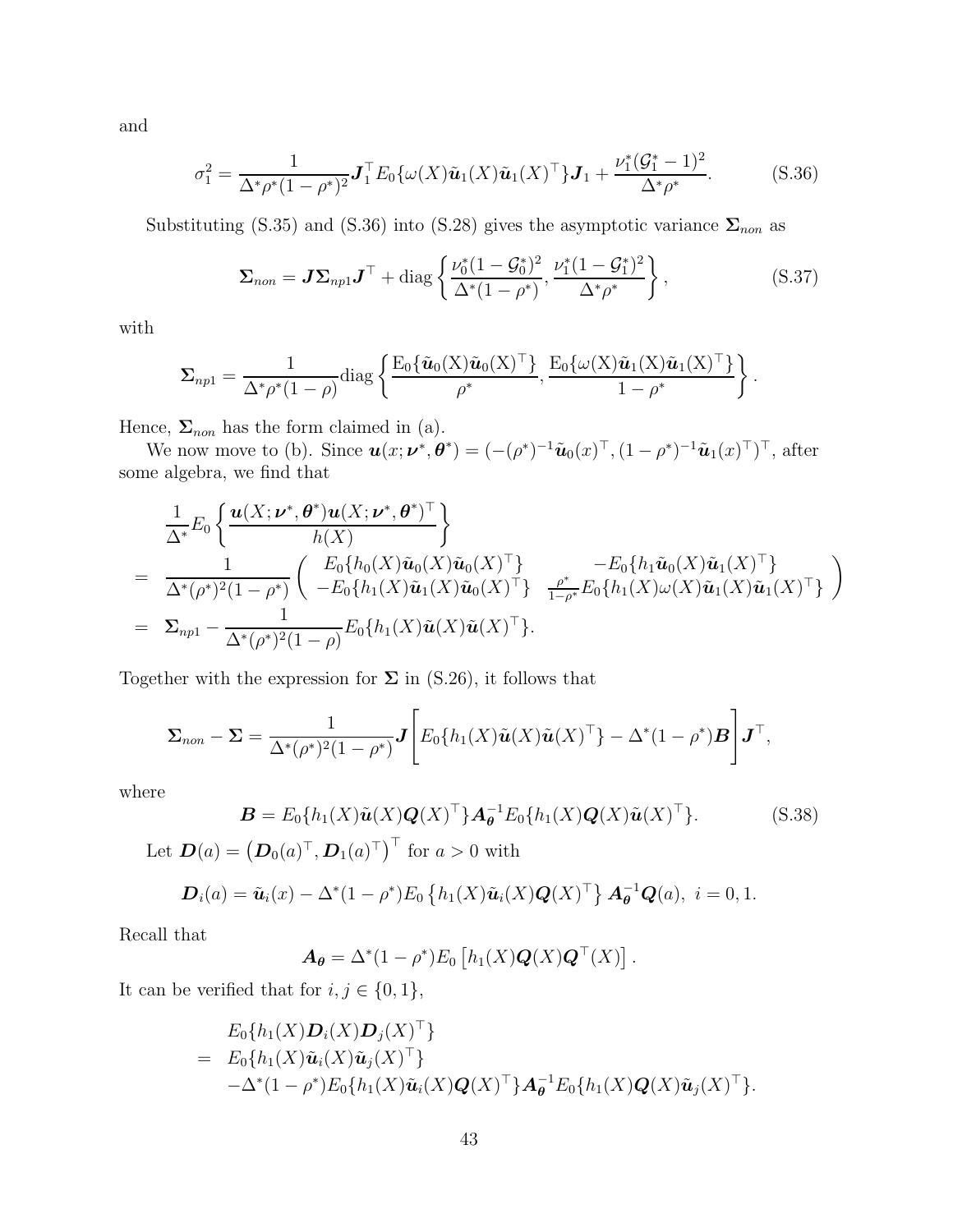Recall that

$$
\tilde{\boldsymbol{u}}(X) = (\tilde{\boldsymbol{u}}_0(X)^\top, \tilde{\boldsymbol{u}}_1(X)^\top)^\top
$$

and  $\boldsymbol{B}$  is given in [\(S.38\)](#page-42-1). Then,

$$
\Sigma_{non} - \Sigma = \frac{1}{\Delta^*(\rho^*)^2 (1 - \rho^*)} J E_0 \{ h_1(X) \mathbf{D}(X) \mathbf{D}(X)^\top \} \mathbf{J}^\top,
$$

as claimed in (b). This completes the proof.

## <span id="page-43-0"></span>5 Proof of Theorem 4

The result in Theorem 4 is a direct consequence of applying the Delta method and the results in Theorems 1 and 2.

#### 6 Additional simulation results

#### 6.1 Results for point estimator

Tables [1](#page-43-1) and [2](#page-44-0) present the additional simulated results for the point estimators of the Gini indices  $\mathcal{G}_0$ ,  $\mathcal{G}_1$ , and their difference  $\mathcal{G}_0 - \mathcal{G}_1$  under different distributional settings. The general trends are similar to those in the main paper. The DRM method always gives the smallest mean square errors (MSEs).

<span id="page-43-1"></span>Table 1: Bias ( $\times$ 1000) and MSE ( $\times$ 1000) for point estimators ( $\chi^2$  distributions).

|              |                    |            |             | $\mathcal{G}_0$ |             | $\mathcal{G}_1$ | $\mathcal{G}_0$ | $\mathcal{G}_1$<br>$\overline{\phantom{m}}$ |
|--------------|--------------------|------------|-------------|-----------------|-------------|-----------------|-----------------|---------------------------------------------|
| $(n_0, n_1)$ | $\boldsymbol{\nu}$ |            | <b>Bias</b> | <b>MSE</b>      | <b>Bias</b> | <b>MSE</b>      | <b>Bias</b>     | <b>MSE</b>                                  |
| (100, 100)   | (0.1, 0.3)         | EMP        | 6.13        | 0.98            | 7.43        | 1.30            | $-1.30$         | 2.23                                        |
|              |                    | JEL        | 0.96        | 0.96            | 3.08        | 1.28            | $-2.13$         | 2.28                                        |
|              |                    | DRM        | 2.51        | 0.67            | 3.79        | 1.10            | $-1.28$         | 1.40                                        |
|              | (0.6, 0.4)         | EMP        | 7.15        | 1.14            | 6.00        | 1.27            | 1.15            | 2.44                                        |
|              |                    | JEL        | 4.90        | 1.14            | 2.27        | 1.27            | 2.63            | 2.49                                        |
|              |                    | DRM        | 2.71        | 0.94            | 3.48        | 1.18            | $-0.77$         | 1.98                                        |
| (300, 300)   | (0.1, 0.3)         | <b>EMP</b> | 1.40        | 0.31            | 2.96        | 0.41            | $-1.56$         | 0.72                                        |
|              |                    | JEL        | $-0.33$     | 0.31            | 1.51        | 0.40            | $-1.83$         | 0.72                                        |
|              |                    | DRM        | 0.75        | 0.23            | 1.38        | 0.35            | $-0.63$         | 0.46                                        |
|              | (0.6, 0.4)         | <b>EMP</b> | 2.63        | 0.38            | 1.58        | 0.43            | 1.05            | 0.80                                        |
|              |                    | JEL        | 1.87        | 0.38            | 0.33        | 0.43            | 1.54            | 0.81                                        |
|              |                    | DRM        | 1.02        | 0.32            | 0.78        | 0.41            | 0.25            | 0.66                                        |

#### 6.2 Results for confidence intervals

Tables [3](#page-45-0) and [4](#page-46-0) contain the the complete results for the confidence intervals (CIs) of  $\mathcal{G}_0$  and  $\mathcal{G}_1$  under different distributional settings. NL-DRM and BL-DRM refer to the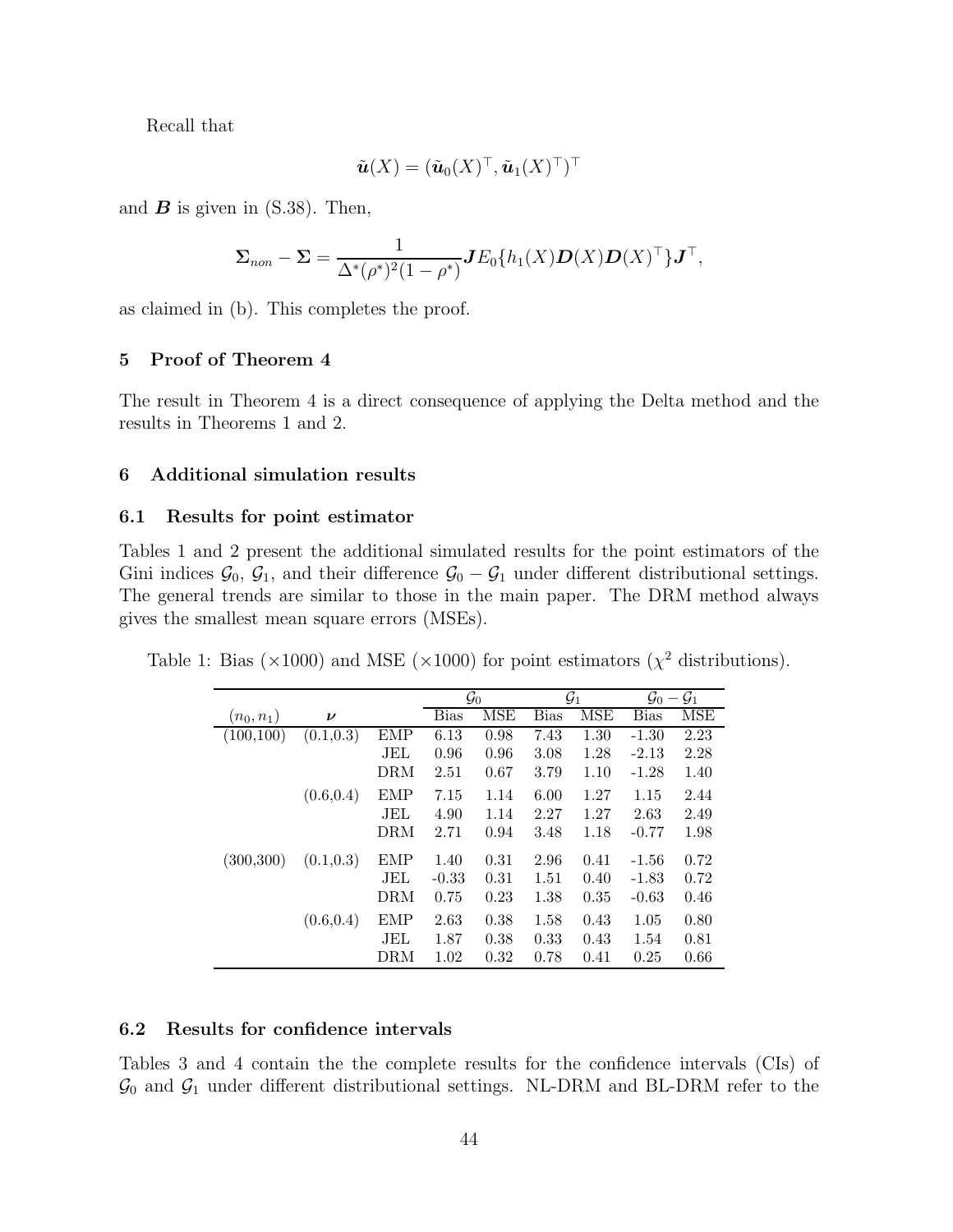|              |                    |            | $\mathcal{G}_0$ |            | $\mathcal{G}_1$ |            |             | $\mathcal{G}_0-\mathcal{G}_1$ |
|--------------|--------------------|------------|-----------------|------------|-----------------|------------|-------------|-------------------------------|
| $(n_0, n_1)$ | $\boldsymbol{\nu}$ |            | <b>Bias</b>     | <b>MSE</b> | <b>Bias</b>     | <b>MSE</b> | <b>Bias</b> | <b>MSE</b>                    |
| (100, 100)   | (0.1, 0.3)         | <b>EMP</b> | 4.83            | 0.99       | 4.12            | 1.08       | 0.70        | 1.95                          |
|              |                    | JEL        | 0.33            | 0.99       | 0.63            | 1.09       | $-0.30$     | 1.98                          |
|              |                    | DRM        | 1.63            | 0.88       | 1.61            | 0.77       | 0.02        | 1.22                          |
|              | (0.6, 0.4)         | <b>EMP</b> | 6.12            | 0.95       | 3.94            | 1.12       | 2.19        | 2.04                          |
|              |                    | JEL        | 4.17            | 0.95       | 0.95            | 1.13       | 3.22        | 2.09                          |
|              |                    | DRM        | 2.34            | 0.83       | 2.09            | 0.92       | 0.25        | 1.51                          |
| (300, 300)   | (0.1, 0.3)         | <b>EMP</b> | 1.52            | 0.33       | 2.26            | 0.37       | $-0.75$     | 0.66                          |
|              |                    | JEL        | 0.02            | 0.33       | 1.10            | 0.36       | $-1.08$     | 0.67                          |
|              |                    | DRM        | 0.70            | 0.29       | 0.96            | 0.25       | $-0.25$     | 0.40                          |
|              | (0.6, 0.4)         | <b>EMP</b> | 2.03            | 0.31       | 1.26            | 0.38       | 0.77        | 0.69                          |
|              |                    | JEL        | 1.37            | 0.31       | 0.27            | 0.38       | 1.11        | 0.70                          |
|              |                    | DRM        | 0.83            | 0.29       | 0.45            | 0.30       | 0.39        | 0.51                          |

<span id="page-44-0"></span>Table 2: Bias  $(\times 1000)$  and MSE  $(\times 1000)$  for point estimators (exponential distributions).

Wald-type CIs for  $\mathcal{G}_0$  or  $\mathcal{G}_1$  using the logit transformation under the DRM and the corresponding bootstrap-t CIs. The additional results for the CIs of  $\mathcal{G}_0 - \mathcal{G}_1$  are shown in Table [5.](#page-47-0) Again, the general patterns are similar to those in the main paper. The NA-DRM CIs provide accurate coverage probabilities (CPs) in all situations and have shorter average lengths (ALs) than the existing nonparametric methods. Further, the bootstrap method and logit transformation do not help to improve the coverage accuracy. Hence, we recommend using the NA-DRM CI.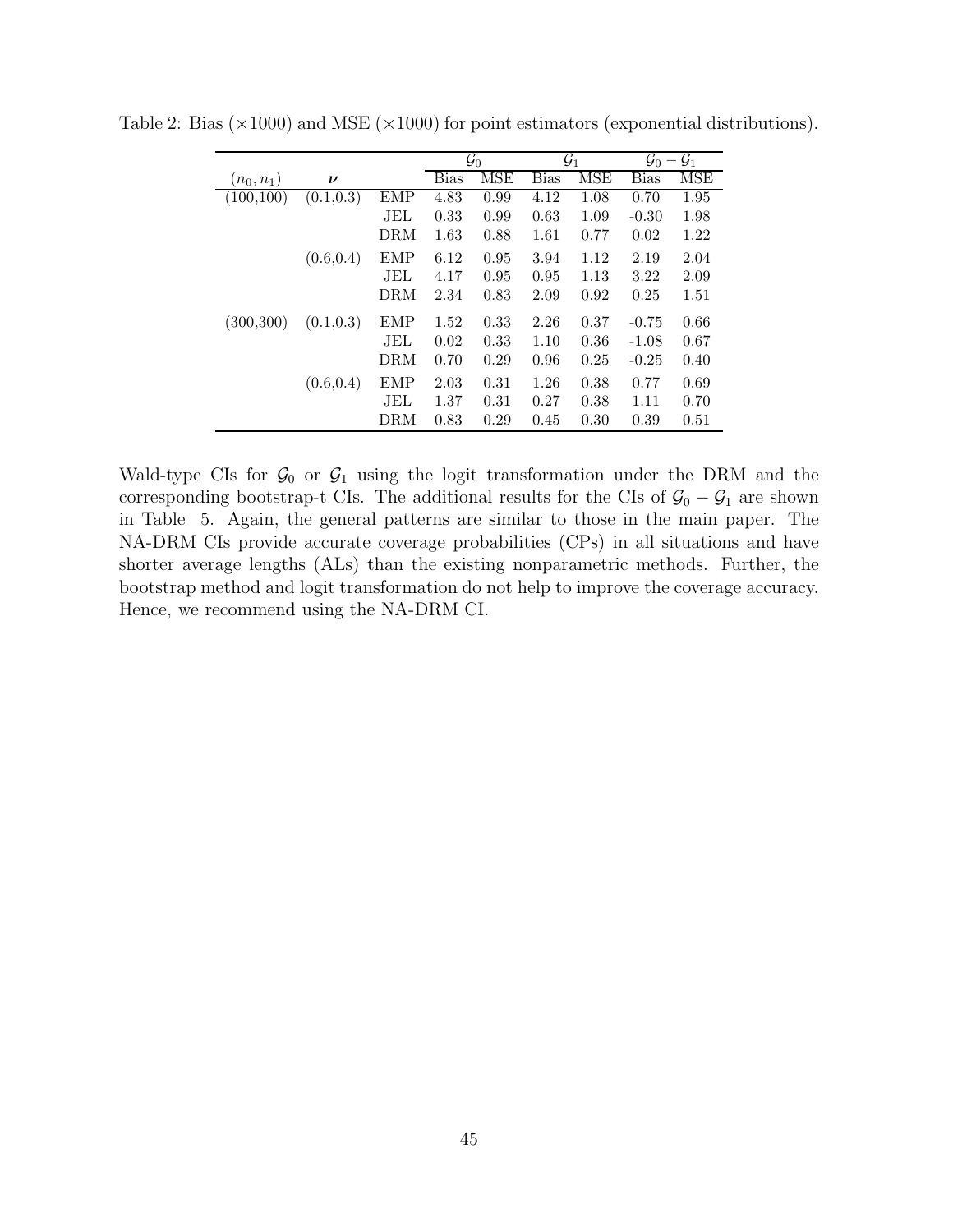|                    |                         | (100, 100)           |                            |                |                 | (300, 300)                    |                                    |                |                |
|--------------------|-------------------------|----------------------|----------------------------|----------------|-----------------|-------------------------------|------------------------------------|----------------|----------------|
|                    |                         |                      | $\overline{\mathcal{G}_0}$ |                | $\mathcal{G}_1$ |                               | $\mathcal{G}_0$<br>$\mathcal{G}_1$ |                |                |
| $\boldsymbol{\nu}$ |                         | CP                   | AL                         | CP             | $\mathbf{AL}$   | CP                            | AL                                 | $\mathrm{CP}$  | $\mathbf{AL}$  |
| (0,0)              | $NA$ - $EMP$            | 93.85                | 0.100                      | 94.20          | 0.092           | 94.60                         | 0.059                              | 94.80          | 0.054          |
|                    | <b>BT-EMP</b>           | 94.10                | 0.103                      | 94.75          | 0.094           | 94.85                         | 0.059                              | 95.05          | 0.054          |
|                    | EL                      | 93.85                | 0.100                      | 94.20          | 0.091           | 94.55                         | 0.059                              | 94.80          | 0.054          |
|                    | BT-EL                   | 94.45                | 0.103                      | 95.10          | 0.095           | 94.90                         | 0.059                              | 94.95          | 0.054          |
|                    | JEL                     | 94.45                | 0.102                      | 94.85          | 0.094           | 94.70                         | 0.059                              | 95.15          | 0.054          |
|                    | AJEL                    | 94.80                | 0.105                      | 95.50          | 0.096           | 94.90                         | 0.060                              | 95.30          | 0.055          |
|                    | NA-DRM                  | 95.25                | 0.074                      | 94.65          | 0.078           | 94.70                         | 0.043                              | 94.70          | 0.045          |
|                    | BT-DRM                  | 95.55                | 0.075                      | 95.00          | 0.079           | 94.55                         | 0.043                              | 94.55          | 0.046          |
|                    | NL-DRM                  | 95.35                | 0.074                      | 94.50          | 0.077           | 94.75                         | 0.043                              | 94.75          | 0.045          |
|                    | BL-DRM                  | 95.45                | 0.075                      | 94.80          | 0.079           | 94.50                         | $\,0.043\,$                        | 94.55          | 0.045          |
| (0.1, 0.3)         | $NA$ -EMP               | 94.00                | 0.116                      | 93.85          | 0.134           | 95.00                         | 0.068                              | 95.10          | 0.079          |
|                    | BT-EMP                  | 94.80                | 0.119                      | 95.05          | 0.137           | 95.35                         | 0.068                              | 95.10          | 0.079          |
|                    | $\mathbf{EL}$           | 93.90                | 0.116                      | 93.95          | 0.133           | 95.00                         | 0.068                              | 95.05          | 0.078          |
|                    | $BT-EL$                 | $\;\:95.25$          | 0.119                      | 94.65          | 0.139           | 95.20                         | 0.068                              | 95.10          | 0.080          |
|                    | JEL                     | 94.70                | 0.120                      | 94.00          | 0.140           | 95.25                         | 0.069                              | 94.65          | 0.080          |
|                    | AJEL                    | $\boldsymbol{95.25}$ | 0.123                      | 94.60          | 0.144           | 95.40                         | 0.069                              | 94.80          | 0.081          |
|                    | NA-DRM                  | 93.60                | 0.099                      | 94.80          | 0.128           | 94.60                         | 0.058                              | 95.25          | 0.075          |
|                    | BT-DRM                  | $\boldsymbol{93.95}$ | 0.100                      | 95.25          | $0.129\,$       | 94.55                         | 0.058                              | 94.95          | 0.074          |
|                    | NL-DRM                  | 93.85                | 0.099                      | 95.00          | $0.128\,$       | 94.65                         | 0.058                              | 95.20          | 0.075          |
|                    | BL-DRM                  | 93.65                | 0.099                      | 94.95          | $0.127\,$       | $\boldsymbol{94.55}$          | 0.058                              | 94.85          | 0.074          |
| (0.3, 0.3)         | $NA$ -EMP               | 93.80                | 0.132                      | 93.65          | 0.134           | 94.60                         | 0.077                              | 94.05          | 0.079          |
|                    | <b>BT-EMP</b>           | 95.30                | 0.135                      | 94.55          | $0.137\,$       | 95.20                         | 0.077                              | 94.40          | 0.079          |
|                    | $\mathbf{EL}$           | 93.75                | 0.131                      | 93.65          | 0.134           | 94.60                         | 0.077                              | 94.00          | 0.078          |
|                    | $BT-EL$                 | 94.50                | 0.136                      | 94.85          | 0.139           | 94.65                         | 0.078                              | 94.55          | 0.079          |
|                    | JEL                     | 94.45                | $0.137\,$                  | 93.80          | 0.141           | 94.50                         | 0.078                              | 94.55          | 0.080          |
|                    | AJEL                    | 95.35                | 0.141                      | 94.20          | 0.144           | 94.80                         | 0.079                              | 94.80          | $\,0.081\,$    |
|                    | NA-DRM                  | 95.10                | 0.120                      | 94.35          | $0.130\,$       | 95.45                         | 0.070                              | 94.90          | 0.076          |
|                    | BT-DRM                  | 95.75                | 0.121                      | 94.65          | $0.130\,$       | 95.25                         | 0.070                              | 94.65          | 0.075          |
|                    | NL-DRM<br>BL-DRM        | 95.60<br>95.30       | 0.120<br>0.119             | 94.70          | 0.129<br>0.128  | 95.50<br>95.10                | 0.070<br>0.069                     | 95.00<br>94.60 | 0.076          |
|                    |                         |                      |                            | 94.60          |                 |                               |                                    |                | 0.075          |
| (0.6, 0.4)         | $NA$ -EMP               | 93.45                | 0.124                      | 94.10          | 0.138           | 94.30                         | 0.073                              | 95.10          | 0.080          |
|                    | <b>BT-EMP</b>           | 95.85                | 0.131                      | 95.00          | 0.142           | 95.55                         | 0.074                              | 95.10          | 0.081          |
|                    | EL                      | 94.00                | 0.123                      | 94.10          | 0.137           | 94.45                         | 0.073                              | 95.05          | 0.080          |
|                    | $BT-EL$                 | $\boldsymbol{95.35}$ | $0.130\,$                  | 94.95          | 0.143           | 94.90                         | 0.075                              | 95.30          | 0.082          |
|                    | JEL                     | 92.90                | 0.133                      | 94.15          | 0.145           | 93.35                         | 0.075                              | 94.90          | 0.082          |
|                    | AJEL                    | 93.40                | 0.137                      | 94.90          | 0.149           | 93.60                         | 0.075                              | 95.05          | 0.083          |
|                    | NA-DRM<br>$BT-DRM$      | 94.60                | 0.119                      | 95.05          | 0.137           | 95.30                         | 0.069<br>0.069                     | 95.15<br>94.95 | 0.080<br>0.078 |
|                    | $NL$ -DRM               | 94.95<br>95.00       | 0.120<br>0.119             | 95.45<br>95.25 | 0.137<br>0.136  | $\boldsymbol{95.55}$<br>95.60 | 0.069                              | 95.15          | 0.080          |
|                    | BL-DRM                  | $\boldsymbol{94.45}$ | 0.116                      | 94.85          | 0.134           | 95.10                         | 0.068                              | 94.80          | 0.078          |
|                    |                         |                      |                            |                |                 |                               |                                    |                |                |
| (0.7, 0.7)         | $NA$ -EMP               | 92.20                | 0.113                      | 92.95          | 0.119           | 94.90                         | 0.067                              | 93.90          | 0.070          |
|                    | <b>BT-EMP</b>           | 96.75                | 0.122                      | 96.55          | 0.128           | 96.30                         | 0.068                              | 95.40          | 0.072          |
|                    | EL                      | 92.35                | 0.111                      | 92.90          | 0.117           | 95.15                         | 0.067                              | 93.75          | 0.070          |
|                    | $\operatorname{BT-EL}$  | 94.70                | 0.120                      | 95.30          | 0.127           | 95.75                         | 0.069                              | 94.55          | 0.072          |
|                    | <b>JEL</b>              | $90.75\,$            | 0.123                      | 90.80          | 0.129           | 94.00                         | 0.069                              | 93.00          | 0.072          |
|                    | AJEL                    | 91.35                | 0.127                      | 91.55          | 0.133           | 94.25                         | 0.070                              | 93.10          | 0.073          |
|                    | NA-DRM                  | 94.50                | 0.111                      | 94.85          | $0.121\,$       | 95.10                         | 0.065                              | 95.20          | 0.071          |
|                    | BT-DRM                  | 95.40                | 0.113                      | 95.90          | 0.123           | 95.45                         | 0.064                              | 95.60          | 0.070          |
|                    | $NL$ -DRM               | 95.70                | 0.111                      | 96.05          | $0.121\,$       | 96.05                         | $0.065\,$                          | 96.10          | 0.071          |
|                    | $\operatorname{BL-DRM}$ | 94.60                | 0.108                      | 95.05          | 0.118           | 95.30                         | 0.063                              | 95.20          | 0.069          |

<span id="page-45-0"></span>Table 3: Coverage probability (CP%) and average length (AL) of CIs ( $\chi^2$  distributions).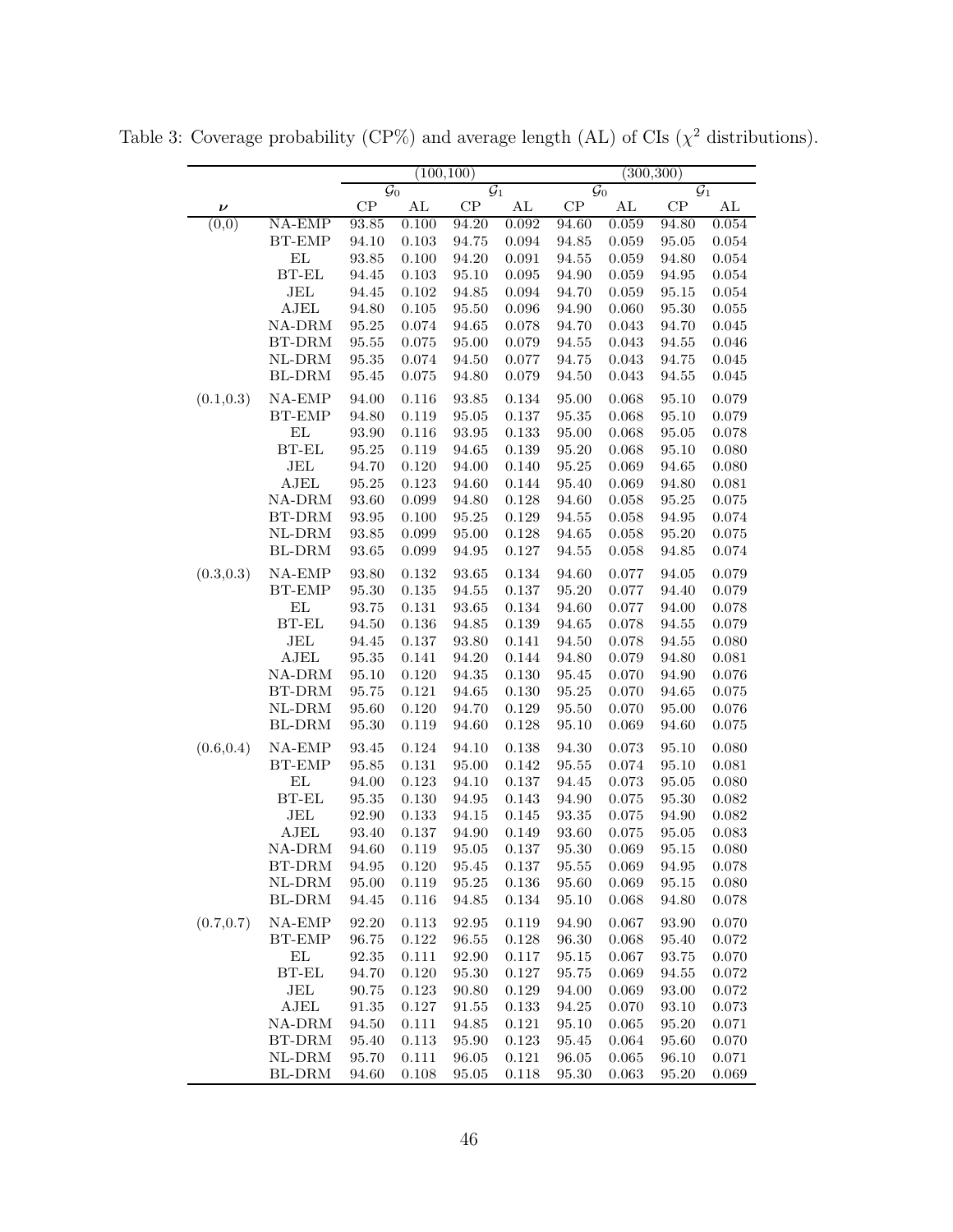<span id="page-46-0"></span>Table 4: Coverage probability (CP%) and average length (AL) of CIs (exponential distributions).

| $\mathcal{G}_1$<br>$\mathcal{G}_0$<br>$\mathcal{G}_0$<br>$\mathcal{G}_1$<br>$\mathrm{CP}$<br>$\mathbf{AL}$<br>$\mathrm{CP}$<br>CP<br>$\mathbf{AL}$<br>$\rm CP$<br>AL<br>AL<br>ν<br>(0,0)<br>$NA$ - $\overline{EMP}$<br>93.50<br>94.45<br>0.065<br>93.85<br>0.110<br>0.111<br>94.65<br>0.065<br><b>BT-EMP</b><br>94.35<br>0.115<br>$94.05\,$<br>$0.115\,$<br>0.065<br>94.75<br>94.75<br>0.065<br>EL<br>93.90<br>93.50<br>0.110<br>94.65<br>0.065<br>94.55<br>0.065<br>0.110<br>$BT-EL$<br>94.50<br>0.113<br>94.00<br>0.113<br>94.80<br>0.065<br>94.60<br>0.065<br>JEL<br>94.35<br>93.90<br>0.113<br>94.90<br>0.065<br>94.55<br>0.065<br>0.113<br>AJEL<br>94.95<br>0.115<br>94.35<br>0.116<br>95.10<br>0.066<br>94.75<br>0.066<br>NA-DRM<br>94.80<br>$94.05\,$<br>0.079<br>$\boldsymbol{93.95}$<br>0.059<br>95.20<br>0.100<br>0.045<br>BT-DRM<br>94.75<br>$0.079\,$<br>$\boldsymbol{93.65}$<br>0.060<br>$94.95\,$<br>94.45<br>0.104<br>0.045<br>$NL$ -DRM<br>94.10<br>0.078<br>93.95<br>0.059<br>95.25<br>94.90<br>0.100<br>0.045<br>BL-DRM<br>94.20<br>94.50<br>0.079<br>$\boldsymbol{93.55}$<br>0.059<br>94.85<br>0.103<br>0.045<br>$NA$ -EMP<br>(0.1, 0.3)<br>93.45<br>$94.30\,$<br>0.128<br>95.25<br>0.070<br>94.50<br>0.075<br>0.119<br><b>BT-EMP</b><br>94.25<br>0.123<br>95.50<br>0.132<br>95.00<br>0.071<br>94.80<br>$0.075\,$<br>$\mathop{\rm EL}\nolimits$<br>93.45<br>0.119<br>94.45<br>0.127<br>95.25<br>0.070<br>94.40<br>0.075<br>$BT-EL$<br>94.40<br>0.122<br>95.20<br>0.131<br>0.071<br>94.60<br>95.35<br>0.076<br>JEL<br>94.30<br>0.122<br>94.85<br>0.133<br>95.35<br>0.071<br>0.076<br>94.75<br>AJEL<br>95.20<br>0.136<br>95.40<br>0.071<br>95.05<br>94.80<br>0.126<br>0.076<br>NA-DRM<br>94.70<br>94.75<br>95.35<br>0.067<br>94.95<br>0.063<br>0.114<br>0.109<br>$\operatorname{BT-DRM}$<br>94.35<br>0.116<br>95.15<br>0.109<br>95.10<br>0.066<br>94.85<br>0.063<br>$\rm NL\text{-}DRM$<br>$94.90\,$<br>95.10<br>0.108<br>95.45<br>0.067<br>95.10<br>0.113<br>0.063<br>BL-DRM<br>93.90<br>0.114<br>94.70<br>0.108<br>0.066<br>94.85<br>0.062<br>94.85<br>$NA$ -EMP<br>(0.3, 0.3)<br>93.55<br>0.127<br>94.25<br>0.128<br>94.55<br>0.075<br>93.45<br>0.075<br><b>BT-EMP</b><br>95.35<br>94.90<br>93.80<br>0.132<br>0.132<br>94.70<br>0.075<br>0.075<br>$\mathbf{EL}$<br>93.60<br>0.126<br>94.10<br>0.127<br>94.70<br>0.075<br>93.30<br>0.075<br>$BT-EL$<br>94.75<br>$0.131\,$<br>94.85<br>0.132<br>95.05<br>0.076<br>93.70<br>0.076<br>JEL<br>$93.80\,$<br>$94.55\,$<br>$\rm 0.133$<br>0.076<br>93.65<br>0.132<br>94.65<br>0.076<br>AJEL<br>$0.136\,$<br>95.15<br>0.136<br>93.80<br>$0.076\,$<br>94.50<br>95.00<br>0.076<br>NA-DRM<br>94.95<br>0.112<br>95.15<br>94.60<br>95.55<br>0.124<br>0.073<br>0.065<br>BT-DRM<br>95.45<br>0.125<br>95.30<br>0.112<br>94.60<br>0.072<br>94.60<br>$\,0.064\,$<br>NL-DRM<br>95.65<br>0.123<br>95.00<br>0.111<br>95.25<br>0.073<br>94.90<br>0.064<br>BL-DRM<br>$\boldsymbol{95.25}$<br>0.122<br>95.15<br>94.45<br>$\boldsymbol{94.55}$<br>0.110<br>0.071<br>0.064<br>$NA$ -EMP<br>92.70<br>0.115<br>94.05<br>0.127<br>93.65<br>0.068<br>94.30<br>0.075<br>(0.6, 0.4)<br><b>BT-EMP</b><br>95.50<br>0.123<br>95.35<br>0.132<br>94.90<br>0.070<br>94.80<br>0.075<br>EL<br>94.05<br>0.126<br>0.068<br>94.40<br>93.10<br>0.113<br>93.75<br>0.074<br>$BT-EL$<br>94.30<br>0.121<br>95.20<br>0.132<br>94.15<br>0.070<br>94.75<br>0.075<br>JEL<br>92.45<br>$94.55\,$<br>$\rm 0.133$<br>$\bf{93.45}$<br>94.50<br>0.124<br>0.070<br>0.076<br>AJEL<br>92.75<br>0.127<br>95.15<br>0.137<br>93.85<br>0.070<br>94.50<br>0.076<br>95.30<br>NA-DRM<br>94.95<br>0.116<br>0.118<br>94.70<br>0.068<br>94.60<br>0.068<br>BT-DRM<br>0.116<br>95.50<br>0.118<br>94.30<br>0.066<br>94.50<br>0.067<br>95.45<br>$NL$ -DRM<br>96.05<br>0.116<br>95.80<br>0.118<br>95.10<br>0.068<br>94.85<br>0.068<br>BL-DRM<br>$\boldsymbol{95.05}$<br>$94.35\,$<br>94.75<br>0.112<br>0.116<br>94.05<br>0.066<br>0.067<br>(0.7, 0.7)<br>$NA$ -EMP<br>91.40<br>0.104<br>92.15<br>$0.105\,$<br>94.60<br>0.062<br>94.55<br>0.062<br>BT-EMP<br>95.70<br>0.064<br>96.30<br>0.114<br>0.115<br>95.85<br>95.50<br>0.064<br>$\mathop{\rm EL}\nolimits$<br>92.35<br>94.55<br>92.05<br>0.102<br>0.102<br>94.70<br>0.062<br>0.062<br>$BT-EL$<br>95.00<br>94.20<br>0.064<br>95.25<br>0.110<br>0.111<br>95.40<br>0.064<br>JEL<br>90.40<br>91.00<br>0.114<br>0.064<br>93.95<br>0.114<br>94.30<br>0.064<br>AJEL<br>90.85<br>0.117<br>91.60<br>0.118<br>94.40<br>0.064<br>94.05<br>0.064<br>$\,0.064\,$<br>NA-DRM<br>94.65<br>93.90<br>0.101<br>95.40<br>0.109<br>96.10<br>0.059<br>BT-DRM<br>95.80<br>0.109<br>95.55<br>0.102<br>95.65<br>0.062<br>95.95<br>0.058<br>$\rm NL\text{-}DRM$<br>$\boldsymbol{95.75}$<br>97.05<br>0.109<br>0.102<br>96.75<br>0.065<br>95.95<br>0.059<br>BL-DRM<br>94.40<br>94.50<br>0.098<br>95.50<br>0.057 |  | (100, 100) |       |  |  | (300, 300) |       |  |  |  |
|--------------------------------------------------------------------------------------------------------------------------------------------------------------------------------------------------------------------------------------------------------------------------------------------------------------------------------------------------------------------------------------------------------------------------------------------------------------------------------------------------------------------------------------------------------------------------------------------------------------------------------------------------------------------------------------------------------------------------------------------------------------------------------------------------------------------------------------------------------------------------------------------------------------------------------------------------------------------------------------------------------------------------------------------------------------------------------------------------------------------------------------------------------------------------------------------------------------------------------------------------------------------------------------------------------------------------------------------------------------------------------------------------------------------------------------------------------------------------------------------------------------------------------------------------------------------------------------------------------------------------------------------------------------------------------------------------------------------------------------------------------------------------------------------------------------------------------------------------------------------------------------------------------------------------------------------------------------------------------------------------------------------------------------------------------------------------------------------------------------------------------------------------------------------------------------------------------------------------------------------------------------------------------------------------------------------------------------------------------------------------------------------------------------------------------------------------------------------------------------------------------------------------------------------------------------------------------------------------------------------------------------------------------------------------------------------------------------------------------------------------------------------------------------------------------------------------------------------------------------------------------------------------------------------------------------------------------------------------------------------------------------------------------------------------------------------------------------------------------------------------------------------------------------------------------------------------------------------------------------------------------------------------------------------------------------------------------------------------------------------------------------------------------------------------------------------------------------------------------------------------------------------------------------------------------------------------------------------------------------------------------------------------------------------------------------------------------------------------------------------------------------------------------------------------------------------------------------------------------------------------------------------------------------------------------------------------------------------------------------------------------------------------------------------------------------------------------------------------------------------------------------------------------------------------------------------------------------------------------------------------------------------------------------------------------------------------------------------------------------------------------------------------------------------------------------------------------------------------------------------------------------------------------------------------------------------------------------------------------------------------------------------------------------------------------------------------------------------------------------------------------------------------------------------------------------------------------|--|------------|-------|--|--|------------|-------|--|--|--|
|                                                                                                                                                                                                                                                                                                                                                                                                                                                                                                                                                                                                                                                                                                                                                                                                                                                                                                                                                                                                                                                                                                                                                                                                                                                                                                                                                                                                                                                                                                                                                                                                                                                                                                                                                                                                                                                                                                                                                                                                                                                                                                                                                                                                                                                                                                                                                                                                                                                                                                                                                                                                                                                                                                                                                                                                                                                                                                                                                                                                                                                                                                                                                                                                                                                                                                                                                                                                                                                                                                                                                                                                                                                                                                                                                                                                                                                                                                                                                                                                                                                                                                                                                                                                                                                                                                                                                                                                                                                                                                                                                                                                                                                                                                                                                                                                                                |  |            |       |  |  |            |       |  |  |  |
|                                                                                                                                                                                                                                                                                                                                                                                                                                                                                                                                                                                                                                                                                                                                                                                                                                                                                                                                                                                                                                                                                                                                                                                                                                                                                                                                                                                                                                                                                                                                                                                                                                                                                                                                                                                                                                                                                                                                                                                                                                                                                                                                                                                                                                                                                                                                                                                                                                                                                                                                                                                                                                                                                                                                                                                                                                                                                                                                                                                                                                                                                                                                                                                                                                                                                                                                                                                                                                                                                                                                                                                                                                                                                                                                                                                                                                                                                                                                                                                                                                                                                                                                                                                                                                                                                                                                                                                                                                                                                                                                                                                                                                                                                                                                                                                                                                |  |            |       |  |  |            |       |  |  |  |
|                                                                                                                                                                                                                                                                                                                                                                                                                                                                                                                                                                                                                                                                                                                                                                                                                                                                                                                                                                                                                                                                                                                                                                                                                                                                                                                                                                                                                                                                                                                                                                                                                                                                                                                                                                                                                                                                                                                                                                                                                                                                                                                                                                                                                                                                                                                                                                                                                                                                                                                                                                                                                                                                                                                                                                                                                                                                                                                                                                                                                                                                                                                                                                                                                                                                                                                                                                                                                                                                                                                                                                                                                                                                                                                                                                                                                                                                                                                                                                                                                                                                                                                                                                                                                                                                                                                                                                                                                                                                                                                                                                                                                                                                                                                                                                                                                                |  |            |       |  |  |            |       |  |  |  |
|                                                                                                                                                                                                                                                                                                                                                                                                                                                                                                                                                                                                                                                                                                                                                                                                                                                                                                                                                                                                                                                                                                                                                                                                                                                                                                                                                                                                                                                                                                                                                                                                                                                                                                                                                                                                                                                                                                                                                                                                                                                                                                                                                                                                                                                                                                                                                                                                                                                                                                                                                                                                                                                                                                                                                                                                                                                                                                                                                                                                                                                                                                                                                                                                                                                                                                                                                                                                                                                                                                                                                                                                                                                                                                                                                                                                                                                                                                                                                                                                                                                                                                                                                                                                                                                                                                                                                                                                                                                                                                                                                                                                                                                                                                                                                                                                                                |  |            |       |  |  |            |       |  |  |  |
|                                                                                                                                                                                                                                                                                                                                                                                                                                                                                                                                                                                                                                                                                                                                                                                                                                                                                                                                                                                                                                                                                                                                                                                                                                                                                                                                                                                                                                                                                                                                                                                                                                                                                                                                                                                                                                                                                                                                                                                                                                                                                                                                                                                                                                                                                                                                                                                                                                                                                                                                                                                                                                                                                                                                                                                                                                                                                                                                                                                                                                                                                                                                                                                                                                                                                                                                                                                                                                                                                                                                                                                                                                                                                                                                                                                                                                                                                                                                                                                                                                                                                                                                                                                                                                                                                                                                                                                                                                                                                                                                                                                                                                                                                                                                                                                                                                |  |            |       |  |  |            |       |  |  |  |
|                                                                                                                                                                                                                                                                                                                                                                                                                                                                                                                                                                                                                                                                                                                                                                                                                                                                                                                                                                                                                                                                                                                                                                                                                                                                                                                                                                                                                                                                                                                                                                                                                                                                                                                                                                                                                                                                                                                                                                                                                                                                                                                                                                                                                                                                                                                                                                                                                                                                                                                                                                                                                                                                                                                                                                                                                                                                                                                                                                                                                                                                                                                                                                                                                                                                                                                                                                                                                                                                                                                                                                                                                                                                                                                                                                                                                                                                                                                                                                                                                                                                                                                                                                                                                                                                                                                                                                                                                                                                                                                                                                                                                                                                                                                                                                                                                                |  |            |       |  |  |            |       |  |  |  |
|                                                                                                                                                                                                                                                                                                                                                                                                                                                                                                                                                                                                                                                                                                                                                                                                                                                                                                                                                                                                                                                                                                                                                                                                                                                                                                                                                                                                                                                                                                                                                                                                                                                                                                                                                                                                                                                                                                                                                                                                                                                                                                                                                                                                                                                                                                                                                                                                                                                                                                                                                                                                                                                                                                                                                                                                                                                                                                                                                                                                                                                                                                                                                                                                                                                                                                                                                                                                                                                                                                                                                                                                                                                                                                                                                                                                                                                                                                                                                                                                                                                                                                                                                                                                                                                                                                                                                                                                                                                                                                                                                                                                                                                                                                                                                                                                                                |  |            |       |  |  |            |       |  |  |  |
|                                                                                                                                                                                                                                                                                                                                                                                                                                                                                                                                                                                                                                                                                                                                                                                                                                                                                                                                                                                                                                                                                                                                                                                                                                                                                                                                                                                                                                                                                                                                                                                                                                                                                                                                                                                                                                                                                                                                                                                                                                                                                                                                                                                                                                                                                                                                                                                                                                                                                                                                                                                                                                                                                                                                                                                                                                                                                                                                                                                                                                                                                                                                                                                                                                                                                                                                                                                                                                                                                                                                                                                                                                                                                                                                                                                                                                                                                                                                                                                                                                                                                                                                                                                                                                                                                                                                                                                                                                                                                                                                                                                                                                                                                                                                                                                                                                |  |            |       |  |  |            |       |  |  |  |
|                                                                                                                                                                                                                                                                                                                                                                                                                                                                                                                                                                                                                                                                                                                                                                                                                                                                                                                                                                                                                                                                                                                                                                                                                                                                                                                                                                                                                                                                                                                                                                                                                                                                                                                                                                                                                                                                                                                                                                                                                                                                                                                                                                                                                                                                                                                                                                                                                                                                                                                                                                                                                                                                                                                                                                                                                                                                                                                                                                                                                                                                                                                                                                                                                                                                                                                                                                                                                                                                                                                                                                                                                                                                                                                                                                                                                                                                                                                                                                                                                                                                                                                                                                                                                                                                                                                                                                                                                                                                                                                                                                                                                                                                                                                                                                                                                                |  |            |       |  |  |            |       |  |  |  |
|                                                                                                                                                                                                                                                                                                                                                                                                                                                                                                                                                                                                                                                                                                                                                                                                                                                                                                                                                                                                                                                                                                                                                                                                                                                                                                                                                                                                                                                                                                                                                                                                                                                                                                                                                                                                                                                                                                                                                                                                                                                                                                                                                                                                                                                                                                                                                                                                                                                                                                                                                                                                                                                                                                                                                                                                                                                                                                                                                                                                                                                                                                                                                                                                                                                                                                                                                                                                                                                                                                                                                                                                                                                                                                                                                                                                                                                                                                                                                                                                                                                                                                                                                                                                                                                                                                                                                                                                                                                                                                                                                                                                                                                                                                                                                                                                                                |  |            |       |  |  |            |       |  |  |  |
|                                                                                                                                                                                                                                                                                                                                                                                                                                                                                                                                                                                                                                                                                                                                                                                                                                                                                                                                                                                                                                                                                                                                                                                                                                                                                                                                                                                                                                                                                                                                                                                                                                                                                                                                                                                                                                                                                                                                                                                                                                                                                                                                                                                                                                                                                                                                                                                                                                                                                                                                                                                                                                                                                                                                                                                                                                                                                                                                                                                                                                                                                                                                                                                                                                                                                                                                                                                                                                                                                                                                                                                                                                                                                                                                                                                                                                                                                                                                                                                                                                                                                                                                                                                                                                                                                                                                                                                                                                                                                                                                                                                                                                                                                                                                                                                                                                |  |            |       |  |  |            |       |  |  |  |
|                                                                                                                                                                                                                                                                                                                                                                                                                                                                                                                                                                                                                                                                                                                                                                                                                                                                                                                                                                                                                                                                                                                                                                                                                                                                                                                                                                                                                                                                                                                                                                                                                                                                                                                                                                                                                                                                                                                                                                                                                                                                                                                                                                                                                                                                                                                                                                                                                                                                                                                                                                                                                                                                                                                                                                                                                                                                                                                                                                                                                                                                                                                                                                                                                                                                                                                                                                                                                                                                                                                                                                                                                                                                                                                                                                                                                                                                                                                                                                                                                                                                                                                                                                                                                                                                                                                                                                                                                                                                                                                                                                                                                                                                                                                                                                                                                                |  |            |       |  |  |            |       |  |  |  |
|                                                                                                                                                                                                                                                                                                                                                                                                                                                                                                                                                                                                                                                                                                                                                                                                                                                                                                                                                                                                                                                                                                                                                                                                                                                                                                                                                                                                                                                                                                                                                                                                                                                                                                                                                                                                                                                                                                                                                                                                                                                                                                                                                                                                                                                                                                                                                                                                                                                                                                                                                                                                                                                                                                                                                                                                                                                                                                                                                                                                                                                                                                                                                                                                                                                                                                                                                                                                                                                                                                                                                                                                                                                                                                                                                                                                                                                                                                                                                                                                                                                                                                                                                                                                                                                                                                                                                                                                                                                                                                                                                                                                                                                                                                                                                                                                                                |  |            |       |  |  |            |       |  |  |  |
|                                                                                                                                                                                                                                                                                                                                                                                                                                                                                                                                                                                                                                                                                                                                                                                                                                                                                                                                                                                                                                                                                                                                                                                                                                                                                                                                                                                                                                                                                                                                                                                                                                                                                                                                                                                                                                                                                                                                                                                                                                                                                                                                                                                                                                                                                                                                                                                                                                                                                                                                                                                                                                                                                                                                                                                                                                                                                                                                                                                                                                                                                                                                                                                                                                                                                                                                                                                                                                                                                                                                                                                                                                                                                                                                                                                                                                                                                                                                                                                                                                                                                                                                                                                                                                                                                                                                                                                                                                                                                                                                                                                                                                                                                                                                                                                                                                |  |            |       |  |  |            |       |  |  |  |
|                                                                                                                                                                                                                                                                                                                                                                                                                                                                                                                                                                                                                                                                                                                                                                                                                                                                                                                                                                                                                                                                                                                                                                                                                                                                                                                                                                                                                                                                                                                                                                                                                                                                                                                                                                                                                                                                                                                                                                                                                                                                                                                                                                                                                                                                                                                                                                                                                                                                                                                                                                                                                                                                                                                                                                                                                                                                                                                                                                                                                                                                                                                                                                                                                                                                                                                                                                                                                                                                                                                                                                                                                                                                                                                                                                                                                                                                                                                                                                                                                                                                                                                                                                                                                                                                                                                                                                                                                                                                                                                                                                                                                                                                                                                                                                                                                                |  |            |       |  |  |            |       |  |  |  |
|                                                                                                                                                                                                                                                                                                                                                                                                                                                                                                                                                                                                                                                                                                                                                                                                                                                                                                                                                                                                                                                                                                                                                                                                                                                                                                                                                                                                                                                                                                                                                                                                                                                                                                                                                                                                                                                                                                                                                                                                                                                                                                                                                                                                                                                                                                                                                                                                                                                                                                                                                                                                                                                                                                                                                                                                                                                                                                                                                                                                                                                                                                                                                                                                                                                                                                                                                                                                                                                                                                                                                                                                                                                                                                                                                                                                                                                                                                                                                                                                                                                                                                                                                                                                                                                                                                                                                                                                                                                                                                                                                                                                                                                                                                                                                                                                                                |  |            |       |  |  |            |       |  |  |  |
|                                                                                                                                                                                                                                                                                                                                                                                                                                                                                                                                                                                                                                                                                                                                                                                                                                                                                                                                                                                                                                                                                                                                                                                                                                                                                                                                                                                                                                                                                                                                                                                                                                                                                                                                                                                                                                                                                                                                                                                                                                                                                                                                                                                                                                                                                                                                                                                                                                                                                                                                                                                                                                                                                                                                                                                                                                                                                                                                                                                                                                                                                                                                                                                                                                                                                                                                                                                                                                                                                                                                                                                                                                                                                                                                                                                                                                                                                                                                                                                                                                                                                                                                                                                                                                                                                                                                                                                                                                                                                                                                                                                                                                                                                                                                                                                                                                |  |            |       |  |  |            |       |  |  |  |
|                                                                                                                                                                                                                                                                                                                                                                                                                                                                                                                                                                                                                                                                                                                                                                                                                                                                                                                                                                                                                                                                                                                                                                                                                                                                                                                                                                                                                                                                                                                                                                                                                                                                                                                                                                                                                                                                                                                                                                                                                                                                                                                                                                                                                                                                                                                                                                                                                                                                                                                                                                                                                                                                                                                                                                                                                                                                                                                                                                                                                                                                                                                                                                                                                                                                                                                                                                                                                                                                                                                                                                                                                                                                                                                                                                                                                                                                                                                                                                                                                                                                                                                                                                                                                                                                                                                                                                                                                                                                                                                                                                                                                                                                                                                                                                                                                                |  |            |       |  |  |            |       |  |  |  |
|                                                                                                                                                                                                                                                                                                                                                                                                                                                                                                                                                                                                                                                                                                                                                                                                                                                                                                                                                                                                                                                                                                                                                                                                                                                                                                                                                                                                                                                                                                                                                                                                                                                                                                                                                                                                                                                                                                                                                                                                                                                                                                                                                                                                                                                                                                                                                                                                                                                                                                                                                                                                                                                                                                                                                                                                                                                                                                                                                                                                                                                                                                                                                                                                                                                                                                                                                                                                                                                                                                                                                                                                                                                                                                                                                                                                                                                                                                                                                                                                                                                                                                                                                                                                                                                                                                                                                                                                                                                                                                                                                                                                                                                                                                                                                                                                                                |  |            |       |  |  |            |       |  |  |  |
|                                                                                                                                                                                                                                                                                                                                                                                                                                                                                                                                                                                                                                                                                                                                                                                                                                                                                                                                                                                                                                                                                                                                                                                                                                                                                                                                                                                                                                                                                                                                                                                                                                                                                                                                                                                                                                                                                                                                                                                                                                                                                                                                                                                                                                                                                                                                                                                                                                                                                                                                                                                                                                                                                                                                                                                                                                                                                                                                                                                                                                                                                                                                                                                                                                                                                                                                                                                                                                                                                                                                                                                                                                                                                                                                                                                                                                                                                                                                                                                                                                                                                                                                                                                                                                                                                                                                                                                                                                                                                                                                                                                                                                                                                                                                                                                                                                |  |            |       |  |  |            |       |  |  |  |
|                                                                                                                                                                                                                                                                                                                                                                                                                                                                                                                                                                                                                                                                                                                                                                                                                                                                                                                                                                                                                                                                                                                                                                                                                                                                                                                                                                                                                                                                                                                                                                                                                                                                                                                                                                                                                                                                                                                                                                                                                                                                                                                                                                                                                                                                                                                                                                                                                                                                                                                                                                                                                                                                                                                                                                                                                                                                                                                                                                                                                                                                                                                                                                                                                                                                                                                                                                                                                                                                                                                                                                                                                                                                                                                                                                                                                                                                                                                                                                                                                                                                                                                                                                                                                                                                                                                                                                                                                                                                                                                                                                                                                                                                                                                                                                                                                                |  |            |       |  |  |            |       |  |  |  |
|                                                                                                                                                                                                                                                                                                                                                                                                                                                                                                                                                                                                                                                                                                                                                                                                                                                                                                                                                                                                                                                                                                                                                                                                                                                                                                                                                                                                                                                                                                                                                                                                                                                                                                                                                                                                                                                                                                                                                                                                                                                                                                                                                                                                                                                                                                                                                                                                                                                                                                                                                                                                                                                                                                                                                                                                                                                                                                                                                                                                                                                                                                                                                                                                                                                                                                                                                                                                                                                                                                                                                                                                                                                                                                                                                                                                                                                                                                                                                                                                                                                                                                                                                                                                                                                                                                                                                                                                                                                                                                                                                                                                                                                                                                                                                                                                                                |  |            |       |  |  |            |       |  |  |  |
|                                                                                                                                                                                                                                                                                                                                                                                                                                                                                                                                                                                                                                                                                                                                                                                                                                                                                                                                                                                                                                                                                                                                                                                                                                                                                                                                                                                                                                                                                                                                                                                                                                                                                                                                                                                                                                                                                                                                                                                                                                                                                                                                                                                                                                                                                                                                                                                                                                                                                                                                                                                                                                                                                                                                                                                                                                                                                                                                                                                                                                                                                                                                                                                                                                                                                                                                                                                                                                                                                                                                                                                                                                                                                                                                                                                                                                                                                                                                                                                                                                                                                                                                                                                                                                                                                                                                                                                                                                                                                                                                                                                                                                                                                                                                                                                                                                |  |            |       |  |  |            |       |  |  |  |
|                                                                                                                                                                                                                                                                                                                                                                                                                                                                                                                                                                                                                                                                                                                                                                                                                                                                                                                                                                                                                                                                                                                                                                                                                                                                                                                                                                                                                                                                                                                                                                                                                                                                                                                                                                                                                                                                                                                                                                                                                                                                                                                                                                                                                                                                                                                                                                                                                                                                                                                                                                                                                                                                                                                                                                                                                                                                                                                                                                                                                                                                                                                                                                                                                                                                                                                                                                                                                                                                                                                                                                                                                                                                                                                                                                                                                                                                                                                                                                                                                                                                                                                                                                                                                                                                                                                                                                                                                                                                                                                                                                                                                                                                                                                                                                                                                                |  |            |       |  |  |            |       |  |  |  |
|                                                                                                                                                                                                                                                                                                                                                                                                                                                                                                                                                                                                                                                                                                                                                                                                                                                                                                                                                                                                                                                                                                                                                                                                                                                                                                                                                                                                                                                                                                                                                                                                                                                                                                                                                                                                                                                                                                                                                                                                                                                                                                                                                                                                                                                                                                                                                                                                                                                                                                                                                                                                                                                                                                                                                                                                                                                                                                                                                                                                                                                                                                                                                                                                                                                                                                                                                                                                                                                                                                                                                                                                                                                                                                                                                                                                                                                                                                                                                                                                                                                                                                                                                                                                                                                                                                                                                                                                                                                                                                                                                                                                                                                                                                                                                                                                                                |  |            |       |  |  |            |       |  |  |  |
|                                                                                                                                                                                                                                                                                                                                                                                                                                                                                                                                                                                                                                                                                                                                                                                                                                                                                                                                                                                                                                                                                                                                                                                                                                                                                                                                                                                                                                                                                                                                                                                                                                                                                                                                                                                                                                                                                                                                                                                                                                                                                                                                                                                                                                                                                                                                                                                                                                                                                                                                                                                                                                                                                                                                                                                                                                                                                                                                                                                                                                                                                                                                                                                                                                                                                                                                                                                                                                                                                                                                                                                                                                                                                                                                                                                                                                                                                                                                                                                                                                                                                                                                                                                                                                                                                                                                                                                                                                                                                                                                                                                                                                                                                                                                                                                                                                |  |            |       |  |  |            |       |  |  |  |
|                                                                                                                                                                                                                                                                                                                                                                                                                                                                                                                                                                                                                                                                                                                                                                                                                                                                                                                                                                                                                                                                                                                                                                                                                                                                                                                                                                                                                                                                                                                                                                                                                                                                                                                                                                                                                                                                                                                                                                                                                                                                                                                                                                                                                                                                                                                                                                                                                                                                                                                                                                                                                                                                                                                                                                                                                                                                                                                                                                                                                                                                                                                                                                                                                                                                                                                                                                                                                                                                                                                                                                                                                                                                                                                                                                                                                                                                                                                                                                                                                                                                                                                                                                                                                                                                                                                                                                                                                                                                                                                                                                                                                                                                                                                                                                                                                                |  |            |       |  |  |            |       |  |  |  |
|                                                                                                                                                                                                                                                                                                                                                                                                                                                                                                                                                                                                                                                                                                                                                                                                                                                                                                                                                                                                                                                                                                                                                                                                                                                                                                                                                                                                                                                                                                                                                                                                                                                                                                                                                                                                                                                                                                                                                                                                                                                                                                                                                                                                                                                                                                                                                                                                                                                                                                                                                                                                                                                                                                                                                                                                                                                                                                                                                                                                                                                                                                                                                                                                                                                                                                                                                                                                                                                                                                                                                                                                                                                                                                                                                                                                                                                                                                                                                                                                                                                                                                                                                                                                                                                                                                                                                                                                                                                                                                                                                                                                                                                                                                                                                                                                                                |  |            |       |  |  |            |       |  |  |  |
|                                                                                                                                                                                                                                                                                                                                                                                                                                                                                                                                                                                                                                                                                                                                                                                                                                                                                                                                                                                                                                                                                                                                                                                                                                                                                                                                                                                                                                                                                                                                                                                                                                                                                                                                                                                                                                                                                                                                                                                                                                                                                                                                                                                                                                                                                                                                                                                                                                                                                                                                                                                                                                                                                                                                                                                                                                                                                                                                                                                                                                                                                                                                                                                                                                                                                                                                                                                                                                                                                                                                                                                                                                                                                                                                                                                                                                                                                                                                                                                                                                                                                                                                                                                                                                                                                                                                                                                                                                                                                                                                                                                                                                                                                                                                                                                                                                |  |            |       |  |  |            |       |  |  |  |
|                                                                                                                                                                                                                                                                                                                                                                                                                                                                                                                                                                                                                                                                                                                                                                                                                                                                                                                                                                                                                                                                                                                                                                                                                                                                                                                                                                                                                                                                                                                                                                                                                                                                                                                                                                                                                                                                                                                                                                                                                                                                                                                                                                                                                                                                                                                                                                                                                                                                                                                                                                                                                                                                                                                                                                                                                                                                                                                                                                                                                                                                                                                                                                                                                                                                                                                                                                                                                                                                                                                                                                                                                                                                                                                                                                                                                                                                                                                                                                                                                                                                                                                                                                                                                                                                                                                                                                                                                                                                                                                                                                                                                                                                                                                                                                                                                                |  |            |       |  |  |            |       |  |  |  |
|                                                                                                                                                                                                                                                                                                                                                                                                                                                                                                                                                                                                                                                                                                                                                                                                                                                                                                                                                                                                                                                                                                                                                                                                                                                                                                                                                                                                                                                                                                                                                                                                                                                                                                                                                                                                                                                                                                                                                                                                                                                                                                                                                                                                                                                                                                                                                                                                                                                                                                                                                                                                                                                                                                                                                                                                                                                                                                                                                                                                                                                                                                                                                                                                                                                                                                                                                                                                                                                                                                                                                                                                                                                                                                                                                                                                                                                                                                                                                                                                                                                                                                                                                                                                                                                                                                                                                                                                                                                                                                                                                                                                                                                                                                                                                                                                                                |  |            |       |  |  |            |       |  |  |  |
|                                                                                                                                                                                                                                                                                                                                                                                                                                                                                                                                                                                                                                                                                                                                                                                                                                                                                                                                                                                                                                                                                                                                                                                                                                                                                                                                                                                                                                                                                                                                                                                                                                                                                                                                                                                                                                                                                                                                                                                                                                                                                                                                                                                                                                                                                                                                                                                                                                                                                                                                                                                                                                                                                                                                                                                                                                                                                                                                                                                                                                                                                                                                                                                                                                                                                                                                                                                                                                                                                                                                                                                                                                                                                                                                                                                                                                                                                                                                                                                                                                                                                                                                                                                                                                                                                                                                                                                                                                                                                                                                                                                                                                                                                                                                                                                                                                |  |            |       |  |  |            |       |  |  |  |
|                                                                                                                                                                                                                                                                                                                                                                                                                                                                                                                                                                                                                                                                                                                                                                                                                                                                                                                                                                                                                                                                                                                                                                                                                                                                                                                                                                                                                                                                                                                                                                                                                                                                                                                                                                                                                                                                                                                                                                                                                                                                                                                                                                                                                                                                                                                                                                                                                                                                                                                                                                                                                                                                                                                                                                                                                                                                                                                                                                                                                                                                                                                                                                                                                                                                                                                                                                                                                                                                                                                                                                                                                                                                                                                                                                                                                                                                                                                                                                                                                                                                                                                                                                                                                                                                                                                                                                                                                                                                                                                                                                                                                                                                                                                                                                                                                                |  |            |       |  |  |            |       |  |  |  |
|                                                                                                                                                                                                                                                                                                                                                                                                                                                                                                                                                                                                                                                                                                                                                                                                                                                                                                                                                                                                                                                                                                                                                                                                                                                                                                                                                                                                                                                                                                                                                                                                                                                                                                                                                                                                                                                                                                                                                                                                                                                                                                                                                                                                                                                                                                                                                                                                                                                                                                                                                                                                                                                                                                                                                                                                                                                                                                                                                                                                                                                                                                                                                                                                                                                                                                                                                                                                                                                                                                                                                                                                                                                                                                                                                                                                                                                                                                                                                                                                                                                                                                                                                                                                                                                                                                                                                                                                                                                                                                                                                                                                                                                                                                                                                                                                                                |  |            |       |  |  |            |       |  |  |  |
|                                                                                                                                                                                                                                                                                                                                                                                                                                                                                                                                                                                                                                                                                                                                                                                                                                                                                                                                                                                                                                                                                                                                                                                                                                                                                                                                                                                                                                                                                                                                                                                                                                                                                                                                                                                                                                                                                                                                                                                                                                                                                                                                                                                                                                                                                                                                                                                                                                                                                                                                                                                                                                                                                                                                                                                                                                                                                                                                                                                                                                                                                                                                                                                                                                                                                                                                                                                                                                                                                                                                                                                                                                                                                                                                                                                                                                                                                                                                                                                                                                                                                                                                                                                                                                                                                                                                                                                                                                                                                                                                                                                                                                                                                                                                                                                                                                |  |            |       |  |  |            |       |  |  |  |
|                                                                                                                                                                                                                                                                                                                                                                                                                                                                                                                                                                                                                                                                                                                                                                                                                                                                                                                                                                                                                                                                                                                                                                                                                                                                                                                                                                                                                                                                                                                                                                                                                                                                                                                                                                                                                                                                                                                                                                                                                                                                                                                                                                                                                                                                                                                                                                                                                                                                                                                                                                                                                                                                                                                                                                                                                                                                                                                                                                                                                                                                                                                                                                                                                                                                                                                                                                                                                                                                                                                                                                                                                                                                                                                                                                                                                                                                                                                                                                                                                                                                                                                                                                                                                                                                                                                                                                                                                                                                                                                                                                                                                                                                                                                                                                                                                                |  |            |       |  |  |            |       |  |  |  |
|                                                                                                                                                                                                                                                                                                                                                                                                                                                                                                                                                                                                                                                                                                                                                                                                                                                                                                                                                                                                                                                                                                                                                                                                                                                                                                                                                                                                                                                                                                                                                                                                                                                                                                                                                                                                                                                                                                                                                                                                                                                                                                                                                                                                                                                                                                                                                                                                                                                                                                                                                                                                                                                                                                                                                                                                                                                                                                                                                                                                                                                                                                                                                                                                                                                                                                                                                                                                                                                                                                                                                                                                                                                                                                                                                                                                                                                                                                                                                                                                                                                                                                                                                                                                                                                                                                                                                                                                                                                                                                                                                                                                                                                                                                                                                                                                                                |  |            |       |  |  |            |       |  |  |  |
|                                                                                                                                                                                                                                                                                                                                                                                                                                                                                                                                                                                                                                                                                                                                                                                                                                                                                                                                                                                                                                                                                                                                                                                                                                                                                                                                                                                                                                                                                                                                                                                                                                                                                                                                                                                                                                                                                                                                                                                                                                                                                                                                                                                                                                                                                                                                                                                                                                                                                                                                                                                                                                                                                                                                                                                                                                                                                                                                                                                                                                                                                                                                                                                                                                                                                                                                                                                                                                                                                                                                                                                                                                                                                                                                                                                                                                                                                                                                                                                                                                                                                                                                                                                                                                                                                                                                                                                                                                                                                                                                                                                                                                                                                                                                                                                                                                |  |            |       |  |  |            |       |  |  |  |
|                                                                                                                                                                                                                                                                                                                                                                                                                                                                                                                                                                                                                                                                                                                                                                                                                                                                                                                                                                                                                                                                                                                                                                                                                                                                                                                                                                                                                                                                                                                                                                                                                                                                                                                                                                                                                                                                                                                                                                                                                                                                                                                                                                                                                                                                                                                                                                                                                                                                                                                                                                                                                                                                                                                                                                                                                                                                                                                                                                                                                                                                                                                                                                                                                                                                                                                                                                                                                                                                                                                                                                                                                                                                                                                                                                                                                                                                                                                                                                                                                                                                                                                                                                                                                                                                                                                                                                                                                                                                                                                                                                                                                                                                                                                                                                                                                                |  |            |       |  |  |            |       |  |  |  |
|                                                                                                                                                                                                                                                                                                                                                                                                                                                                                                                                                                                                                                                                                                                                                                                                                                                                                                                                                                                                                                                                                                                                                                                                                                                                                                                                                                                                                                                                                                                                                                                                                                                                                                                                                                                                                                                                                                                                                                                                                                                                                                                                                                                                                                                                                                                                                                                                                                                                                                                                                                                                                                                                                                                                                                                                                                                                                                                                                                                                                                                                                                                                                                                                                                                                                                                                                                                                                                                                                                                                                                                                                                                                                                                                                                                                                                                                                                                                                                                                                                                                                                                                                                                                                                                                                                                                                                                                                                                                                                                                                                                                                                                                                                                                                                                                                                |  |            |       |  |  |            |       |  |  |  |
|                                                                                                                                                                                                                                                                                                                                                                                                                                                                                                                                                                                                                                                                                                                                                                                                                                                                                                                                                                                                                                                                                                                                                                                                                                                                                                                                                                                                                                                                                                                                                                                                                                                                                                                                                                                                                                                                                                                                                                                                                                                                                                                                                                                                                                                                                                                                                                                                                                                                                                                                                                                                                                                                                                                                                                                                                                                                                                                                                                                                                                                                                                                                                                                                                                                                                                                                                                                                                                                                                                                                                                                                                                                                                                                                                                                                                                                                                                                                                                                                                                                                                                                                                                                                                                                                                                                                                                                                                                                                                                                                                                                                                                                                                                                                                                                                                                |  |            |       |  |  |            |       |  |  |  |
|                                                                                                                                                                                                                                                                                                                                                                                                                                                                                                                                                                                                                                                                                                                                                                                                                                                                                                                                                                                                                                                                                                                                                                                                                                                                                                                                                                                                                                                                                                                                                                                                                                                                                                                                                                                                                                                                                                                                                                                                                                                                                                                                                                                                                                                                                                                                                                                                                                                                                                                                                                                                                                                                                                                                                                                                                                                                                                                                                                                                                                                                                                                                                                                                                                                                                                                                                                                                                                                                                                                                                                                                                                                                                                                                                                                                                                                                                                                                                                                                                                                                                                                                                                                                                                                                                                                                                                                                                                                                                                                                                                                                                                                                                                                                                                                                                                |  |            |       |  |  |            |       |  |  |  |
|                                                                                                                                                                                                                                                                                                                                                                                                                                                                                                                                                                                                                                                                                                                                                                                                                                                                                                                                                                                                                                                                                                                                                                                                                                                                                                                                                                                                                                                                                                                                                                                                                                                                                                                                                                                                                                                                                                                                                                                                                                                                                                                                                                                                                                                                                                                                                                                                                                                                                                                                                                                                                                                                                                                                                                                                                                                                                                                                                                                                                                                                                                                                                                                                                                                                                                                                                                                                                                                                                                                                                                                                                                                                                                                                                                                                                                                                                                                                                                                                                                                                                                                                                                                                                                                                                                                                                                                                                                                                                                                                                                                                                                                                                                                                                                                                                                |  |            |       |  |  |            |       |  |  |  |
|                                                                                                                                                                                                                                                                                                                                                                                                                                                                                                                                                                                                                                                                                                                                                                                                                                                                                                                                                                                                                                                                                                                                                                                                                                                                                                                                                                                                                                                                                                                                                                                                                                                                                                                                                                                                                                                                                                                                                                                                                                                                                                                                                                                                                                                                                                                                                                                                                                                                                                                                                                                                                                                                                                                                                                                                                                                                                                                                                                                                                                                                                                                                                                                                                                                                                                                                                                                                                                                                                                                                                                                                                                                                                                                                                                                                                                                                                                                                                                                                                                                                                                                                                                                                                                                                                                                                                                                                                                                                                                                                                                                                                                                                                                                                                                                                                                |  |            |       |  |  |            |       |  |  |  |
|                                                                                                                                                                                                                                                                                                                                                                                                                                                                                                                                                                                                                                                                                                                                                                                                                                                                                                                                                                                                                                                                                                                                                                                                                                                                                                                                                                                                                                                                                                                                                                                                                                                                                                                                                                                                                                                                                                                                                                                                                                                                                                                                                                                                                                                                                                                                                                                                                                                                                                                                                                                                                                                                                                                                                                                                                                                                                                                                                                                                                                                                                                                                                                                                                                                                                                                                                                                                                                                                                                                                                                                                                                                                                                                                                                                                                                                                                                                                                                                                                                                                                                                                                                                                                                                                                                                                                                                                                                                                                                                                                                                                                                                                                                                                                                                                                                |  |            |       |  |  |            |       |  |  |  |
|                                                                                                                                                                                                                                                                                                                                                                                                                                                                                                                                                                                                                                                                                                                                                                                                                                                                                                                                                                                                                                                                                                                                                                                                                                                                                                                                                                                                                                                                                                                                                                                                                                                                                                                                                                                                                                                                                                                                                                                                                                                                                                                                                                                                                                                                                                                                                                                                                                                                                                                                                                                                                                                                                                                                                                                                                                                                                                                                                                                                                                                                                                                                                                                                                                                                                                                                                                                                                                                                                                                                                                                                                                                                                                                                                                                                                                                                                                                                                                                                                                                                                                                                                                                                                                                                                                                                                                                                                                                                                                                                                                                                                                                                                                                                                                                                                                |  |            |       |  |  |            |       |  |  |  |
|                                                                                                                                                                                                                                                                                                                                                                                                                                                                                                                                                                                                                                                                                                                                                                                                                                                                                                                                                                                                                                                                                                                                                                                                                                                                                                                                                                                                                                                                                                                                                                                                                                                                                                                                                                                                                                                                                                                                                                                                                                                                                                                                                                                                                                                                                                                                                                                                                                                                                                                                                                                                                                                                                                                                                                                                                                                                                                                                                                                                                                                                                                                                                                                                                                                                                                                                                                                                                                                                                                                                                                                                                                                                                                                                                                                                                                                                                                                                                                                                                                                                                                                                                                                                                                                                                                                                                                                                                                                                                                                                                                                                                                                                                                                                                                                                                                |  |            |       |  |  |            |       |  |  |  |
|                                                                                                                                                                                                                                                                                                                                                                                                                                                                                                                                                                                                                                                                                                                                                                                                                                                                                                                                                                                                                                                                                                                                                                                                                                                                                                                                                                                                                                                                                                                                                                                                                                                                                                                                                                                                                                                                                                                                                                                                                                                                                                                                                                                                                                                                                                                                                                                                                                                                                                                                                                                                                                                                                                                                                                                                                                                                                                                                                                                                                                                                                                                                                                                                                                                                                                                                                                                                                                                                                                                                                                                                                                                                                                                                                                                                                                                                                                                                                                                                                                                                                                                                                                                                                                                                                                                                                                                                                                                                                                                                                                                                                                                                                                                                                                                                                                |  |            |       |  |  |            |       |  |  |  |
|                                                                                                                                                                                                                                                                                                                                                                                                                                                                                                                                                                                                                                                                                                                                                                                                                                                                                                                                                                                                                                                                                                                                                                                                                                                                                                                                                                                                                                                                                                                                                                                                                                                                                                                                                                                                                                                                                                                                                                                                                                                                                                                                                                                                                                                                                                                                                                                                                                                                                                                                                                                                                                                                                                                                                                                                                                                                                                                                                                                                                                                                                                                                                                                                                                                                                                                                                                                                                                                                                                                                                                                                                                                                                                                                                                                                                                                                                                                                                                                                                                                                                                                                                                                                                                                                                                                                                                                                                                                                                                                                                                                                                                                                                                                                                                                                                                |  |            | 0.104 |  |  | 95.35      | 0.061 |  |  |  |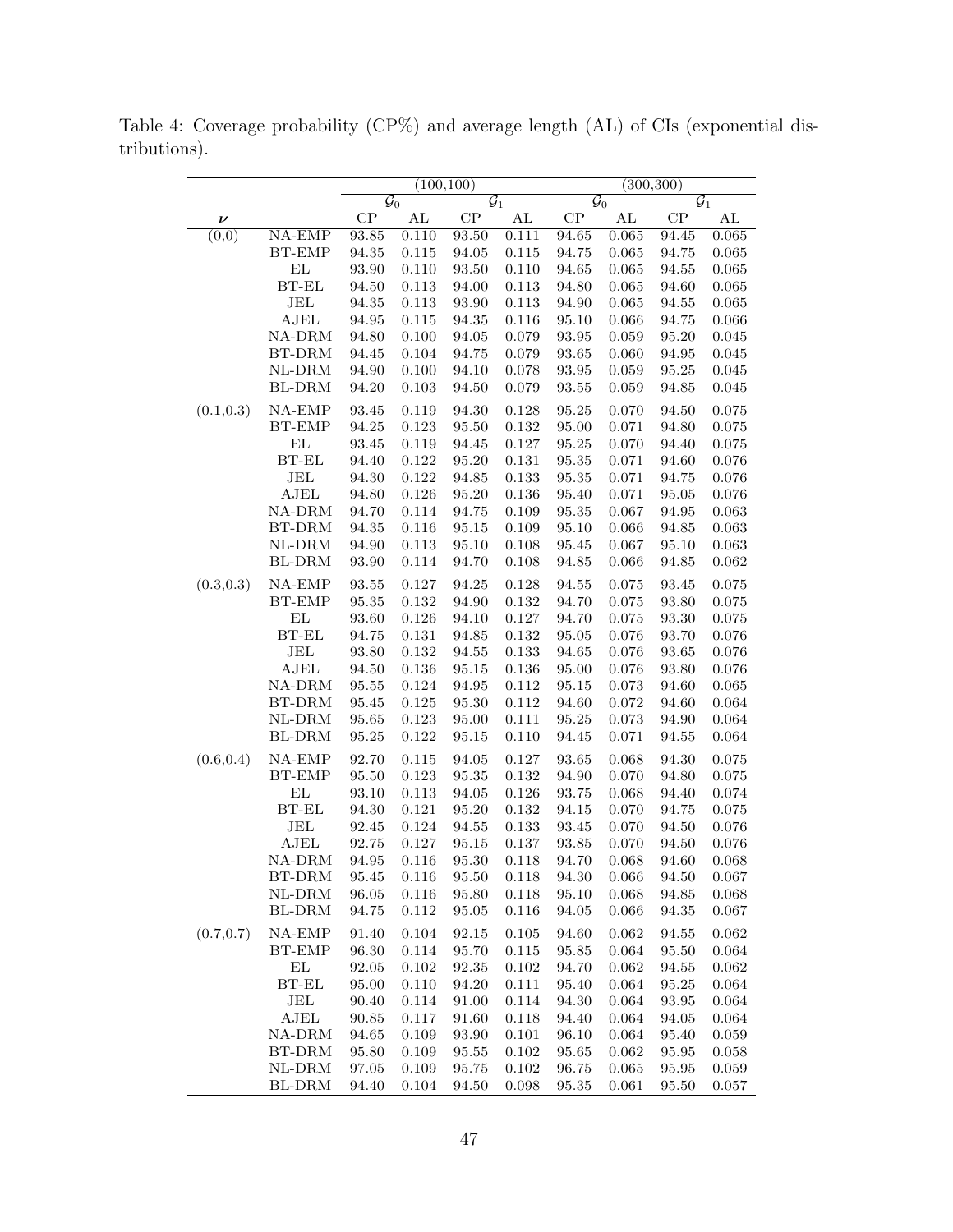$\frac{(100,100)}{Exp}$  (300,300)  $\chi^2$  $\frac{1}{2}$  Exp  $\chi^2$  Exp CP AL CP AL CP AL CP AL (0.1,0.3) NA-EMP 94.45 0.178 94.55 0.104 95.20 0.175 94.69 0.103 BT-EMP 95.10 0.181 94.55 0.104 95.15 0.179 94.74 0.103 JEL 95.45 0.190 95.15 0.106 96.40 0.187 95.15 0.105 AJEL 95.60 0.193 95.25 0.107 96.60 0.190 95.25 0.106 NA-DRM 94.40 0.146 95.65 0.085 94.85 0.138 94.89 0.080 BT-DRM 93.45 0.143 95.10 0.083 93.80 0.135 94.34 0.080 (0.6,0.4) NA-EMP 94.60 0.186 94.30 0.109 93.84 0.172 95.00 0.101 BT-EMP 94.90 0.190 94.70 0.109 94.39 0.177 95.10 0.102 JEL 96.25 0.205 94.90 0.112 96.85 0.192 96.30 0.105 AJEL 96.40 0.208 95.00 0.113 97.10 0.196 96.40 0.105 NA-DRM 95.35 0.175 95.25 0.102 95.40 0.150 95.10 0.088 BT-DRM 93.95 0.168 94.05 0.098 94.59 0.147 94.75 0.086

<span id="page-47-0"></span>Table 5: Coverage probability (CP%) and average length (AL) of CIs for the difference  $\mathcal{G}_0 - \mathcal{G}_1$ .